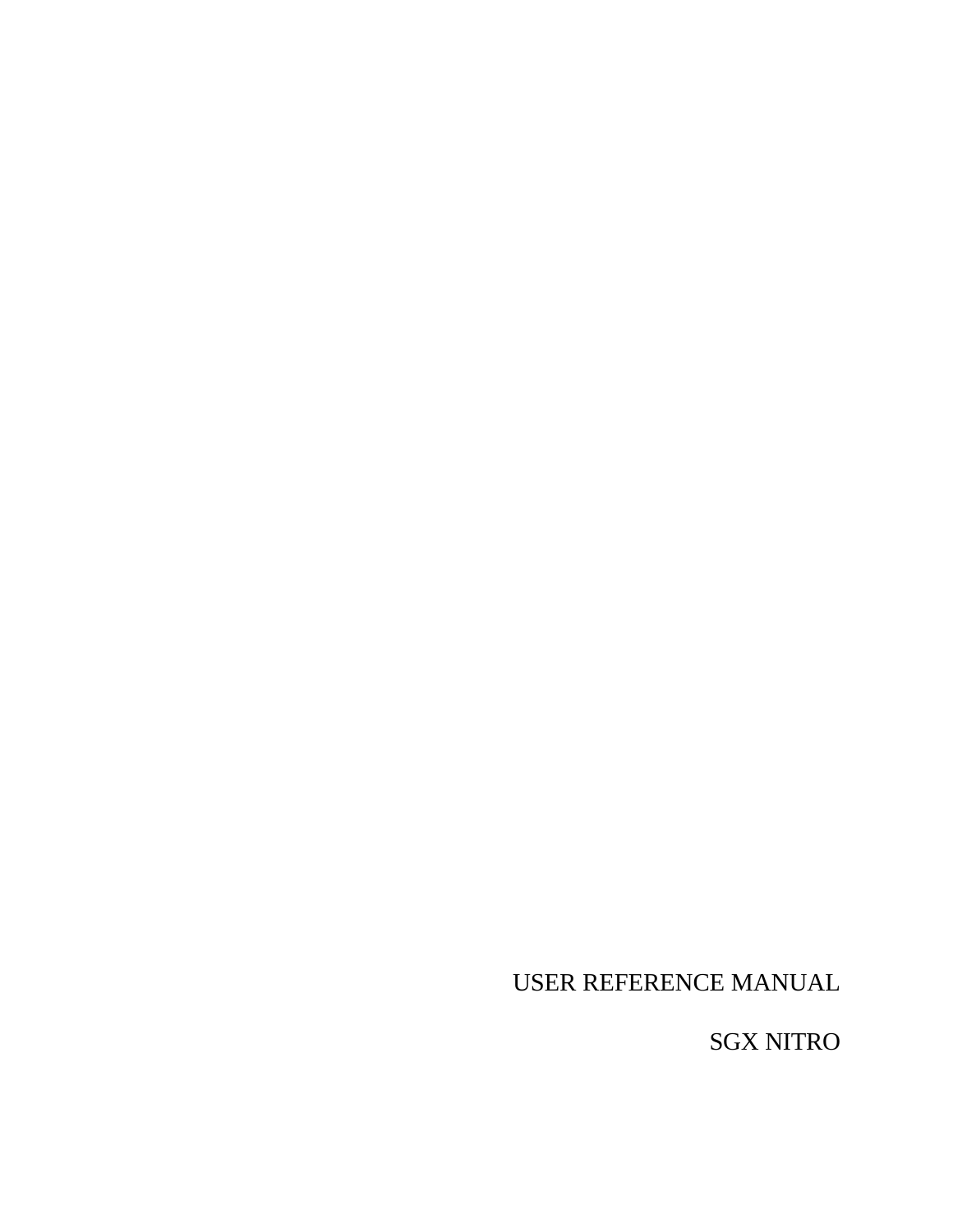#### INTRODUCTION

Thank you and congratulations on your new ART purchase. The SGX NITRO combines the dazzling effects of ART's own digital VLSI and applied analog technology. The result is an incredible programmable preamp, analog/digital effects processor offering a level of processing resolution with the sound quality of multiple devices. This new technology boasts 24 bit architecture, and latest in analog circuit technology, and an amazingly easy user interface.

#### FEATURES:

- \* 20KHz bandwidth
- \* Foot pedal and cables included
- \* ASIC 24 bit digital integrated effects system
- \* Over 70 effects to choose from
- \* Built in guitar/bass tuner
- \* Better than 90 dB signal to noise ratio
- \* Solid state preamp
- \* Multi-function rotary encoder
- \* Over two octaves of pitch transposing
- \* 200 memory locations
- \* Hundreds of factory presets
- \* Pitch Transposer and Reverb combination
- \* Over two octaves of multi interval Pitch Shifting
- \* Five types of distortion
- \* Sampling capabilities
- \* Phaser
- \* Performance MIDI
- \* Headphone Output
- \* Full programmability of all parameters
- \* Programmable mix and level
- \* Stereo inputs and outputs
- \* Assignable remote jack
- \* Power supply contained in unit
- \* 9 volt DC output jack
- \* Full MIDI system exclusive codes
- \* Random access keypad
- \* MIDI data monitor
- \* Programmable 7 band equalizer
- \* Designed and manufactured in the United States of America

The SGX NITRO has the capability of providing you a virtually endless number of sounds and effects. ART has designed powerful processing, hundreds of presets, and ease of use into the SGX NITRO. We strongly suggest you read this manual while getting used to your new SGX NITRO.

Record for your reference:

452-5004-100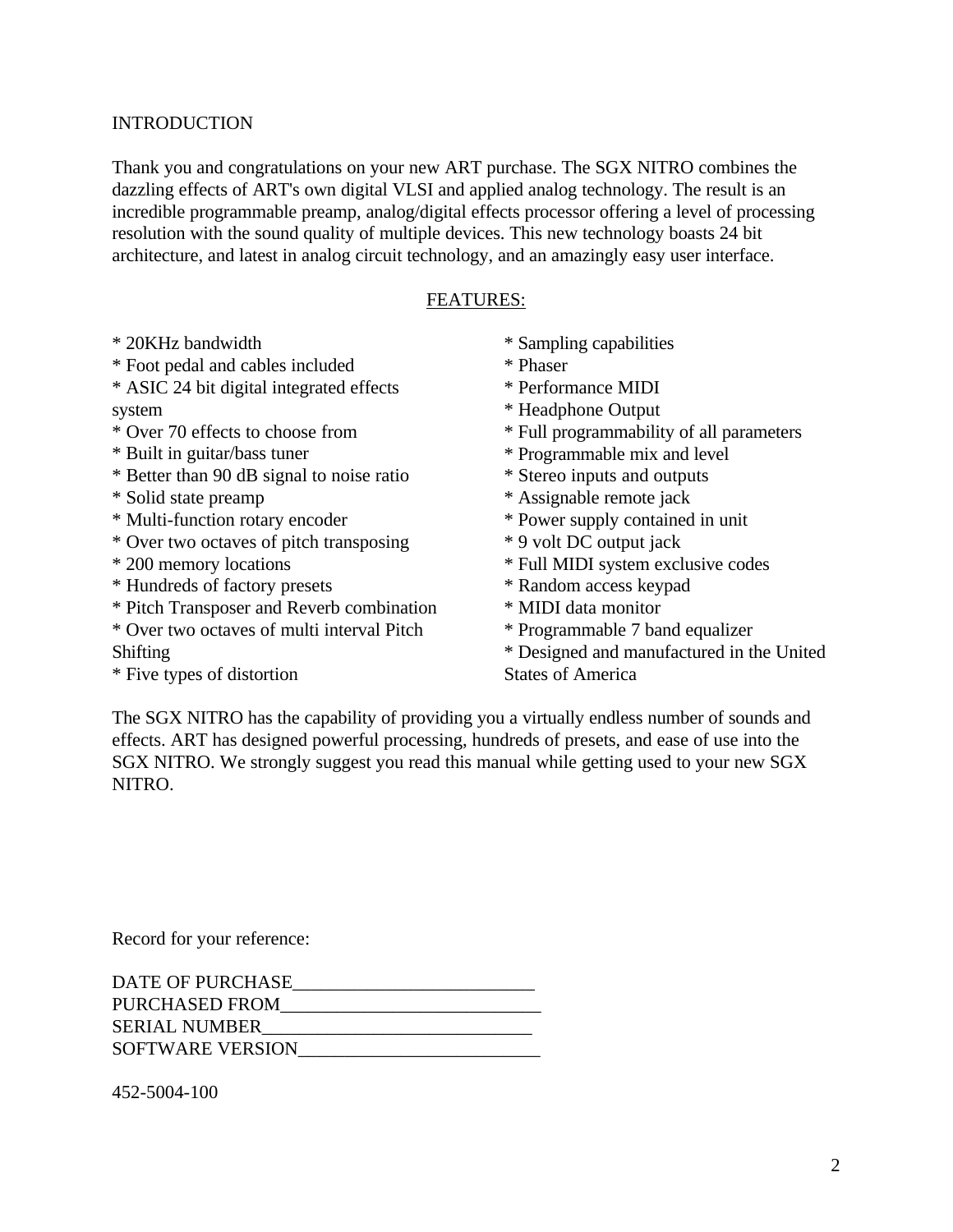#### **GETTING STARTED**

We have included this section for those of you who can't wait to experience the power of your new SGX NITRO. Follow the hookup directions for the setup you use and then start playing. After the initial thrill wears off (if that's possible!), and you want to get to know your SGX NITRO better, refer to the rest of this manual for details, hints, and examples. Till later.....

Additional information to get you started can be found in Appendix A. MIDI programming examples may be found in Appendix B. For all hookup combinations:

1) Center the slider controls. All presets were developed with the sliders centered.

# 2) **PRESET BANKS, WHAT'S IN THEM**

When hundreds of presets are available in a device, you must make it effortless to access them all, as well as group them, in an intelligent fashion. A.R.T. has created "banks" of presets to supply you with every possible need. Four banks of factory presets, with a total of **416** patches, have been created for the SGX NITRO. The first bank, titled *CLASSIC* and designated by the letter "A", contains **115** instant use presets for the guitar. In bank two, the "B" bank, you will find **115** *PERFORMANCE* presets. These presets continue with more guitar sounds you will need for those gigs and studio work. Bank "C", the third bank is the *PRODUCTION* bank of the SGX NITRO. This bank contains **115** patches you would use in a studio/recording situation, emulate guitar sounds as you would hear them on the radio from various types of artists and also through different types of amplifiers. The last bank "D", *CONTRIBUTION,* contains **71** patches created by recording engineers and artists worldwide.

#### **Bank "A"** *CLASSIC*

We've put together a small sample of the multitudes of sound capabilities the SGX NITRO has waiting inside for you to experience! The first 30 presets start off with ripping lead (1-10) patches and acoustic/clean lead (11-19) patches. Presets 20-21 feature the Digital tuner. The first one is silent, allowing you to tune in private, and the second one is set up to automatically detect the string you are tuning and put out a tone of that frequency through your amp! Even if you don't need an "E", perhaps someone without an SGX NITRO does! X-15 ready patches (23-30) show off more of what the SGX NITRO is capable of when used with the ART X-15 MIDI Controller pedal.

It doesn't stop there, starting at preset 31 and continuing to preset 115 are more guitar solo lead patches! Everything from overdriven ripping lead sounds, "effected" leads, milder dirty leads to "clean" (no distortion!) lead patches. Patches for chunka chunka, dirt, grunge, overdrive, semioverdriven, and yes, even clean patches are all there too. Not enough?, it doesn't stop here, you still have three more banks of exciting sounds to go!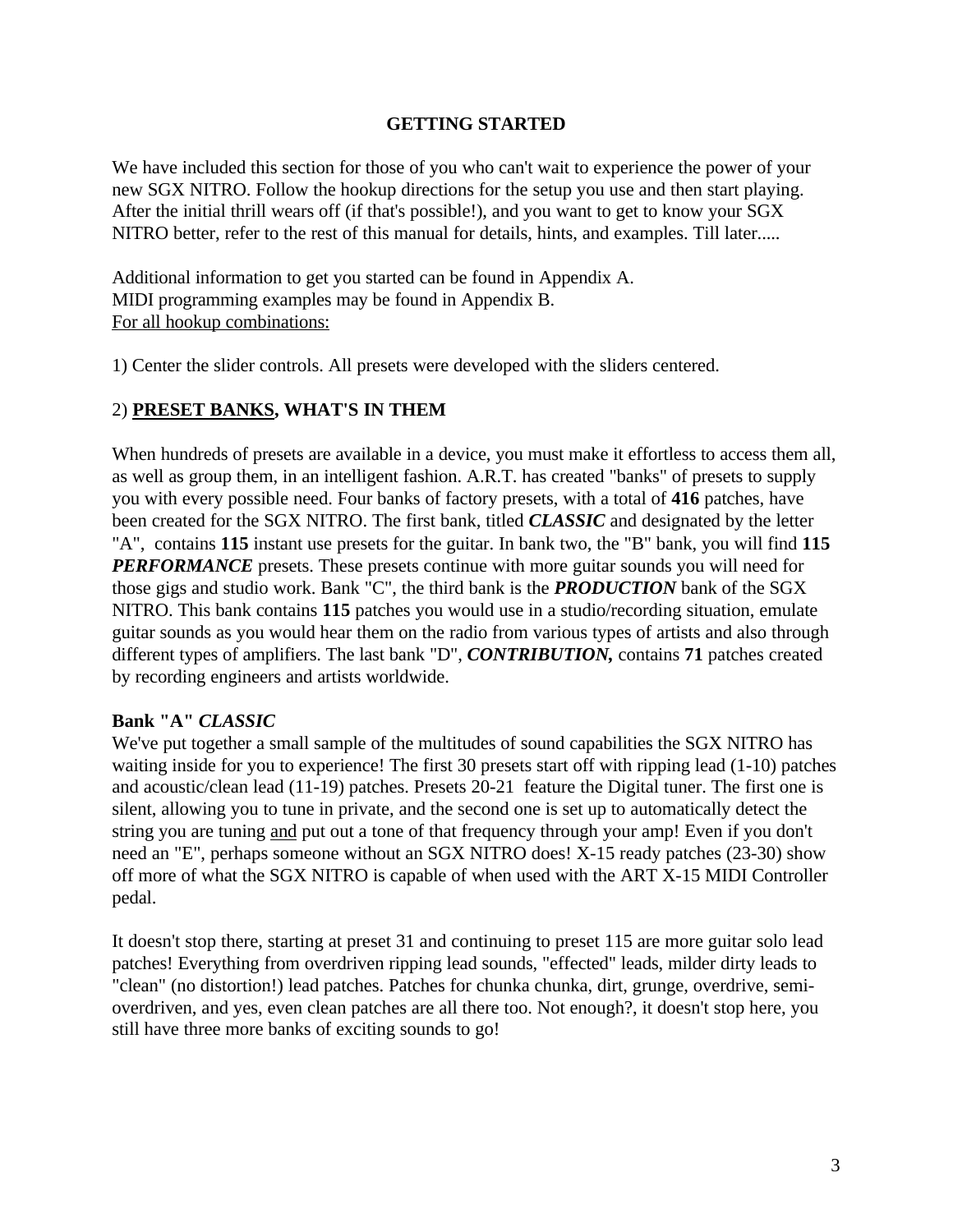#### **Bank "B"** *PERFORMANCE*

115 Presets you are sure to need for sounds never before possible at your fingertips. Everything from clean, to long delays, different styles and effects are all included.

#### **Bank "C"** *PRODUCTION*

Individual effects in a patch, small rooms with different mic placements, clean/dirty miced amps, drum and vocal reverb patches are all represented here. Starting with preset 1 and going to 46 are amplifier simulation presets. Presets 47 through 77 emulate guitar sounds from songs and people. From Preset 78 to 115 Each individual effect is featured in it's own preset. Use these presets to check out what an effect can do for you. Remember not to limit your use of these patches to what we say they were built for!

#### **Bank "D"** *CONTRIBUTION*

Artists, producers, and engineers worldwide compiled these presets. Presets range from rock lead, clean/dirty rhythm, to the totally bizarre. Check them all out, we're sure you'll find some to use yourself.

#### **Bank "U"** *USER*

Your own presets are stored in memory slots designated as "U" presets. When you create presets whether by starting from scratch, or modifying an existing factory preset, that preset is stored in "User" memory. Though there is no actual bank "U" assessable through the Utility function, the preset is labeled "U" in the title bar when you store a preset.

#### 3) **For all hookup and installations, be sure your input level (Programmable Input UTILITY) is set in the correct position. The Input Type is set to GUITAR as the factory default.**

## **SGX NITRO REAR PANEL DIAGRAM**



## **INSTRUMENT & HEADPHONES**

First connect the unit to an AC receptacle for power. Plug your instrument into the either Input jack. Plug a set of headphones into the Headphone Output jack on the rear panel. Adjust your listening level with the Output Level control.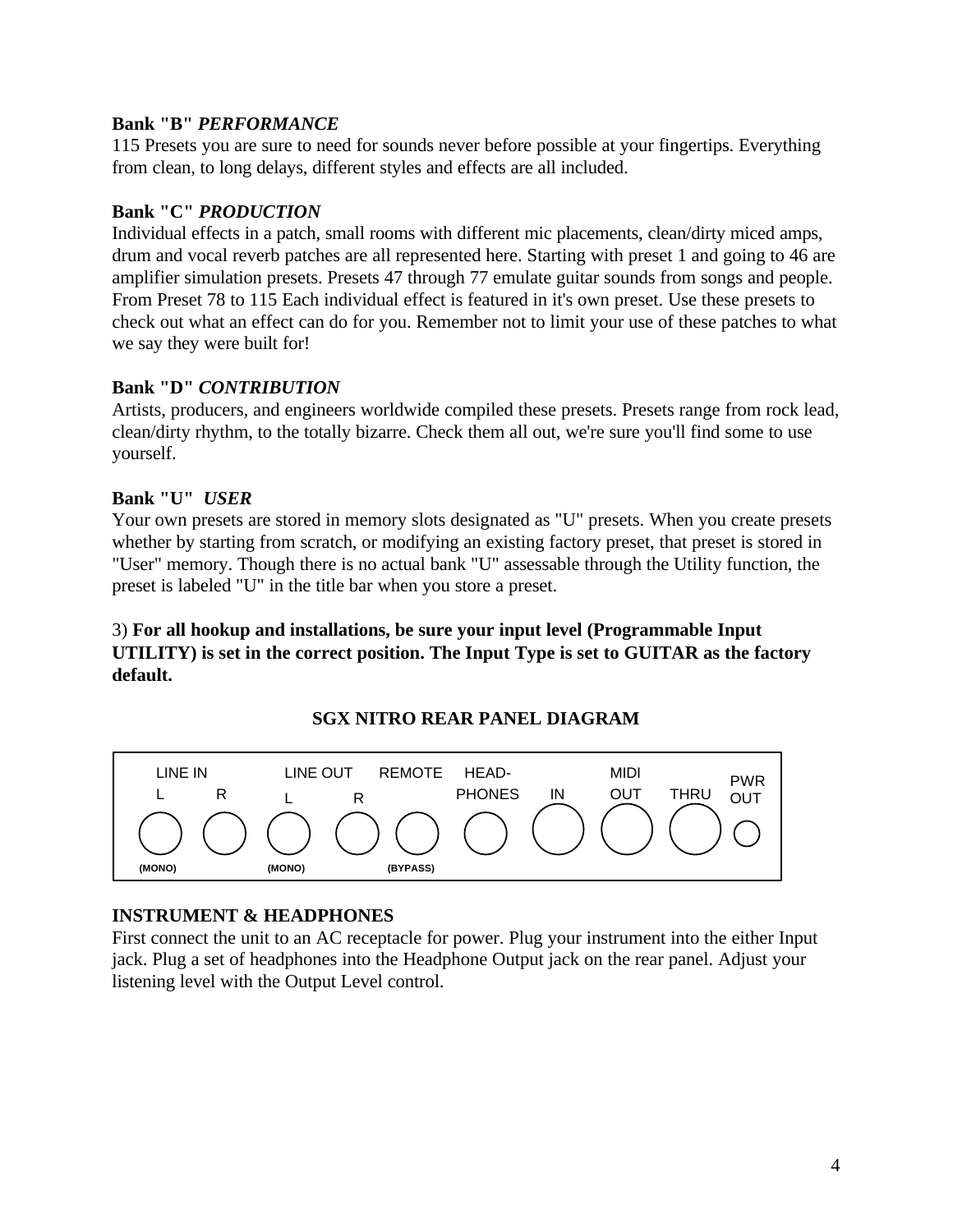## **INSTRUMENT & SGX NITRO into a GUITAR AMP**

Plug your instrument into the Left Input jack located on the rear panel. Connect a cable from your instrument amp input to the Left Output jack. Turn the SGX NITRO on first and then turn on your guitar amp. TURN DOWN THE LEVEL OF YOUR AMP before you play! Adjust your levels accordingly. If you are clipping your amp, back off on the Output Level of the SGX NITRO with the Output slider.

## **INSTRUMENT & POWER AMP**

Plug your instrument into the either Input jack. Connect a cable from your power amp to either Output jack. If your power amp is stereo, connect the left and right inputs of the amp to the Left and Right Output jacks. Turn the SGX NITRO on first and then your power amp. Adjust the level with the Output Level control.

# **INSTRUMENT & SGX NITRO in the EFFECTS LOOP of an AMP**

Plug your instrument into your amp as normal. Connect a cable from the SGX NITRO's Left Input to the amplifiers effect send. Now connect another cable from the effects return of your amp to the Left Output of the NITRO. Turn the SGX NITRO on first then turn on your power amp. Don't forget to change the operating level of your NITRO. The Level should be set to "Line". See the Programmable Input description in the UTILITIES section. Adjust your playing level while the effects loop is out of the chain. Engage the effects loop and set the input level to the NITRO with the Input slider so the green LED is lit all the time (with signal present of course). Adjust your output level with the Output slider.

# **SWITCHING BANKS**

To switch between presets in a bank, be sure the PRESET LED is lit. If it isn't, press the Preset button. Now use the Encoder to select the preset you wish. The preset number will be displayed by the seven segment display. You may also select presets by entering the preset with the alphanumeric keypad.

To switch banks, press the Edit Mode button, now press the Utility button. This puts you into utility mode. One of the utilities is switching banks, turn the Encoder until you see:



The name of the bank is on the top and the bank designation letter is on the bottom. Now press the value button and turn the Encoder until you see the bank you wish to access. Press the Preset button to return to preset select mode and use the encoder to select presets. You will notice the bank indicator letter as the last character in the title bar. After you first switch between banks, the last preset you used will still be displayed in the LCD. This is normal, just turn the Encoder or use the keypad to select your next preset.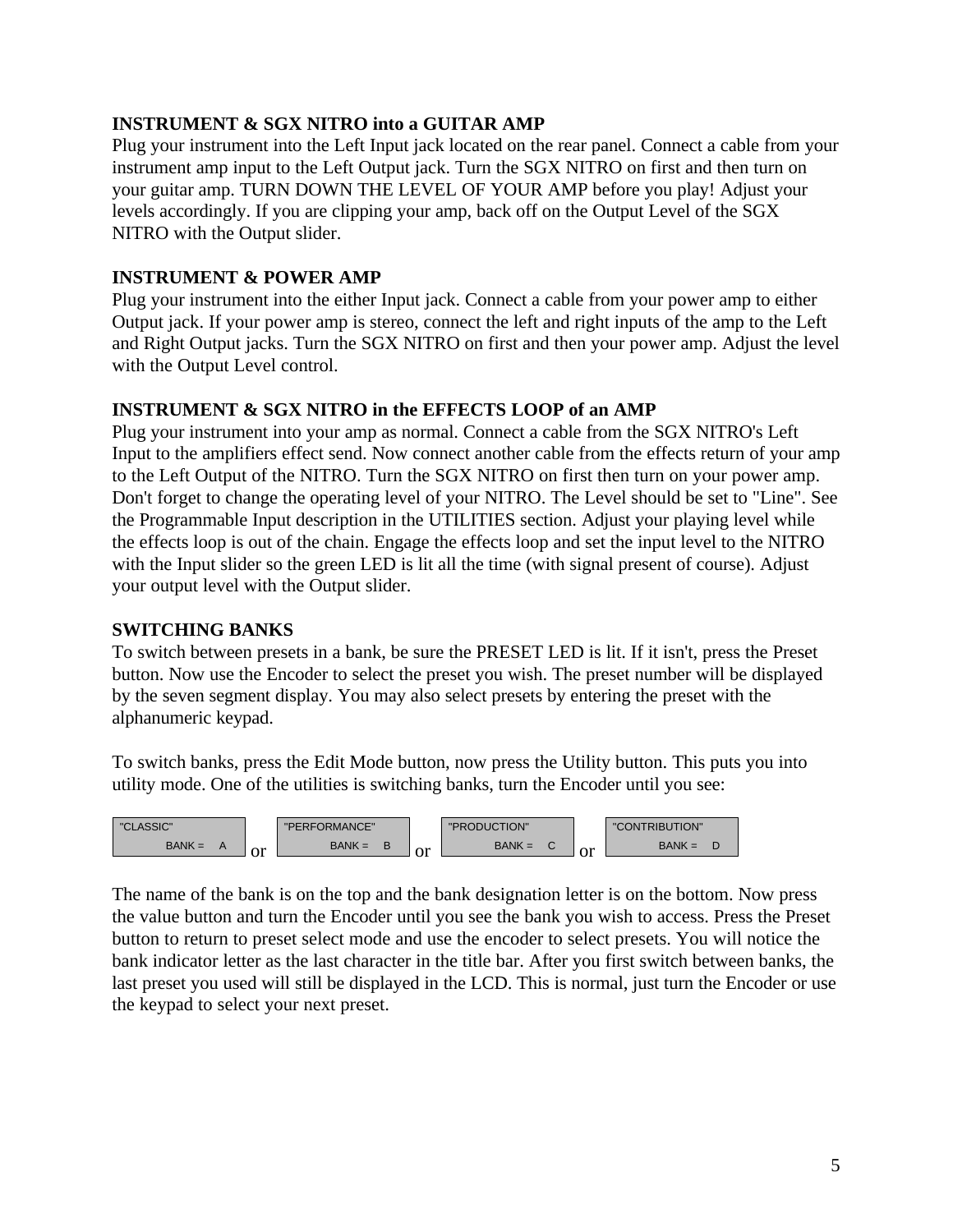# **USING THE SGX NITRO WITH THE X-15 FOOT PEDAL**

When the ART X-15 ULTRAFOOT is used with the SGX NITRO, remote control of the parameters and the ability to turn on and off the effects themselves greatly extend the capabilities of the SGX NITRO. All of the SGX NITRO's factory presets are set up with MIDI controllers providing you instant access to the parameters with your X-15. In most cases, the left controller is set up as a volume pedal, and the right pedal is set up to control a digital effect parameter such as level, or rate.



**You do not need to reprogram the X-15 ULTRAFOOT for use with the SGX NITRO. All programming and setup is done within the SGX NITRO.** Add a MIDI Controller to the SGX NITRO preset and edit the parameters. The default settings allow for almost instantaneous use with both devices.

To correctly hook up the two devices, two MIDI cables should be used. Both the SGX NITRO and X-15 "talk" to each other keeping their status' up to date. When the X-15 is in Effect Mode, it will display which effects in the preset are active by lighting the associated pad's LED. If you add, delete, or change the status of an effect with the SGX NITRO, the X-15 will monitor and display (or not display if you remove or turn off an effect) the change.

# **MIDI CONTROLLER NUMBERS**

All of the presets in the SGX NITRO with MIDI controllers assigned to them are set to be controlled by MIDI Controllers (MC) 4 and 11. On the X-15, the left expression controller is MC 4 and the right pedal is MC 11. When adding a MIDI controller to a preset in the SGX NITRO the default value for the MIDI controller (screen 2, CONTROLLER IS) is MC 4, Foot Controller. To select another MIDI controller, use the Encoder to change the Value while editing this screen.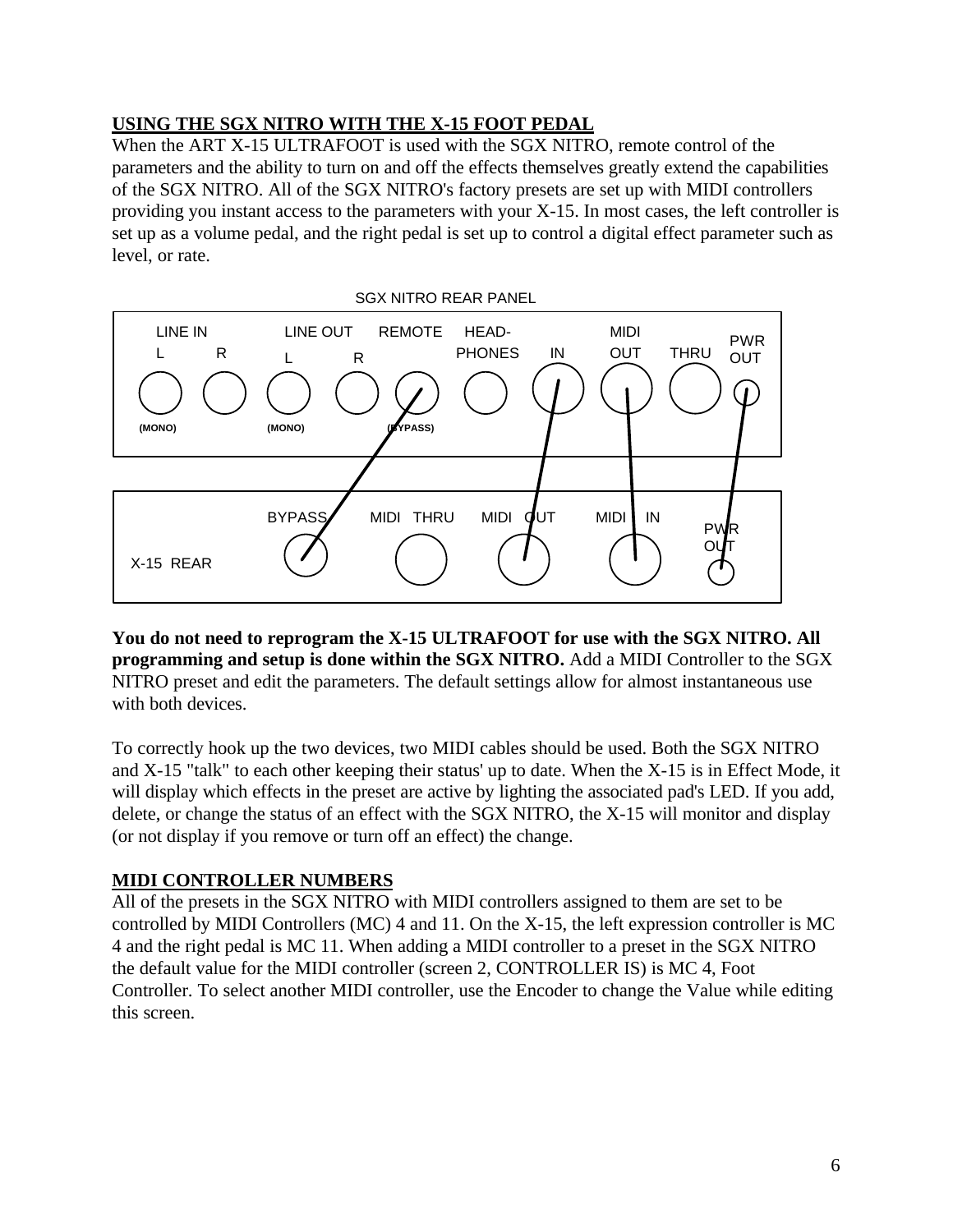Every time a message is sent from the X-15 to the SGX NITRO, the NITRO's LCD displays the message sent. Effects on and off messages and real time pedal values will be displayed, program change messages (preset changes) will not be displayed. For effects on and off messages to be displayed the X-15 must be in Effect Mode. Anytime either foot controller is moved, the SGX NITRO displays the parameter name and value. You may defeat this operation, see the Utility section, Auto PM Display.

All of the analog and digital effects parameters (even the MIX) are controllable via the X-15. Some parameters were specifically tuned to be used with foot controllers. These include: compressor output, envelope filter tuning, and any threshold, attack, and release or range parameters.

## **DETAILED INFORMATION ABOUT YOUR FOOT PEDAL**

More information about the use of your foot pedal may be found in Appendix F.

## **INSTALLATION**

The SGX NITRO may be used in a variety of setups including: direct into a power or guitar amplifier, mixing consoles with effects send and return facilities, and in the effects loop of an amplifier.

Self contained in an all steel single high 19" rack mount case, the SGX NITRO is designed for continuous professional use. For touring rack applications, care should be taken to support the unit's rear if the rack might be subjected to mechanical shock such as dropping.

**NOTE:** The front panel may bend if no rear support is provided. Avoid leaving a space open below the device. Mounting location is not critical, but for greater reliability we recommend you don't place the unit on top of power amps, tube equipment, or other sources of heat.

## **CONNECTIONS**

All audio connections to the SGX NITRO are made at the rear of the unit via professional 1/4" mono phone jacks or XLR connectors. The MIDI connections are accomplished via five pin "DIN" jacks on the rear panel. A 2.1mm female connector is the intended plug to access the 9 volt DC output.

#### POWER

This device is AC powered via a standard 3 conductor grounded power cable. Plug into any standard AC receptacle. We recommend the use of a surge protector to decrease the chance of equipment damage due to voltage surges or spikes on the line. For your own safety as well as the safety of others, do not remove the ground pin of the cable. Refer to the rear panel or the specifications for proper operating voltages.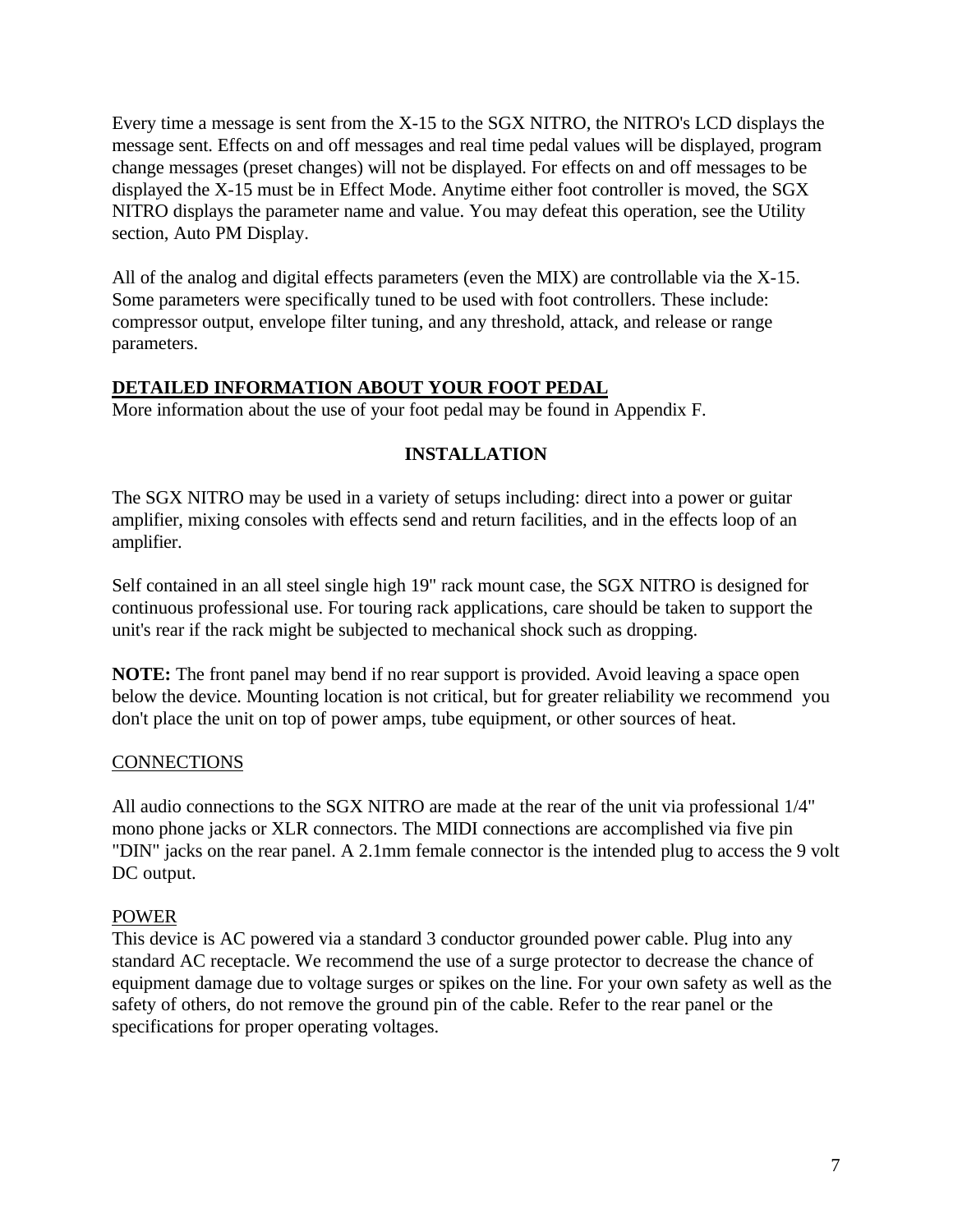## INPUTS:

Line inputs are located on the rear panel. If you are using a mono source to the rear panel Line inputs, use the Left Input jack. True stereo processing is accomplished by using both inputs in a left/right application.

## OUTPUTS:

Use the 1/4" mono Line Out jacks to send your final signal to amplifiers, mixers, or recorders. The Output slide control sets your final level present at these jacks.

## HEADPHONE OUTPUT

A headphone output is located on the rear panel. The headphone output is a standard 1/4" stereo jack. Any set of headphones may be used with this jack. Use the Output slider to set the final output level for your headphones. When using just headphones and no other output connections, the signal you hear will be a mono mix of both outputs. To get stereo separation, you must insert a cable or dummy plug into the Right Output Jack.

# **NOTES:**

1) When a true stereo signal is applied to the inputs, the resulting output is true stereo (dry signal only). If both outputs are used with a mono input signal, a stereo image is produced.

2) Using one output with a mono or stereo source provides a mono signal combining the information from both outputs.

3) The effect output is a processed combination of both the left and right input signals.

4) When you use the Panner, make sure you are using both outputs (stereo out), if you're using only one output you'll get NO EFFECT! This is because the two outputs are opposite and the SGX NITRO sums the outputs, the effect signals therefore cancel each other.

# MIDI IN

This jack receives the MIDI signal containing the MIDI messages. It enables you to "talk" to the SGX NITRO from an external source such as the X-15 ULTRAFOOT, a computer equipped with MIDI ports and associated software or a sequencer. Any MIDI information sent to the MIDI In jack is echoed to the MIDI Thru jack. When connecting your foot pedal to the SGX NITRO, connect the MIDI cable to the 5 pin MIDI OUT jack on the X-15.

## MIDI OUT

The MIDI output jack is used to transmit all MIDI control information from the SGX NITRO to whichever MIDI device is next in the chain. This output jack will be connected to your to the MIDI IN jack of your foot pedal.

## MIDI THRU

A MIDI Thru jack is provided on the SGX NITRO allowing you to continue a chain of MIDI devices and let MIDI information pass "thru" the unit to the next one. Information leaving the Thru jack is a direct copy of the MIDI messages received at the MIDI In jack. The information is buffered so the integrity of the signal is not degraded when passing thru.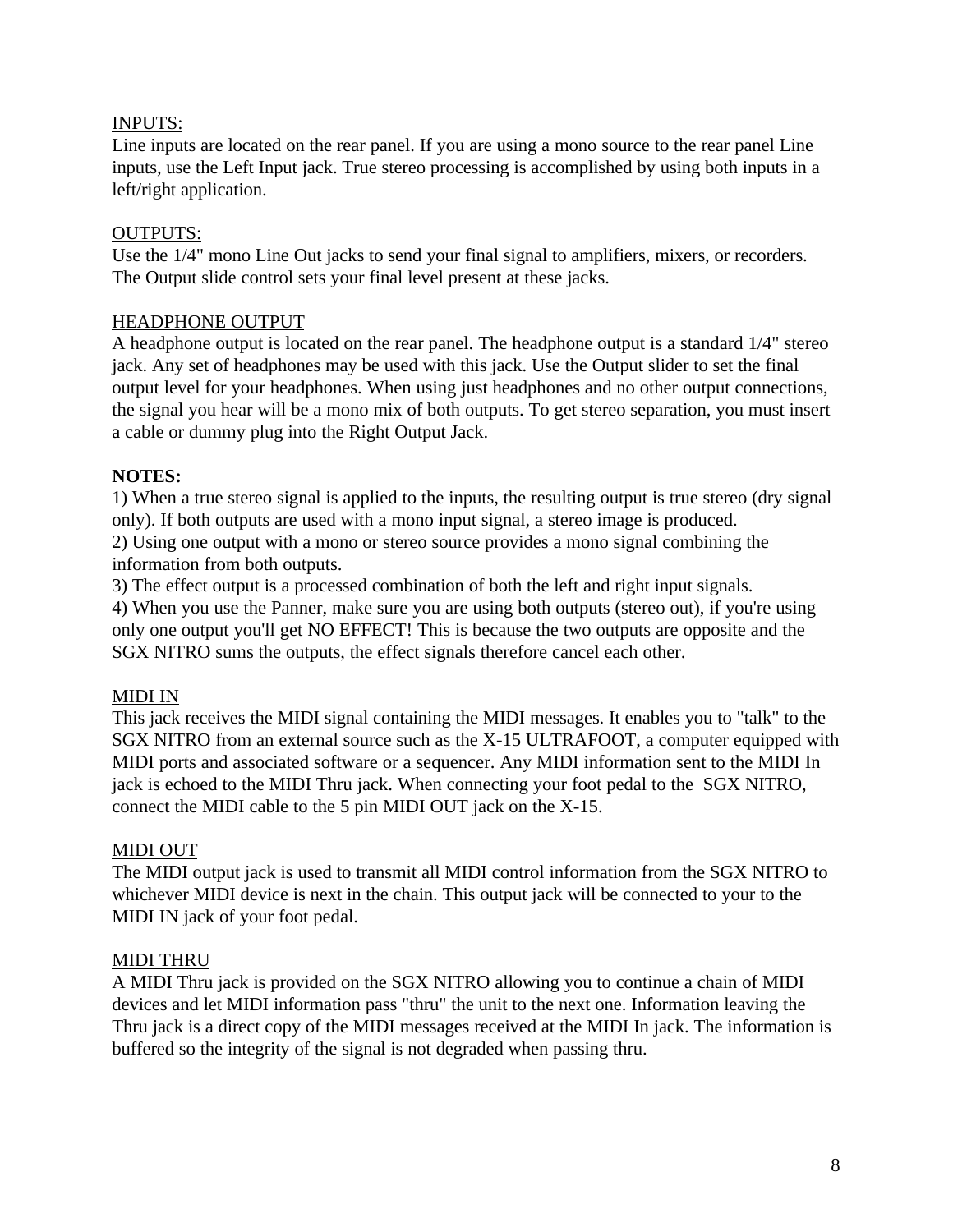## **All MIDI Jacks are standard 5 pin DIN connectors utilizing standard MIDI connections. No phantom power is present on the unused terminals. ART recommends these unused terminals remain unused.**

## PWR OUT

The Power Output jack located at the rear panel provides a low current **OUTPUT** voltage of  $(+)9$ Volts DC. Use this jack to power external devices requiring low current consumption. The ART X-11 and X-15 can be powered with this power jack.

# **NOTES:**

1) The jack will accept a female connector with an inside diameter of 2.1mm.

2) **Do not plug in any external power supply such as a wall mount adapter to this jack. Doing this may cause serious damage to your SGX NITRO or quite possibly yourself!** 3) Before you use this output to power an external device, check the power requirements of the device. If it requires more than 80ma do not use the NITRO as the power source. 4) There is sufficient power available to power your foot pedal with this jack.

## REMOTE 1 JACK

The REMOTE jack can be programmed to either Bypass the SGX NITRO, access the Increment mode, or Trigger the Sampler. A footswitch and any two conductor cable is intended to be used with this jack. Use the Bypass Jack feature on the X-15 to control the SGX NITRO's Remote Jack. A momentary (normally open) switch should be used in applications other than the X-15's bypass switch feature.

## **CONTROLS AND OPERATION**

## INPUT LEVEL INDICATORS

Three front panel LED's indicate signal level at all times. They are labeled PRES, NOM, and CLIP. These LED's display the status of the signal presented to the digital processor. The bottom LED (PRES) is green and lights when a small amount of signal is seen by the SGX NITRO. When you are operating with a nominal amount of signal the middle yellow LED (NOM) lights. Clipping of the processor is indicated by the top red LED (CLIP).

Adjust the input level to operate the SGX NITRO with the NOM LED lit the majority of the time. Allow for transients to light the CLIP LED occasionally. Be sure you are not causing the SGX NITRO to clip with the front end level, analog effects or equalizer settings.

**NOTE:** For additional information regarding proper signal levels, refer to the Level section in Appendix A.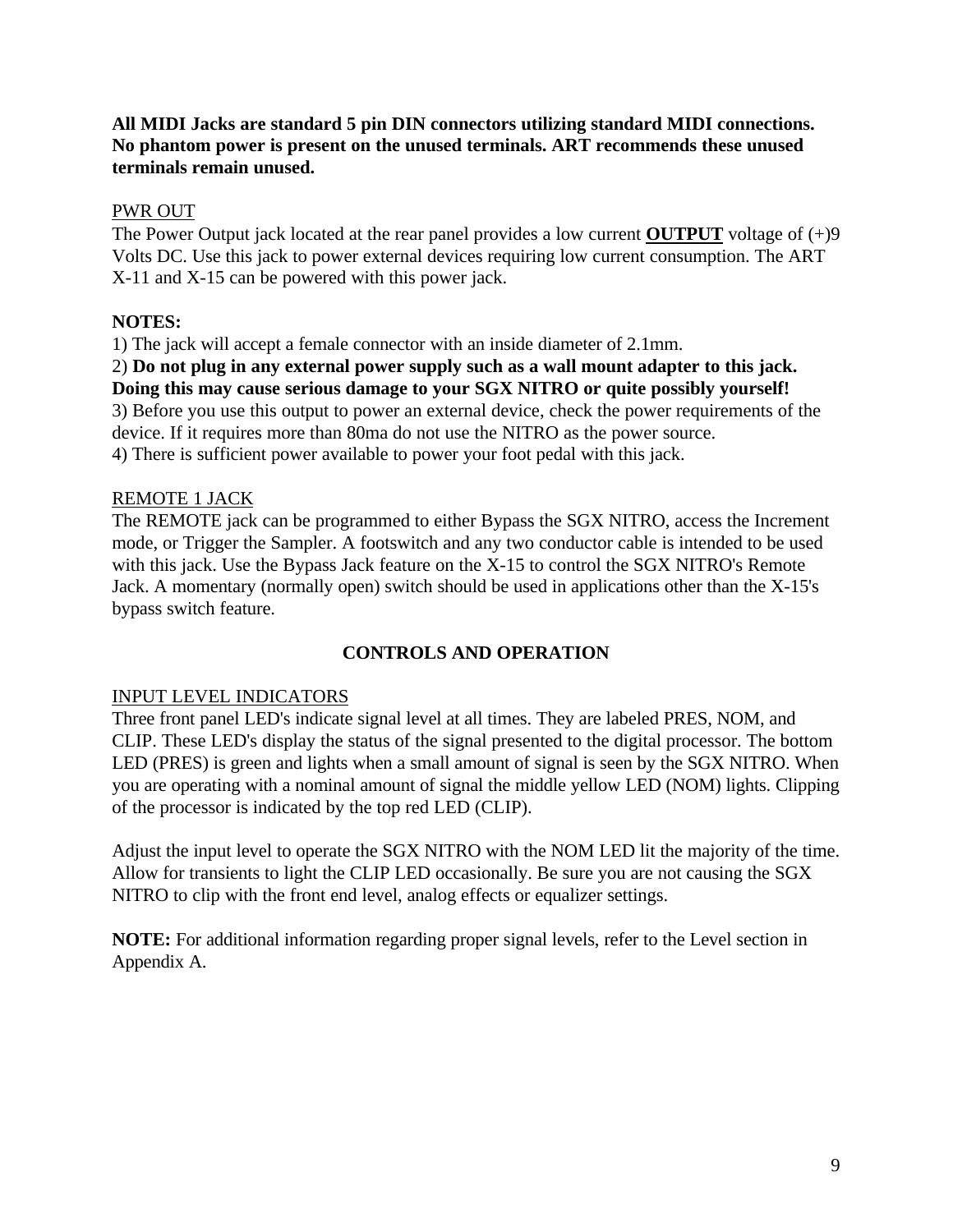#### NPUT LEVEL CONTROL

This slide control adjusts the amount of signal sent to the digital effects section of the SGX NITRO. It is located at the end of the analog effects section. Adjust the control to light the NOM LED the majority of the time and allow for transients to light the CLIP LED occasionally. When the slider is set to the far left, signal is still sent through the processor. A hotter signal from the analog section is permitted when at this setting.

## OUTPUT LEVEL CONTROL

The Output Level Control adjusts the final effect output level of the SGX NITRO. With the slider fully to the left, there is no output signal present at any of the output jacks. As you move the slider to the right the output signal level increases. When the slider is fully to the right, 100% effect output is achieved.

## SEVEN SEGMENT DISPLAY

#### (Red Numeric Display)

The Seven Segment Display keeps you constantly informed of your Preset Number. Preset numbers are displayed from 001 to 200. When a preset is active the display is stable. A flashing display indicates you are in Edit Mode and a preset is ready to be recalled. The right decimal point will light to warn you your internal lithium battery is low and needs replacing. When using the Tuner, this display will become your tuning meter.

## LIQUID CRYSTAL DISPLAY (LCD)

All information relative to a preset indicated by the Seven Segment Display is displayed in the LCD. Backlighting of the display is provided for ease of use in low light situations. The upper sixteen characters mainly display the Preset Title (name). If no title has been assigned, the display will read "<br/>blank title>". In some cases other information will be displayed here. The lower sixteen characters display mainly the number and abbreviated description of effects stored, effects to be selected or deleted in the preset, and effect parameter information. Other information may appear here also. The view angle may be adjusted and is covered in the following section under the UTILITY function.

A user or factory preset would be displayed in the LCD like the following representation.

To find out which bank of presets you are in, look at the title in the LCD window. The last space on the top line of the LCD (the title bar) is reserved to show you the bank designator. A capital letter "A", "B", "C", "D", or "U" will be visible in reversed text.



This diagram displays a preset in bank "A". The top line shows the preset title and the bank designator (last character space). Look at the numeric display to the right of the LCD for the actual preset number. The number displayed at the bottom left side of the LCD indicates how many effects are present in the preset. A number at the far right of the bottom half of the display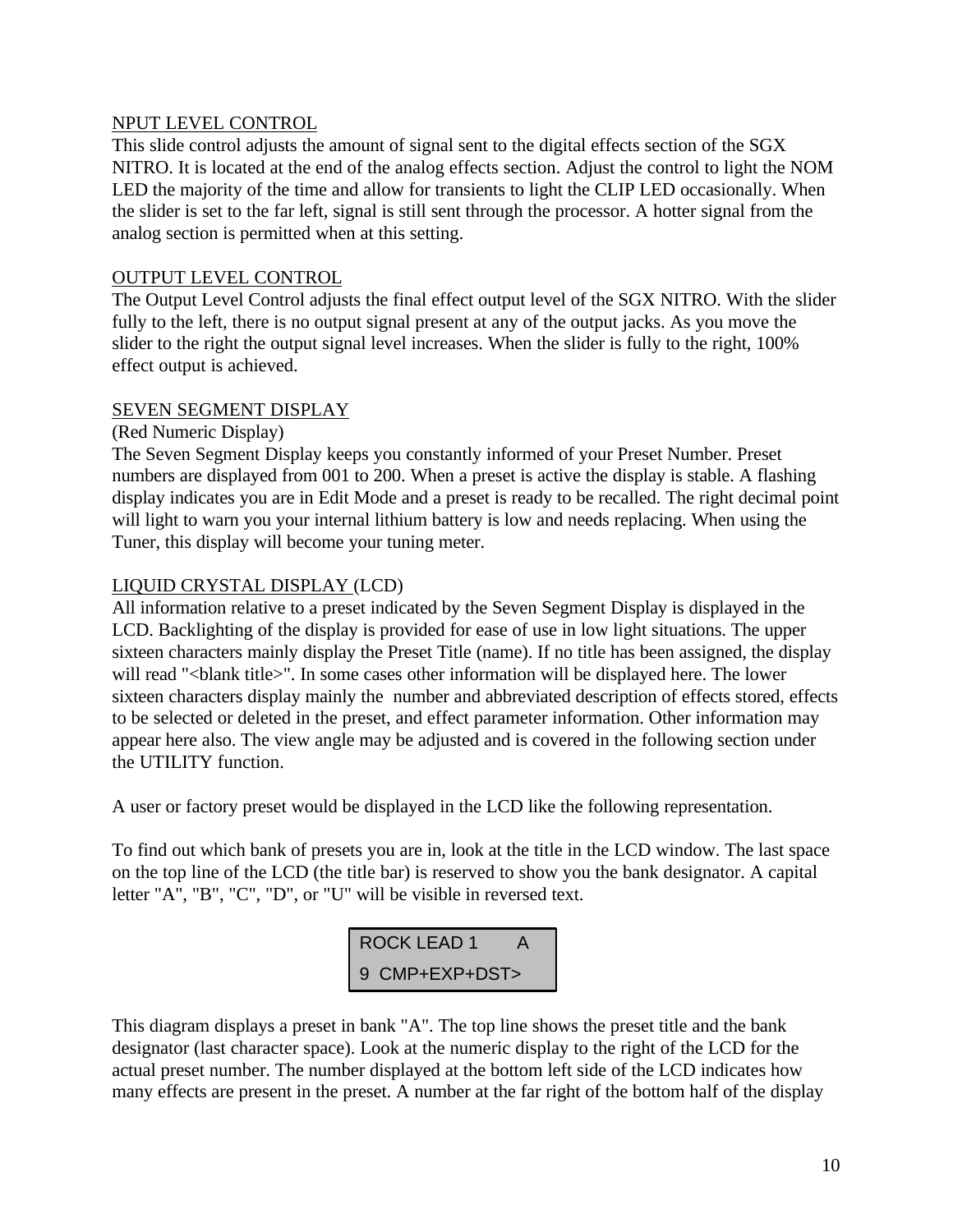indicates how many MIDI controllers are assigned to the preset when Performance MIDI is engaged.

A left or right arrow indicates more information is available for viewing. To view the information, press the Value button and turn the Encoder left or right.

#### ENCODER

The rotary Encoder enables you to make fast and accurate changes to presets, parameters, and values accessible in each preset or function. You will notice the Encoder will turn continuously in either direction. When adjusting values, you may notice they sometimes "wrap" around to the beginning or end of their range. Other times when you reach a range end you will find you must go in the opposite direction to return to the beginning. Each click of the Encoder will change the parameter value one step.

## **CONTROL BUTTONS**

The buttons on the front panel engage or select the different functions of the SGX NITRO. Modes of operation are indicated by LED's. When the LED is lit the function is active.

Ten of the control buttons serve a dual purpose. The split functions are set apart by color. While you are in the PRESET MODE (standard operating mode), all buttons labeled in purple are active. When the EDIT MODE is engaged, the numbered keypad entry buttons are used for preset effects control and utilities to be accessed. These functions are labeled in white.

## **FUNCTION BUTTONS**

The function buttons are those which select a particular function or feature to be executed or entered for modification. Status of the function button being in an active or inactive state is displayed by an LED next to the button identification. The function is active when the LED is lit.

## PRESET

The PRESET button, when pressed, engages Preset Mode. Once this button is pressed, all presets may be accessed by either the keypad or rotary encoder. When the SGX NITRO is first powered on, you are automatically in Preset Mode. Audio is being processed constantly while you are scrolling through the presets with the encoder.

Two methods of Preset selection are used, scanning (with the ENCODER) and keypad entry. Selecting a preset with the encoder is easy. Scroll through the presets by turning the knob clockwise to go forward and counterclockwise to go backwards, the preset will instantly be recalled when you stop. Each click of the encoder will change the preset value by one.

For instantaneous recall of the preset using the keypad buttons, select the exact preset number. For example; if you want preset 196, locate the buttons shown on the front panel labeled 0 through 9, enter 1-9-6, instantly you will see the LCD read title and preset information. If you have audio hooked up you will notice the preset has been instantly recalled. If you enter two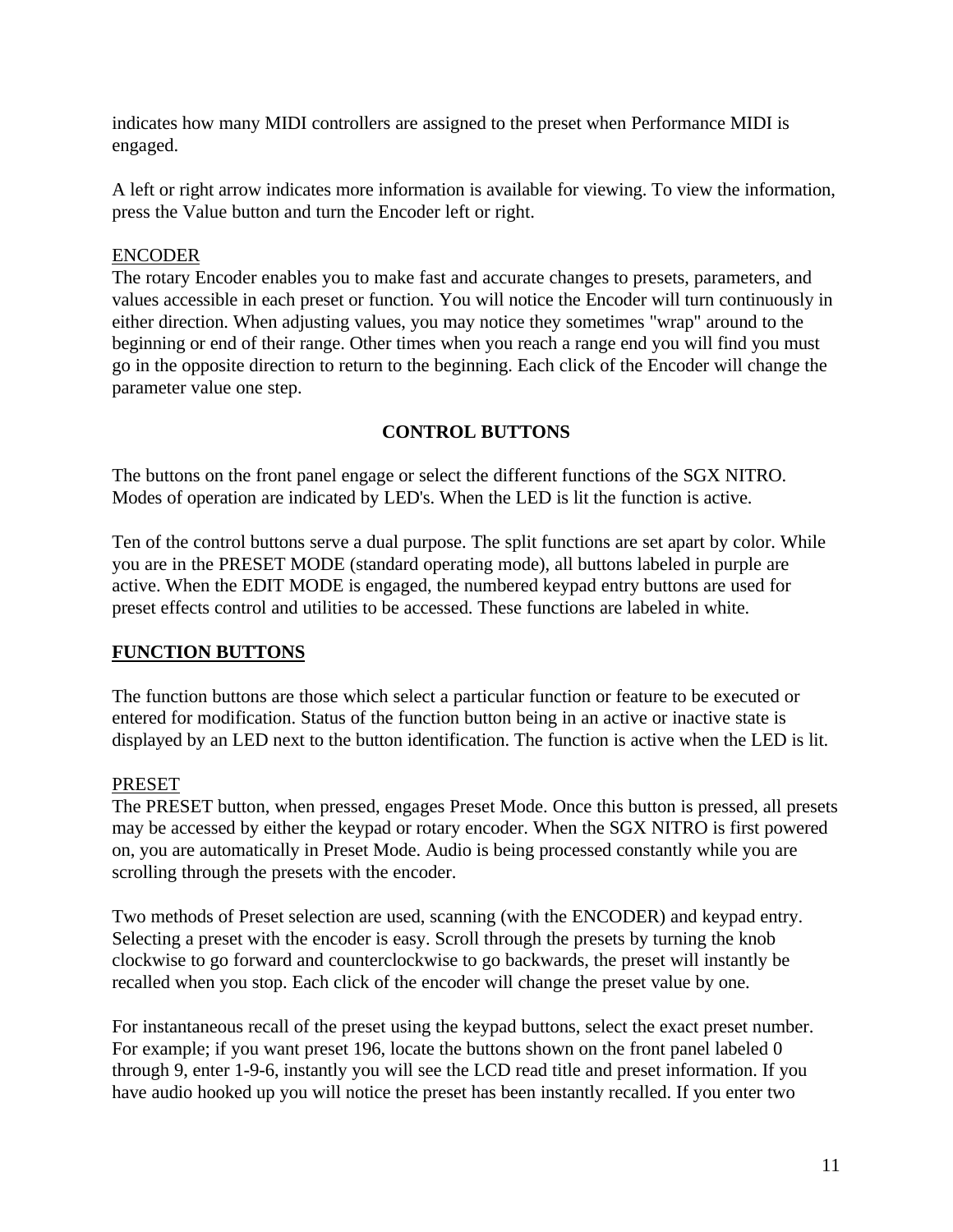digits, there will be a slight pause before the preset is recalled. Entering only one digit will not recall a preset. To switch between presets in a bank, be sure the PRESET LED is lit. If it isn't, press the Preset button. Now use the Encoder to select the preset you wish. The preset number will be displayed by the seven segment display. You may also select presets by entering the preset with the alphanumeric keypad (see main reference manual).

You may recall all 200 preset slots with your foot controller. On the pedal, use the bank select to target your preset and then press one of the ten preset pads to recall it.

To switch banks, press the Edit Mode button, now press the Utility button. This puts you into utility mode. One of the utilities is switching banks, turn the Encoder until you see:



The name of the bank is on the top and the bank designation letter is on the bottom. Now press the value button and turn the Encoder until you see the bank you wish to access. Press the Preset button to return to preset select mode and use the encoder to select presets. You will notice the bank indicator letter as the last character in the title bar. After you first switch between banks, the last preset you used will still be displayed in the LCD. This is normal, just turn the Encoder or use the keypad to select your next preset.

# WHERE DID THE PRESET COME FROM

If you juggle and shift presets around as well as making your own and then store them in user memory slots, you may lose track of which preset number in the bank you chose. In the Utility Mode, there is an easy way to find out where the preset came from. At any time, press the Edit button, and then the Utility button. You will see a display in the LCD which looks like:



The first window indicates no preset is stored into the memory slot and it is "open", ready to have information stored into it. In the second window, the display indicates a user preset (a preset you created) is stored into that memory slot location. The last display indicates preset 91 from bank "A" is stored in memory slot 198.

# MIX

Think of the MIX control as a three channel mixer just before the output of the SGX NITRO. To set the MIX you must access and change each parameter individually. Press the MIX button until the parameter you wish to adjust is highlighted in brackets i.e. [DGFX] then change the value with the Encoder.

| <b>[DRY] DGFX ANFX</b> |         |  |  |  |  |
|------------------------|---------|--|--|--|--|
| $0\%$                  | 75% 75% |  |  |  |  |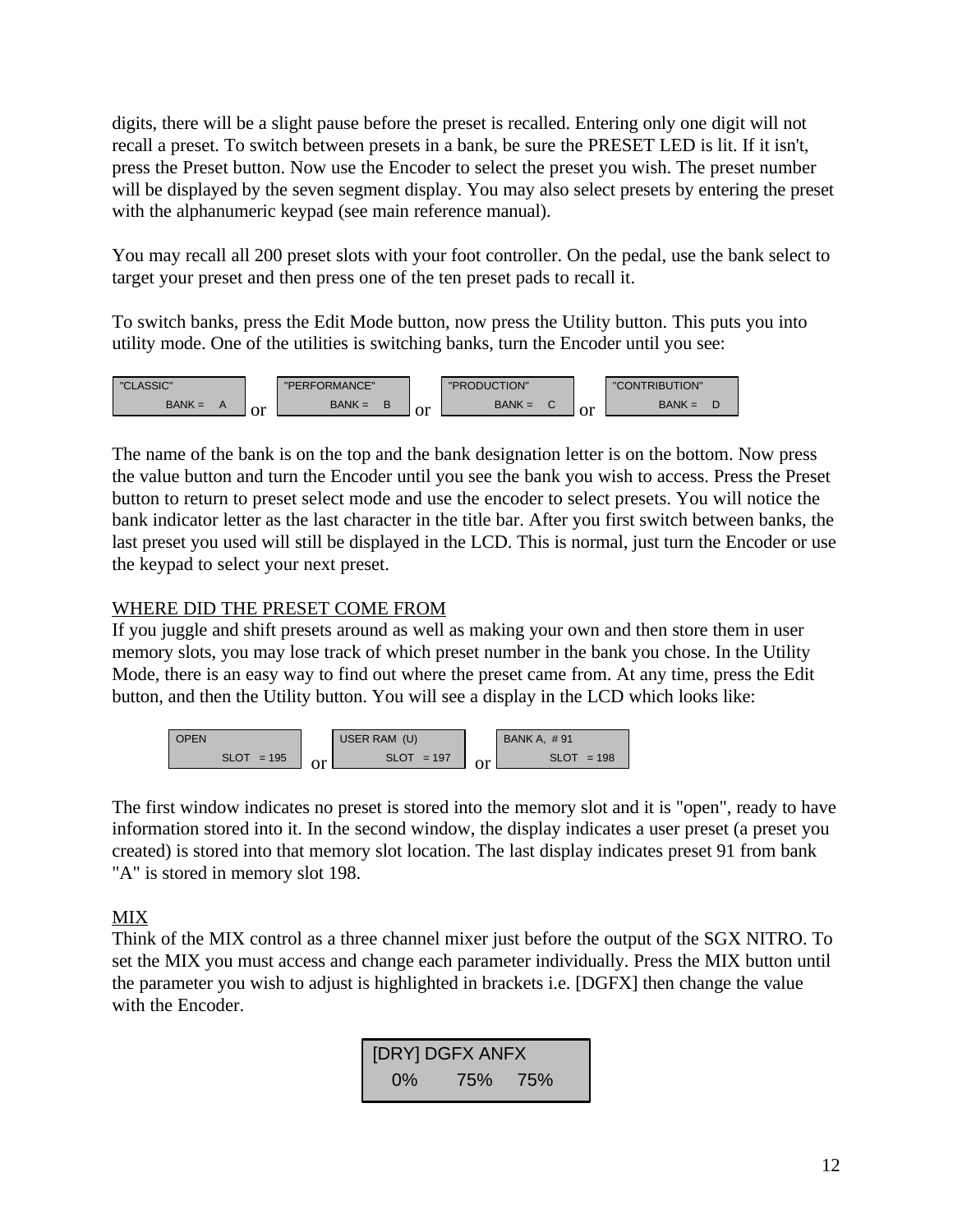When the MIX button is pressed it engages the programmable mix function and allows you to set the level of the DRY, DIGITAL EFFECT and ANALOG EFFECT signals present at the output. The three Mix parameters are displayed as DRY, DGFX and ANFX. They control the amount of level present at the output of the SGX NITRO. For example, when the Dry value is set at 100%, and the Digital and Analog Effect values are 0%, the full dry signal and nothing else is present at the output(s). A fifty/fifty mix is achieved when both the DRY or ANFX and DGFX values are equal to each other.

You do not need to engage the PARAM button to change the Mix parameters. To disengage the MIX button, press either the Preset, Param or Value button.

DEFAULT VALUES: When you select a blank preset, Both the DGFX and ANFX levels are set at 75%, and the DRY value is set at 0%.

The programmed Mix parameters may be stored as part of the preset. To save the values in each preset, press the STORE button.

You may also control the Mix parameters with your foot controller.

NOTE: Presets may have varying output levels due to a level control as one of their parameters. You may vary the individual effect output Level parameter to directly change the apparent mix of the effect in the preset.

#### PARAM

When you engage the PARAM button, effect parameters within the current preset may be viewed. The SGX NITRO automatically enters you into the EDIT mode when you select the PARAM button. Selection of the parameters may be done with the Encoder or by pressing the Param button repeatedly.

When you are in MIDI or UTILITY mode, pressing the Param button will allow you to select the available parameters with the Encoder knob or by pressing the Param button repeatedly.

While you are editing a preset, the Param button may be used as a cursor left key. Each time you press the button, the preceding parameter and value will be displayed.

## VALUE

Every displayed parameter value in the SGX NITRO may be changed. When the VALUE button is engaged, you automatically enter EDIT mode and are allowed to change the parameter value using the Encoder. Press the STORE button to save any changes you make.

While you are editing a preset, the Value button may be used as a cursor right key. Each time you press the button, the next parameter and value will be displayed.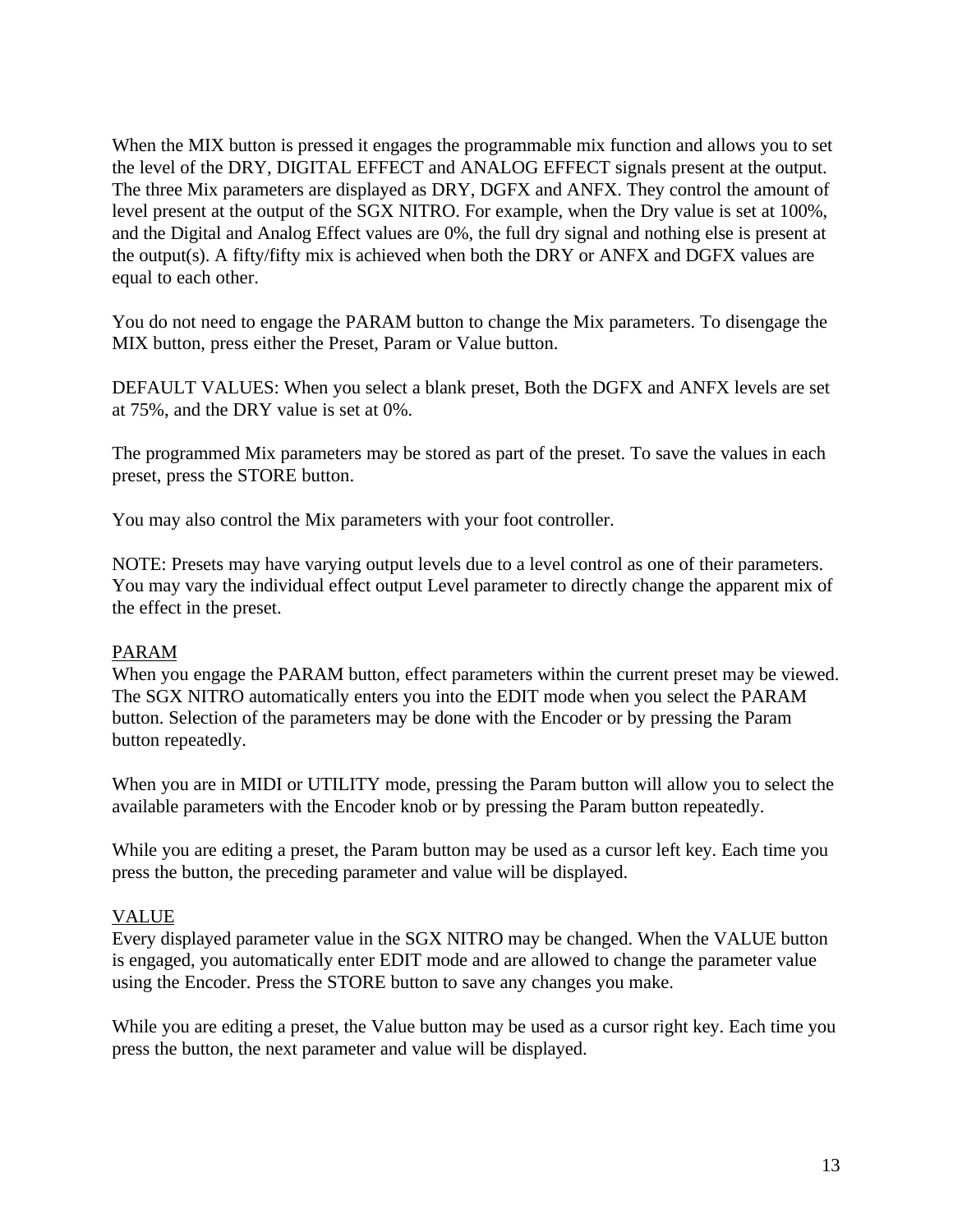Press the Value button and turn the Encoder left or right to view effects contained in a preset. A left or right arrow in the LCD indicates more information is available for viewing.

**PROGRAMMING HINT:** Press the Value button to change and view the parameters then use the Encoder to set the value. This way you don't have to switch between the Param and Value buttons to edit values.

#### BYPASS

Engaging the BYPASS button kills the effects signal and "zeroes" (sets the bands flat) the EQ in the mix passing only dry signal to the outputs. When you first press the BYPASS button in either operating mode with a preset listed in the LCD, the display will first read [ \*\*\*\* BYPASS \*\*\*\*], then it will list the preset name. The LED associated with the button will flash to indicate you are in the bypass mode. Pressing BYPASS again returns the unit to the ACTIVE mode indicated by the display [ \*\*\*\*ACTIVE\*\*\*\*] for about a second and then just displaying the preset name and effects.

#### **NOTES:**

1) If the MIX parameters are programmed DRY = 0% and DGX or ANFX =  $>0\%$  and the Bypass Level Utility parameter is set to =MIX DRY LEVEL and BYPASS is initiated, no signal will be present at the outputs.

2) Bypass level is determined by the Bypass Level parameter discussed in the Utility section.

3) Refer to the Utility section BYPASS LEVEL for setting individual preset bypass levels.

#### EDIT MODE

EDIT MODE is engaged when you press the EDIT MODE button. All creation of presets or preset parameter editing is done while in this mode. Titles, MIDI parameters, and Utilities are all accessed in Edit Mode. When in Edit Mode, all buttons associated with white lettering are active. All the control buttons work as well.

You may access all for modification or use while in Edit Mode. Edit Mode is automatically entered when you press either the PARAM or VALUE buttons.

#### Previewing Presets

You may preview presets while in Edit Mode by engaging the PRESET button. Use the Encoder to scan through the presets. Only the titles of the presets are shown, so it is helpful to know the contents. The processed output signal is not affected. To recall the preset when you are ready, press the RECALL button. Signal is being processed through the last active preset. The reason for this is so you can set up for the next preset change when you want it to happen. When you stop scanning, the preset number in the Seven Segment Display will be flashing. If RECALL is pressed, the display will stop flashing indicating the preset is now active.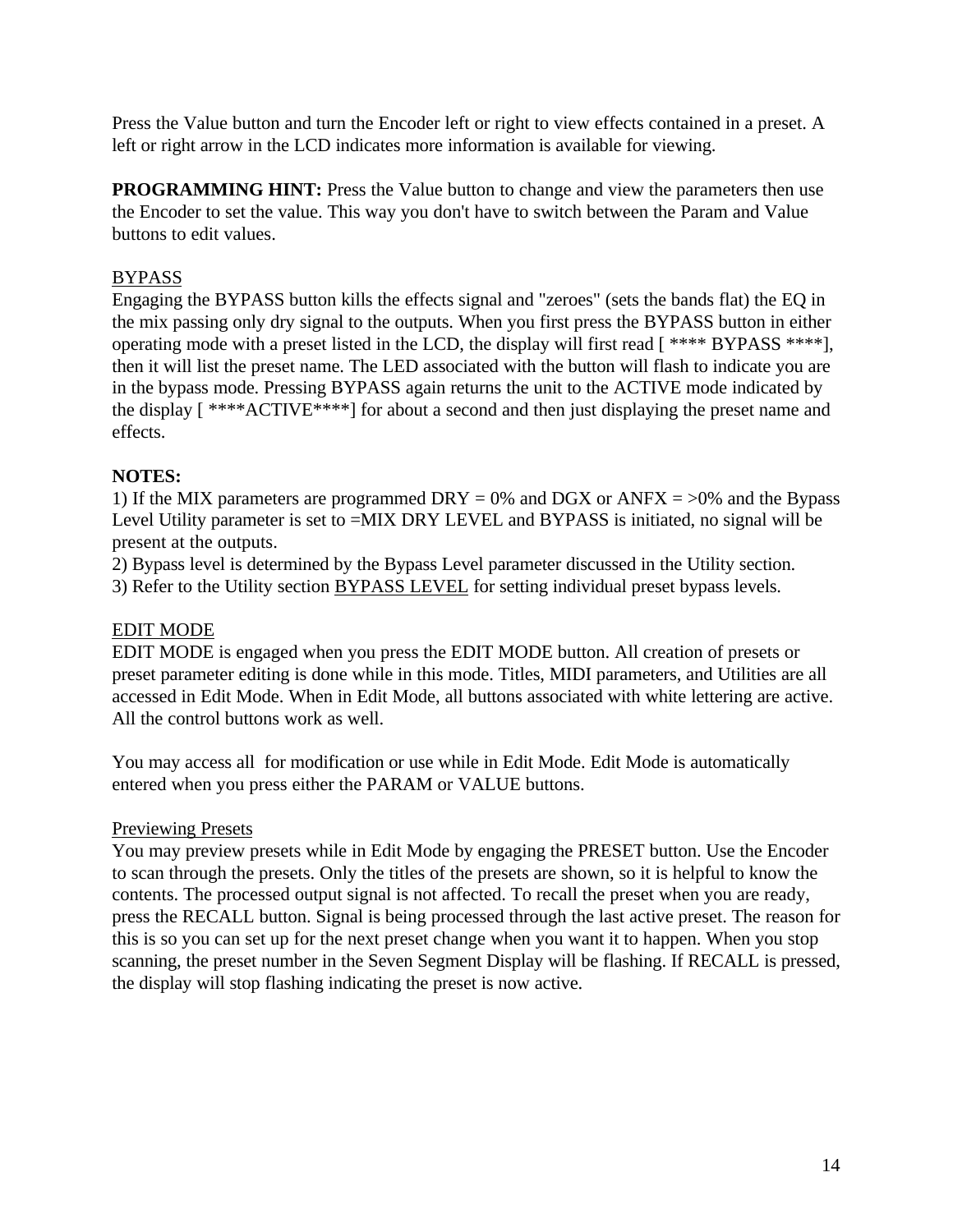# **EDIT MODE CONTROL BUTTONS**

## ENTER

Use the ENTER button when you want to complete an action such as adding an effect to a preset. When adding an effect there is a [?] after the name, press enter if you wish to insert this effect into your chain. The prompt [?] (i.e. [ADD EQUALIZER**?**]) will appear in the LCD when it is necessary to press Enter to complete a task. In some cases, the LCD will tell you to press the Enter button to finalize or initiate a command.

# RECALL

The RECALL button is used to Recall presets while you are in Edit Mode. To Recall a preset (the Seven Segment Display will be flashing a Preset number), select the proper Preset and press the RECALL button. If you have been editing the parameters in a preset and wish to return them all to the original settings, press the Recall button.

#### ADD EFFECT

Pressing the ADD EFFECT button once opens the Add Effect function.

To add an effect to a preset, press this button and use the Encoder to select the effect you want to add to the chain. Turn the Encoder left or right to scan through your selections. Finalize the ADD EFFECT command (add the effect to the chain) by pressing the ENTER button. Doing this inserts the effect temporarily in memory. If audio is passing through the SGX NITRO, you will hear the effect when you press the ENTER button. To make the effect permanent, press the STORE button.

To close the Add Effect function and escape to Edit Mode, press the button once or press the Edit Mode button.

You can preview the effects you may add to an effect. **MAKE SURE YOU ARE IN THE EDIT MODE,** press the ADD EFFECT button once, notice the lower half of the LCD shows an available effect. The effects displayed as you turn the Encoder are those available to be added to the effects chain.

It doesn't stop there! There are many sub variables of each effect to be explored. Right now let's just worry about operation and not the effects themselves. To simplify matters let's step through an example depicting the selection of four effects. We will use some of the buttons not yet explained but doing it this way will make the understanding of the programming much easier. The control buttons we use now will be defined in detail later in the manual.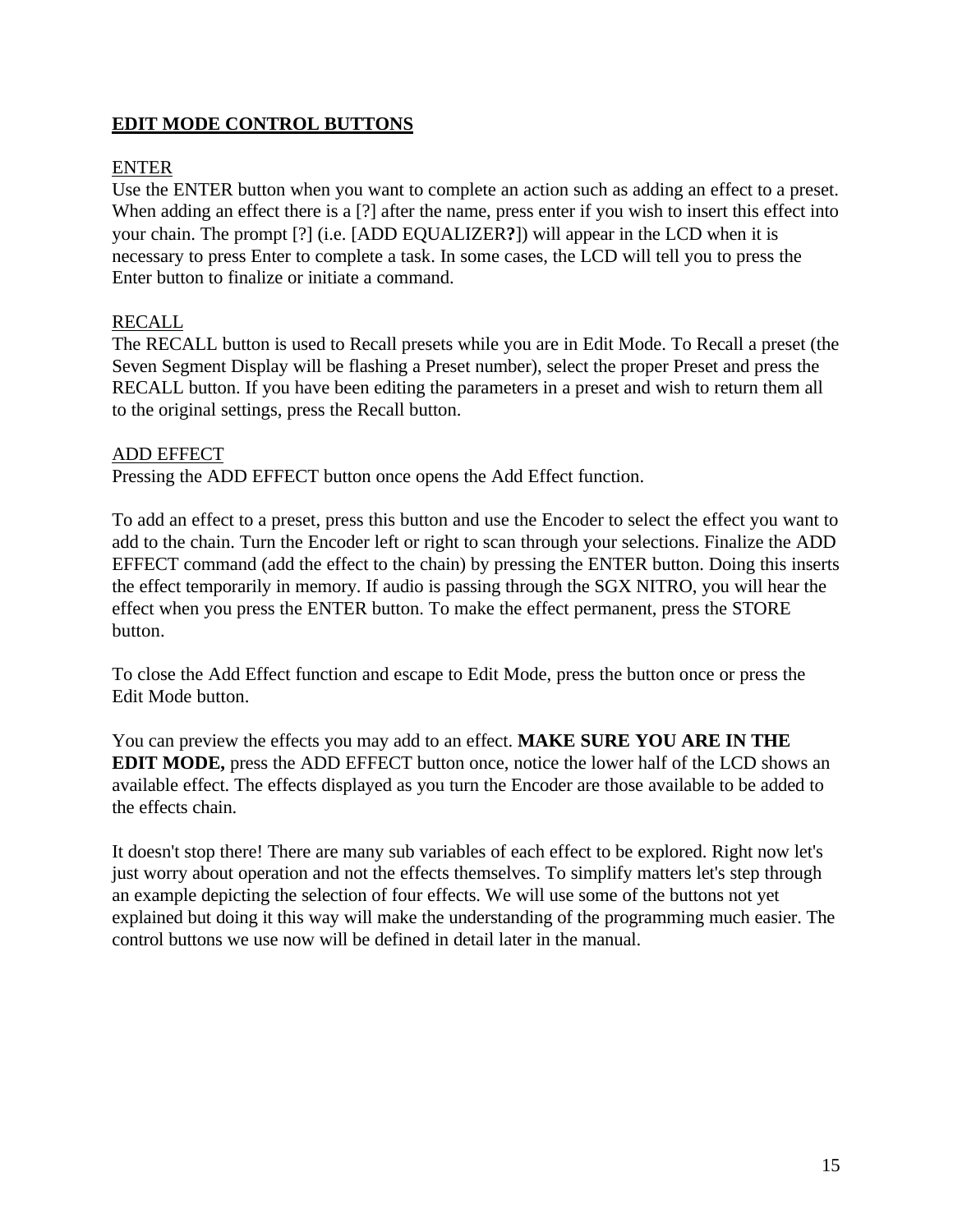Adding Effects to a Preset

When you see text within brackets  $($ []), it is the text as it appears in the LCD.

-Enter EDIT MODE (press the Grey button). -Using the Encoder, GOTO preset 151 (the Preset LED should be lit). -Press the RECALL button [<blank title>, <no effects>]. -Press the ADD EFFECT button once -Turn the Encoder until you see [ADD:COMPRESSOR?]. -Press ENTER (you have just entered the compressor into the chain), bottom display reads [1 CMP]. -Press the ADD EFFECT button -Turn the Encoder until [ADD:REVERB-1?] appears. -Press ENTER (now the reverb algorithm is entered into the chain, display reads [2 CMP+REV]. -Press the ADD EFFECT button. -Use the Encoder to select the ACU-ENV-SIM, enter it into the chain. Display should read [3 CMP+AES+REV]. -Find then add PITCH-TRANS. \*Display reads [4 CMP+AES+PTr\_] \*IF YOU WISH TO SAVE THIS CHAIN OF EFFECTS AS A PRESET YOU MUST PRESS **STORE** NOW. -Press STORE. \*The effects you have selected are now stored in preset 151.

You may have noticed a not equals sign at the bottom left hand side of the LCD. The not equals sign indicates the changes have been made to the original values of the preset. When Store is pressed this character disappears.

REMINDER: You have not set any parameters as of yet. Don't worry, we have preselected a nominal value for each of the parameters associated with an effect as a starting point. This provides a user reference to a sound instead of starting at point zero. We feel it is useful to hear a descriptive set of parameters so you may tailor them to your own specific sound requirements. We'll look at these in just a moment as well as making a title for this preset. First, the DELETE key will be explained.

The ADD EFFECT button is also used in TITLE EDIT Mode to add characters and spaces to the title.

**NOTE:** Before you start building your own presets, read the section "Level Programming Hints for Building Your Own Presets" in Appendix A.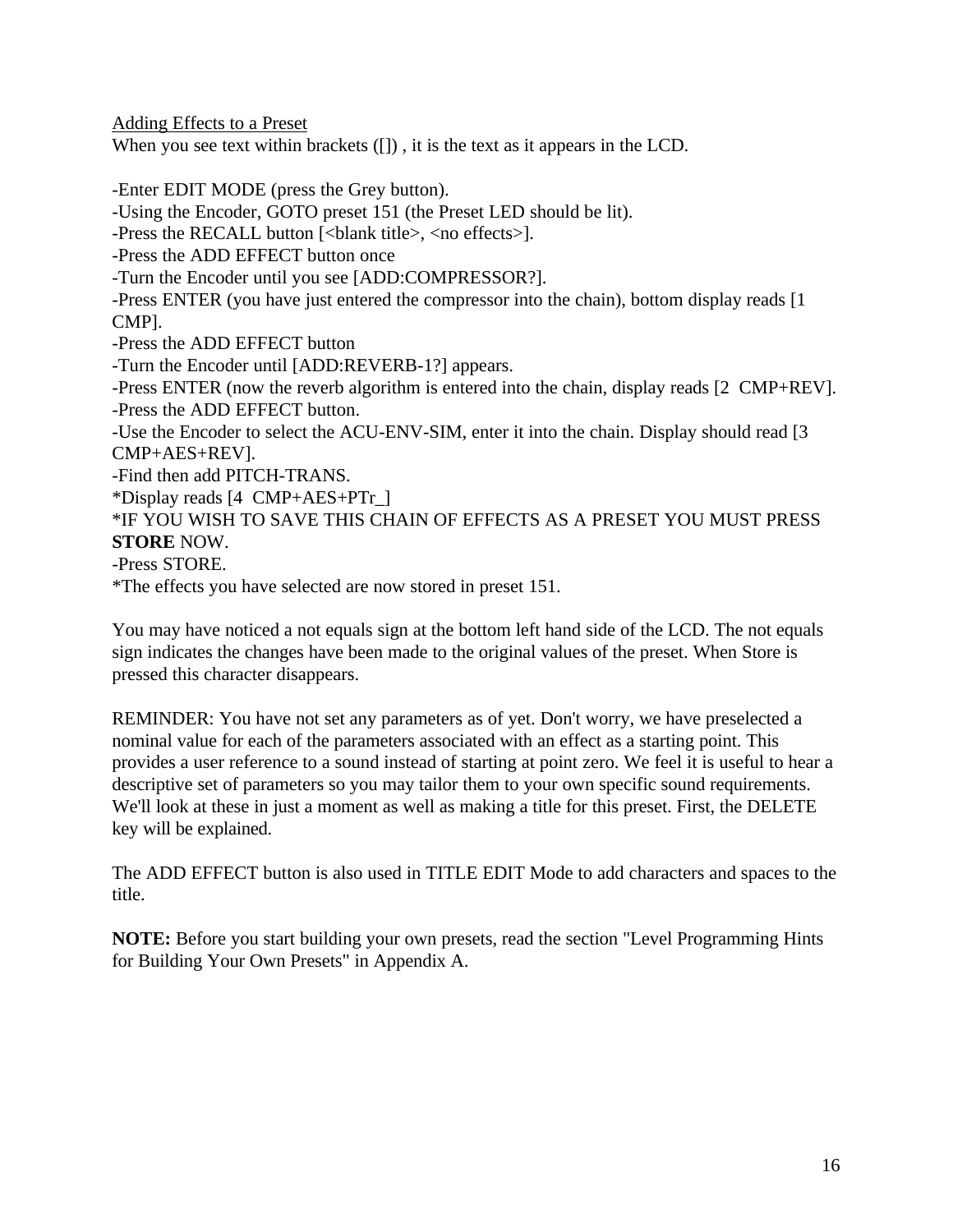#### DELETE EFFECT

Pressing the DELETE EFFECT button once opens the Delete Effect function.

To delete an effect from a preset, press this button and use the Encoder to select the effect you want deleted. Turn the Encoder left or right to scan through your selections. Finalize the DELETE EFFECT command (delete the effect from the chain) by pressing the ENTER button. Doing this deletes the effect temporarily from memory. If audio is passing through the SGX NITRO, you will hear the change when you press the ENTER button. Press the STORE button to make the change permanent.

To close the Delete Effect function and escape to Edit Mode, press the button once or press the Edit Mode button.

The DELETE EFFECT button is also used in TITLE EDIT Mode to subtract characters and spaces from the title.

Deleting Effects From a Preset When you see text within the  $\lceil \cdot \rceil$  brackets, it is describing the text as it appears in the LCD.

Recall preset 151. -Press the EDIT MODE button -Press the DELETE EFFECT once. [DEL:COMPRESSOR?] \*Do you want to delete the compressor? NO. -Turn the Encoder knob to the right until you see [DEL:ACU ENV SIM?] \*Let's delete this effect. -Press ENTER, [3 CMP+PTr+REV]. \*The effect has been eliminated but not permanently. You will audibly hear the sound change when the effect is deleted. \*Press STORE to make this change permanent. -Press STORE now.

With the elimination of an effect, you open up a space to insert another effect or leave things as they are. If you press the DELETE EFFECT button and there are no effects in the preset, the display will read [DEL:NO FX TO DEL].

## STORE

Any time you wish to permanently save parameter values in a preset, press the STORE button. All parameter values you have chosen will be stored into the preset as well as TITLE, MIX, and ON/OFF Controller information. When you press the STORE button the LCD will display [PRESET STORED]. If the phrase [LOCKED/SELECT LOCATION 115-200] appears don't panic, presets 1 through 115 are factory presets and though the parameters may be changed, the new values cannot be stored without first UNLOCKING the presets (see UTILITY section).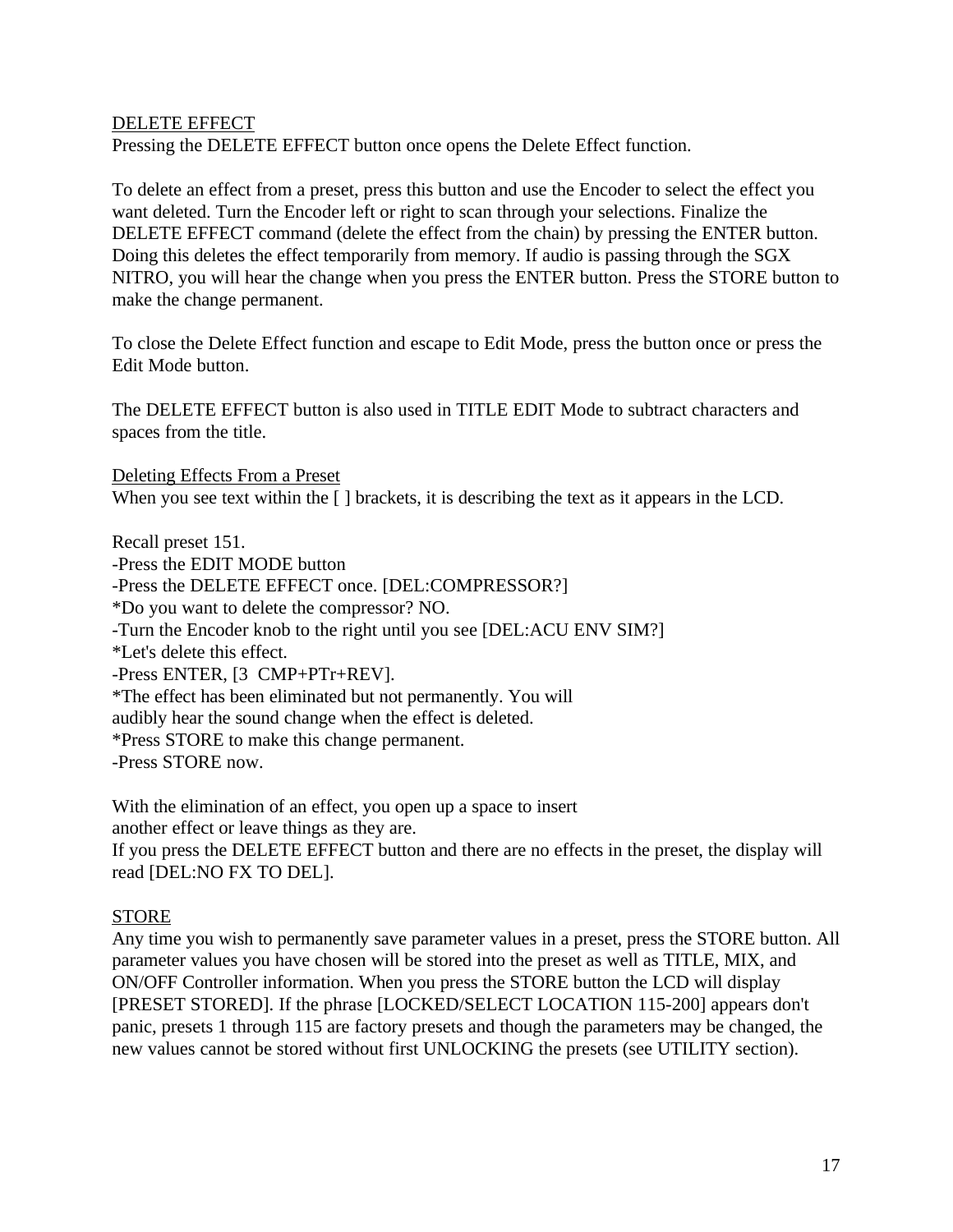TO DELETE A STORED PRESET, thereby releasing its memory to be used again, you must store a null preset at the preset number you wish to delete. A null preset consists of a blank title (all spaces, displayed as  $\langle$ blank title $\rangle$ ) and no effects (displayed as  $\langle$ no effects $\rangle$ ).

# **STORING PRESETS, I LIKE SOME, HOW DO I GET THEM IN ONE PLACE?**

Having hundreds of presets at your fingertips is great! Switching between banks and scrolling through presets is not the most efficient way to use your SGX NITRO! To make life easier, you should arrange the presets you are going to use in one spot. Here's how to do it.

# PRESET SLOTS

First of all there are 200 preset "slots" in the SGX NITRO. Each slot may hold a preset permanently in RAM if you store it there. If you store a preset in "slot 1", every time you access preset 1 in any bank, the preset you stored in "slot 1" will be present. Obviously you may not want that to happen. What we suggest is to first listen to all the presets in the SGX NITRO and write down the bank and preset number of the presets you like and think you will use on a separate sheet of paper. Now, it's time to store those presets into slots which will not copy over factory presets. As an added precaution to overwriting factory presets, there is a "Lock" utility which you can turn on or off. See the Utility section in the main reference manual for more information. We suggest you start storing your presets beginning with slot 200 and working down.

## STORE PRESET

Storing presets is easy. While in preset mode, find a preset in whichever bank you are in, press the Edit button, use the Encoder to select a memory slot, (the numeric display will start flashing the preset number) press the Store button. You have now stored the preset into that memory slot. If no changes were made, the bank designator letter will indicate which bank the preset came from. If you modified a preset or created one from scratch, the bank designator letter will change to a "U" indicating the preset is your work. If the preset location was blank, the LCD will look like:



**NOTE: If you store any preset over an existing factory preset in any bank, that preset will overwrite each existing factory preset in each bank!** We suggest you start storing your presets starting with slot 200 and working down.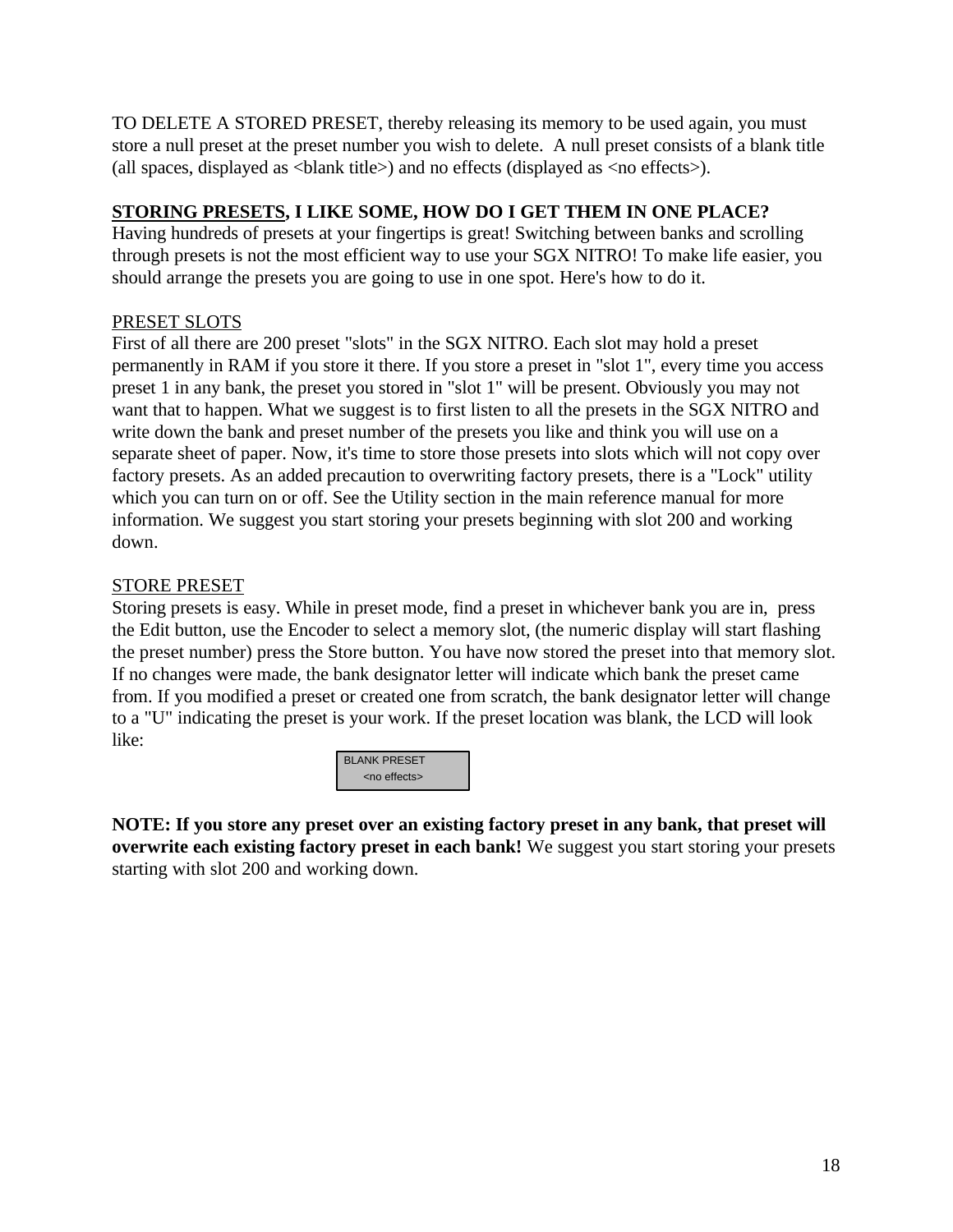## REC/ARM **YOU MUST BE USING A PRESET SET UP FOR SAMPLING AND IN THE EDIT MODE FOR THIS FUNCTION TO OPERATE**

To reset the SGX NITRO to record a new sample, press the REC/ARM button.

While you are using any of the Sampler algorithms you will need to "reset" the record parameter to be ready to record another sample. The REC/ARM button allows you to return the Sampler to Record-Ready status. Pressing this button wipes out the existing sample.

# TRIGGER **YOU MUST BE USING A PRESET SET UP FOR SAMPLING AND IN THE EDIT MODE FOR THIS FUNCTION TO OPERATE**

This button allows you to either record or play back a sample of the program material.

When you first recall a Sampler preset it is usually geared up and ready to record a sample. Most of the Factory Presets using the Sampler in the SGX NITRO are "record/ready". When the preset is recalled and signal is presented to the SGX NITRO, recording is automatically triggered.

Now you may replay this sample as recorded at any time by pressing the Trigger button. If the PLAY parameter is set in the SINGLE position and you hit the button quickly and repeatedly, you will get that stuttering "rap" effect. The sampled sound can also be played back by a MIDI note on message, using a footswitch connected to a properly programmed REMOTE jack, or audio trigger.

You may determine the length of the sample time regardless of the Length parameter's value in the Preset with this button. Say your Length is set for 1.00 seconds and you feel the sample should end at a specific point less than 1.0 seconds. All you need to do is press the TRIGGER button once when you feel the sample should stop. This automatically sets the Length parameter to that amount of time.

## **NOTES:**

1) You will have to reset the LENGTH parameter back to its original value if the full length is required. To do this, simply hit the RECALL button. Doing this will restore the LENGTH parameter to its original value. (It is assumed the preset has been STORED) 2) You cannot store the audio sample in the SGX NITRO or dump it through MIDI.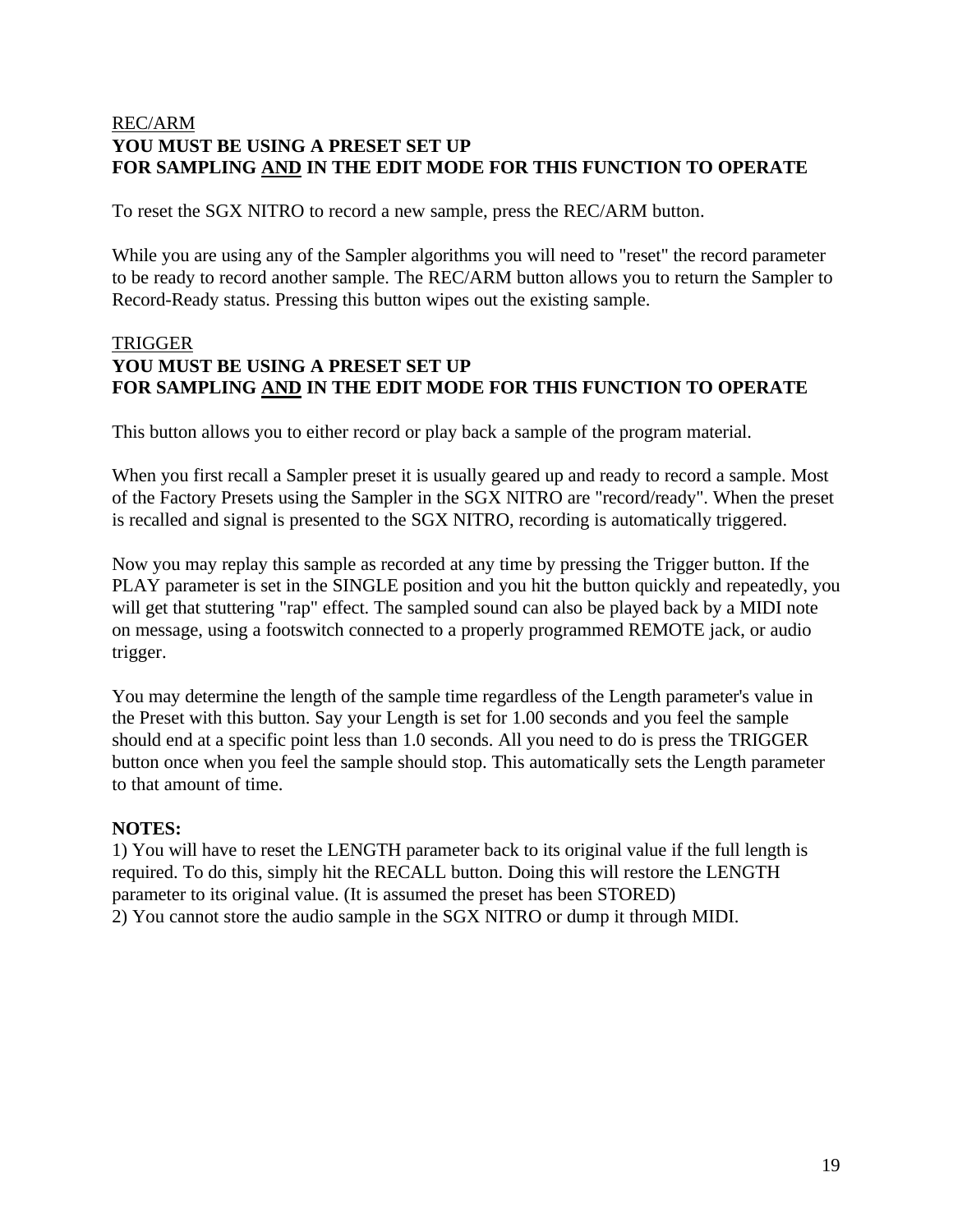#### TITLE EDIT

One of the displays to appear in the upper portion of the LCD is the title of the preset. There is a total of fifteen spaces with the complete ASCII character set available to use in naming presets.

To either edit the title or create a new one you must first enter the Edit Mode. To enter the Edit Mode, press the Edit Mode button. Now press the Title Edit button, [Title Edit] appears in the top half of the display and a cursor appears in the bottom half. Press the Value button and use the Encoder to select characters. If the Param button is pressed, you may move the cursor left and right with the Encoder to position it for the next character. Pressing the Value or Param buttons will move the cursor right or left one space at a time. Press the Store button to save your title.

The title will appear in the upper half of the LCD and any selected effects are in the lower half. If you wish to change the title, enter the Title Edit Mode and make the appropriate changes. Don't forget to STORE the new title.

If there are characters you wish to delete in the display use the Encoder to move the cursor and then press the ADD or DELETE EFFECT button. If you wish to delete all sixteen characters press the DELETE EFFECT or ADD EFFECT buttons sixteen times. By doing this you will eliminate any characters and have a blank display to start with.

To exit or escape from the Title Edit mode, press the TITLE EDIT button once to escape to EDIT Mode or press the EDIT MODE button.

#### **UTILITY**

The Utility button allows you to access the user settable utilities available in the SGX NITRO and view system information. Listed in this section is information regarding the variable utility parameters with their default value settings and SGX NITRO system data.

To change Utilities, first enter Edit Mode then press the Utility button. Once you are in Utility Mode you may change values by selecting the parameter and then changing the value. To do this select the parameter you wish to modify with either the Param or Value buttons. Use the Encoder to change the parameter value. (Make sure the Value LED is lit)

To view system data, press the Param or Value button until the information you're looking for appears in the display. Remember the Param and Value buttons act as a left and right cursor when they are pressed repeatedly.

You do not need to press the STORE button to save Utility parameters, it is done automatically.

To exit Utility Mode, press the Utility button to return to Edit Mode.

**PROGRAMMING HINT:** Press the Value button to change and view the parameters then use the Encoder to set the value. This way you don't have to switch between the Param and Value buttons to edit values.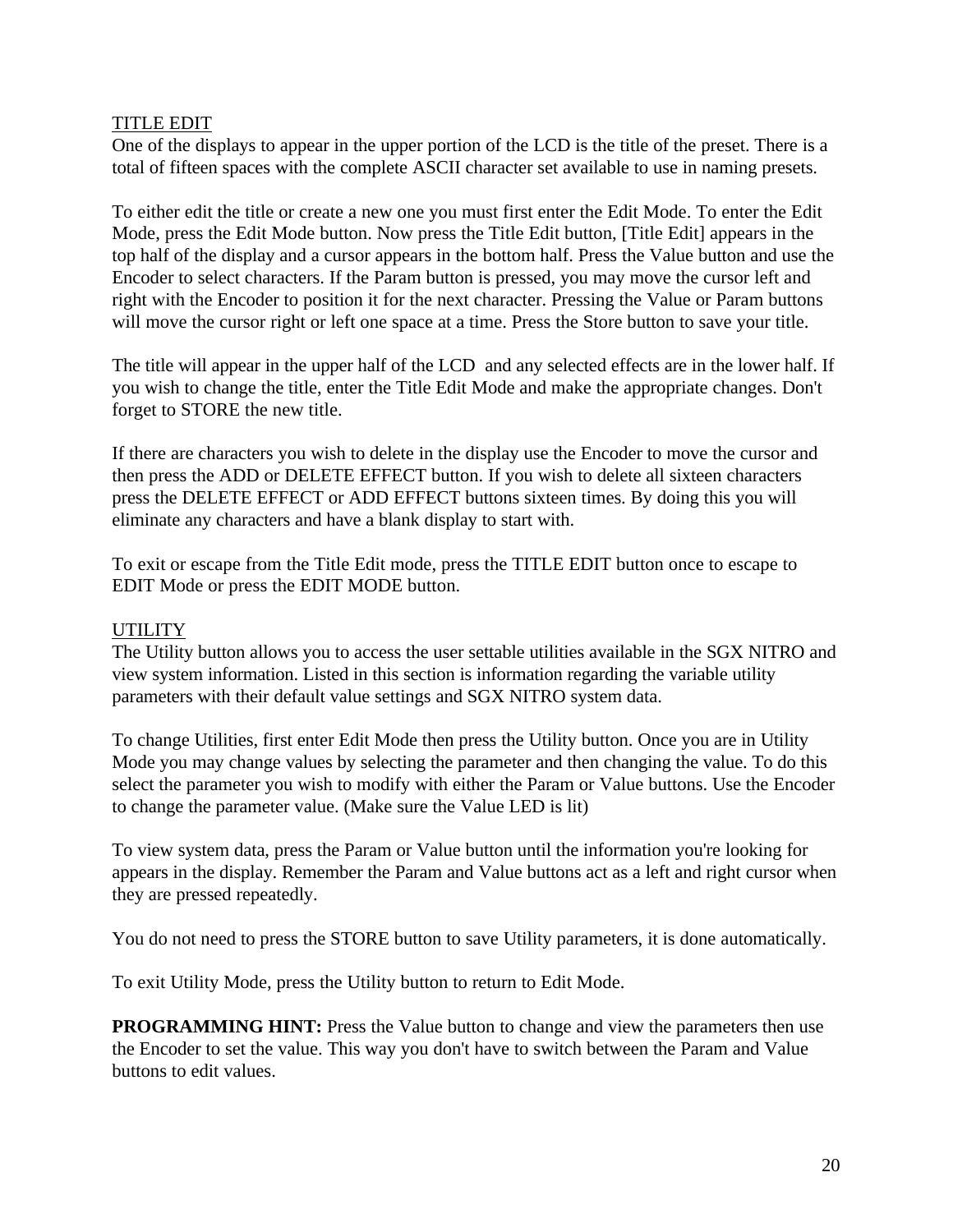## SLOT INFORMATION WHERE DID THE PRESET COME FROM?

If you juggle and shift presets around as well as making your own and then store them in user memory slots, you may lose track of which preset number in the bank you chose. In the Utility Mode, there is an easy way to find out where the preset came from. At any time, press the Edit button, and then the Utility button. You will see a display in the LCD which looks like:



The first window indicates no preset is stored into the memory slot and it is "open", ready to have information stored into it. In the second window, the display indicates a user preset (a preset you created) is stored into that memory slot location. The last display indicates preset 91 from bank "A" is stored in memory slot 198.

# BANK INFORMATION

To switch between presets in a bank, be sure the PRESET LED is lit. If it isn't, press the Preset button. Now use the Encoder to select the preset you wish. The preset number will be displayed by the seven segment display. You may also select presets by entering the preset with the alphanumeric keypad (see main reference manual).

To switch banks, press the Edit Mode button, now press the Utility button. This puts you into utility mode. One of the utilities is switching banks, turn the Encoder until you see:



The name of the bank is on the top and the bank designation letter is on the bottom. Now press the value button and turn the Encoder until you see the bank you wish to access. Press the Preset button to return to preset select mode and use the encoder to select presets. You will notice the bank indicator letter as the last character in the title bar. After you first switch between banks, the last preset you used will still be displayed in the LCD. This is normal, just turn the Encoder or use the keypad to select your next preset.

#### BYPASS LEVEL  $[= 0 \text{ to } 100\%]$  or  $[75\%]$

You may globally control the level of the Bypass signal when you Bypass the SGX NITRO. The Bypass Level Utility parameter overrides whatever "DRY" level of the Mix is individually set in each preset. Every time you Bypass the SGX NITRO, the through signal level will be whatever this value is set to.

The initial default setting is [75%]. When the value is set to [= MIX DRY LEVEL], the DRY level setting (from the Programmable Mix) of the preset will be the signal level when the NITRO is bypassed. Set your Bypass Level to avoid wild jumps in volume when kicking the SGX NITRO in and out.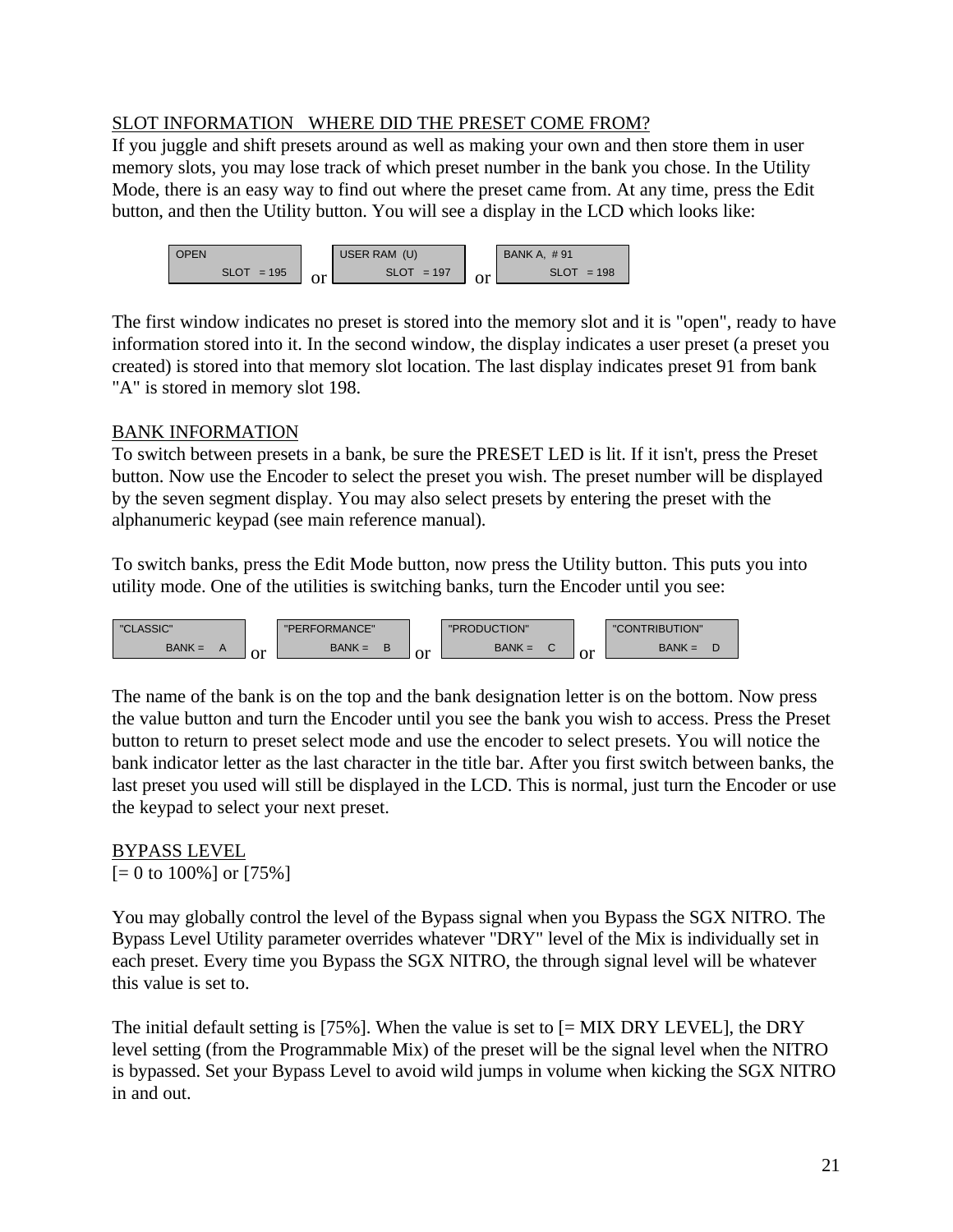# REMOTE JACK

The REMOTE jack can be programmed to either Bypass the SGX NITRO, access the Increment mode, or Trigger the Sampler. A footswitch and any two conductor cable is intended to be used with this jack. If you are using an ART X-15 ULTRAFOOT, you can use the Bypass Jack feature on the X-15 to control the SGX NITRO's Remote Jack. A momentary (normally open) switch should be used in applications other than the X-15's bypass switch feature.

Use the following chart to determine how the Remote Jack can be programmed.

| # | <b>REMOTE 1</b>      |
|---|----------------------|
| 0 | <b>BYPASS ON/OFF</b> |
|   | SAMPLE TRIGGFR       |
| 2 | INCR PROGS 2         |

Program the Remote jack for the following applications: 1) For the Bypass feature, each time the footswitch is activated (hot connected to ground) the BYPASS function is accessed and acts like the Bypass button on the front panel. 2) To allow a footswitch to be used for accessing the Trigger function when using the Sampler program.

3) Increment through a set of presets. See Appendix B for example.

# AUTO PM DISPLAY [ALWAYS DISPLAYED] OFF, PRESET ONLY, ALWAYS DISPLAYED

This utility let's you set when the LCD displays Performance MIDI messages. When set to OFF, no message is displayed when the SGX NITRO Performance MIDI messages. Preset Only allows messages to be displayed when in Preset Mode or when editing a preset. Always Displayed means the MIDI message will be displayed whenever the SGX NITRO receives a (Performance) MIDI message.

## LCD View Angle [6]

Allows the viewing angle of the LCD Display to be adjusted. You may change the LCD view angle for the best visibility. The angle may be adjusted to maximize readability of the characters from top, front or under viewing angles. When viewing from the top, use a higher number. If you are viewing the display directly from the front, use the middle numbers. Viewing the LCD when the SGX NITRO is above you, adjust the view angle to the lower numbers.

#### Software Version Level

Displays the software revision level currently installed in the SGX NITRO. The current version as well as the date will be displayed in the LCD. This software controls the SGX NITRO's functions as well as its sounds. For your convenience write the software version in the space provided on the Introduction page at the beginning of the manual.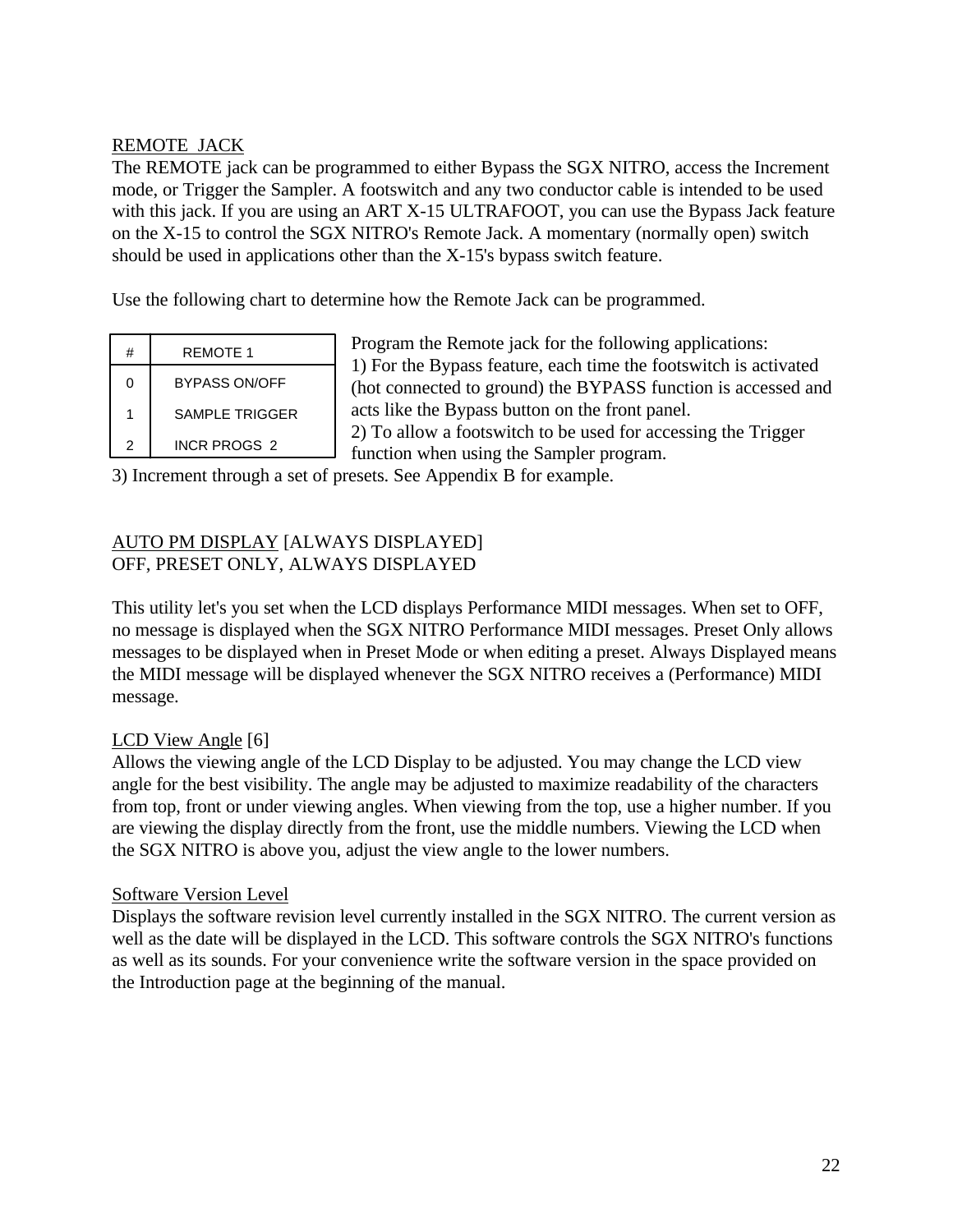#### Preset Memory Allocation MEMORY USED= ##

# $AVAILABILE=$ ####

Displays how much user memory has been used and how much user memory is available for further storage.

This utility informs you how much User Preset Memory has been used or how much memory there is available for storing presets. When you first access user memory there are approximately 5000 bytes (5.0 Kbytes) of space available. Each time you store a preset more space is used up.

# Recall Factory Preset

Allows you to recall any factory preset for comparison or editing purposes.

If you store over a factory preset memory slot, you do not lose the four factory presets in that location forever. You may recall any factory preset from any bank at any time. Again you enter Utility Mode to access this function.

To recall a factory preset first press the Edit Mode button and then the Utility button. Press the Value button until the display looks like:



Select the bank you which to recall a preset from with the Encoder. Now, press the Value button until you see



A.R.T. PRESET ### in the LCD window. Use the Encoder to select the

preset number and then press the Recall button. the preset then becomes active at the memory slot you are currently in. You now have the option to store the preset in this memory slot or transfer it to another. To store in the current slot, just press Store now. If you want to store it elsewhere, press the Edit button and select a preset slot with the Encoder and then press Store.

# Preset 1-115 Locked/Unlocked

Protects the first 115 preset slots from being overwritten.

The factory presets may be unlocked for editing. When you set the value for Unlocked, all factory presets are unlocked and ready to edit. To relock the presets, select the Locked value when you are done editing. At first you may not want to overwrite the factory presets, so increment up to a user preset and store the new preset.

# **UNLOCKING THE FACTORY PRESETS**

-Make sure you are in the EDIT Mode. (Press EDIT button if not)

- -Press the UTILITY button.
- -Press the Param button.

-Use the Encoder to select the screen displaying [PRESET1...115 = LOCKED].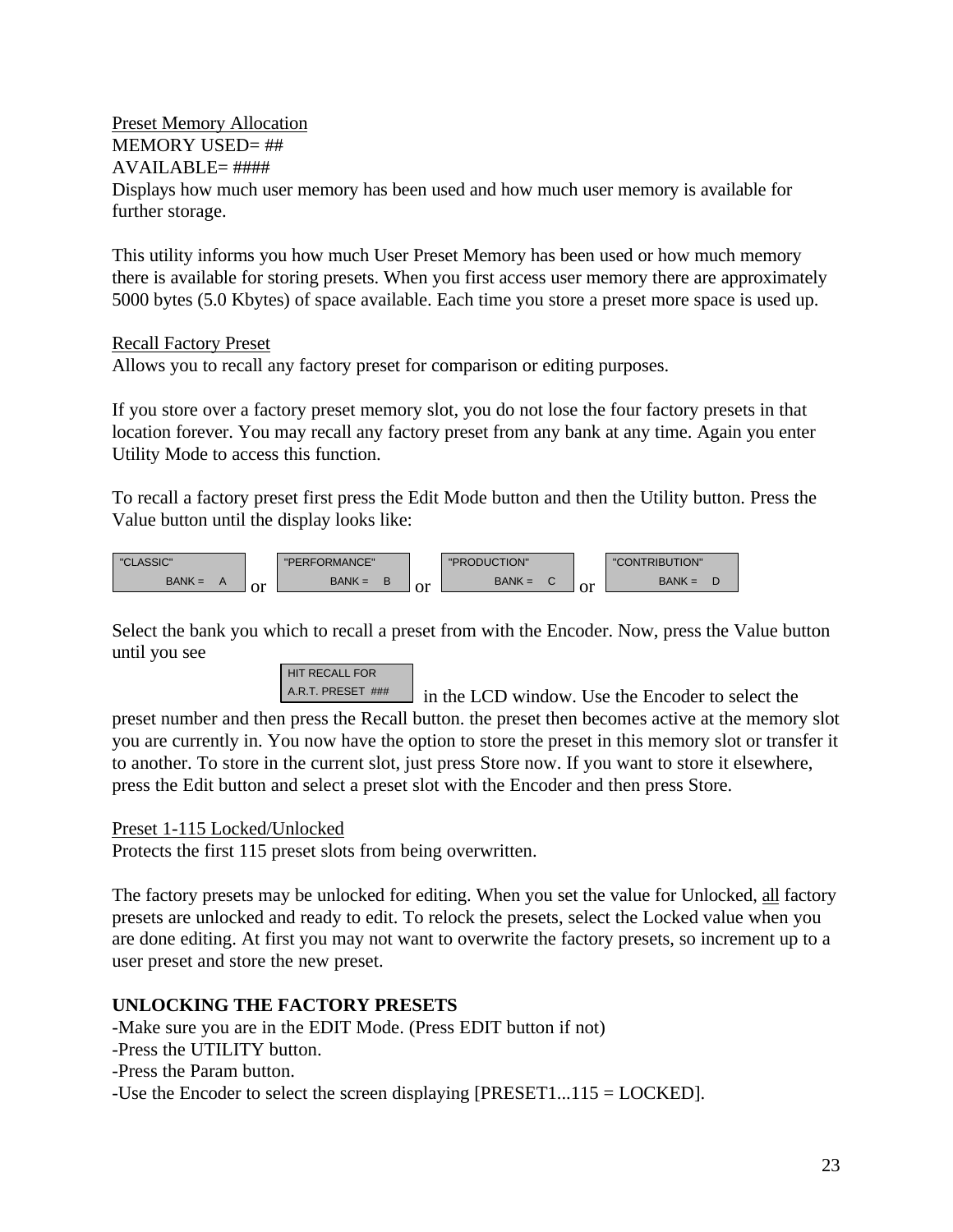-Press the Value button and use the Encoder to change the value to UNLOCKED. \***All presets are now unlocked.** If you wish to store new information in the Factory Presets, press the STORE button.

NOTE: Remember, when you unlock a preset, ALL presets are unlocked. To prevent overwriting presets, re-lock the presets following the directions to unlock a preset, only selecting the "LOCKED" value.

INPUT TYPE [=GUITAR] [GUITAR, LINE]



Set the Input Type to choose between guitar and other input sources. Use the Guitar setting for the best performance when you are plugging your guitar directly into the NITRO. When using your NITRO in the effects loop of your amp or in any other non direct situation, (your guitar is not being plugged directly into the input) set the value to Line.

# PROG INPUT LEVEL [=GUITAR LOW] [LINE LOW, LINE HIGH, GUITAR LOW, GUITAR HIGH]

The SGX NITRO has a programmable input level. Set the level parameter once for operation, when set, you do not have to change the value for each preset. Four input levels are available for matching the NITRO with your existing system. Use the Line Low and High settings when using

| <b>INPUT LEVEL</b> | <b>INPUT LEVEL</b> | <b>INPUT LEVEL</b> | <b>EVEL</b><br><b>INPUT</b> |
|--------------------|--------------------|--------------------|-----------------------------|
| $=$ LINE HIGH      | $=$ LINE LOW       | <b>GUITAR HIGH</b> | <b>GUITAR LOW</b>           |

amplifier effects loops and recording equipment with operating levels of (-)10dB (low) and (+)4dB (high). Set the level to Line High when using mixing consoles or if you find you're overdriving the SGX NITRO's input. Set the value to Guitar Low when using normal output instruments. Change the value to Guitar High when using high output or active instruments.

# MIDI

You may gain access to all MIDI parameters and their values by pressing this button. Shown here are the variable MIDI parameters and their default value settings in brackets ([]).

Once you are in MIDI Mode you may change values by first selecting the parameter and then changing the value. To do this first press the PARAM button and select the parameter you wish to change with the Encoder. Next press the VALUE button and use the Encoder to select a new value. You do not need to press the STORE button to save the changes with one exception, it is done automatically. You need to press the Store button if you edit the On/Off status of an effect and want to make it permanent. To exit MIDI Mode, press the MIDI button to return to Edit Mode or the Edit button.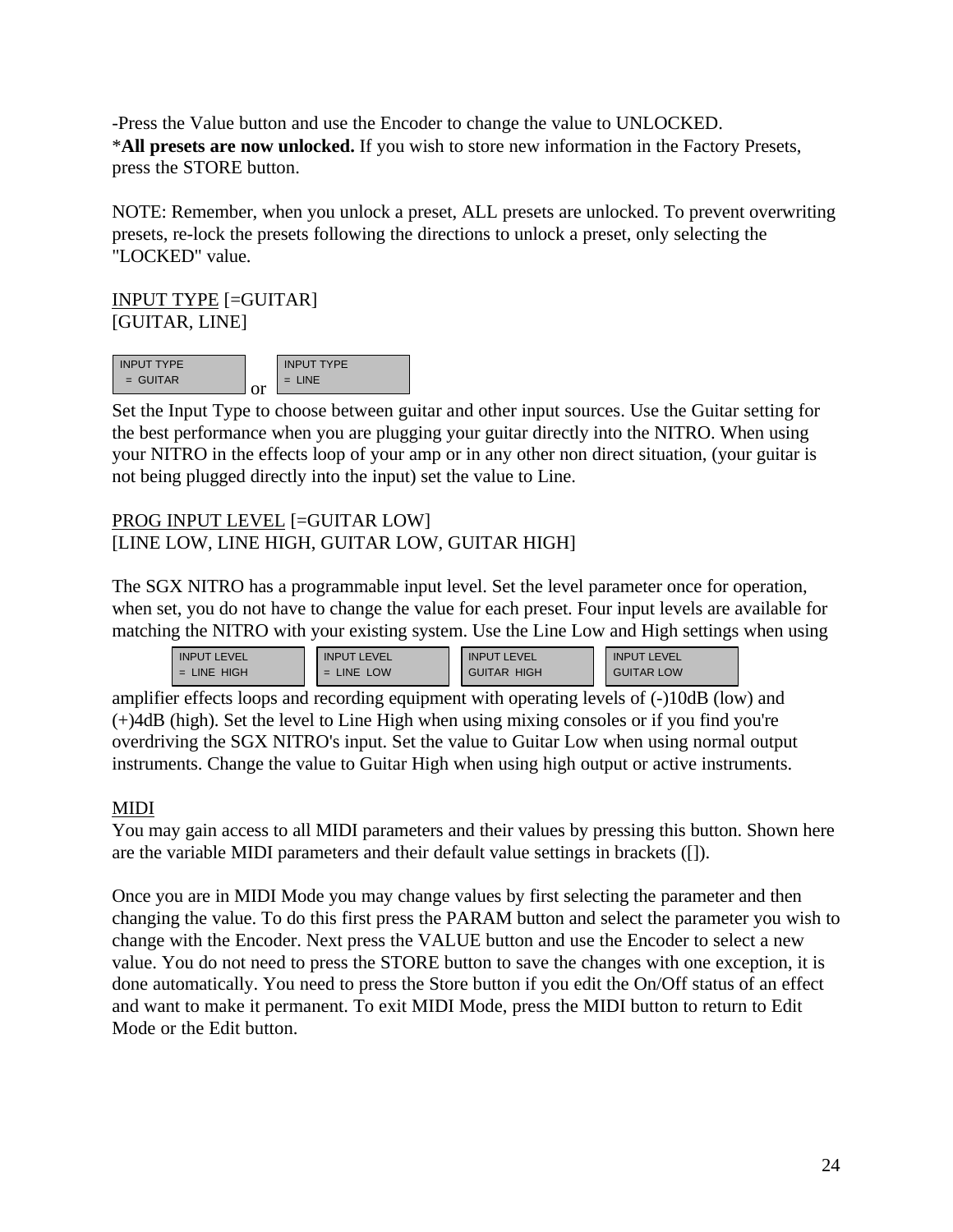**PROGRAMMING HINT:** Press the Value button to change and view the parameters then use the Encoder to set the value. This way you don't have to switch between the Param and Value buttons to edit values.

MIDI Enable PM= ON, OFF [ON] PROG= ON, OFF [ON] Allows you to turn on or off **P**erformance **M**IDI and the Program change function independently. If you wish to use **PM** and not change presets, set PROG to  $=$  OFF.

MIDI Channel OFF-16 [1] Sets MIDI send and receive channel number.

OMNI Mode ON, OFF [ON] Sets MIDI OMNI mode on or off.

The SGX NITRO is shipped from the factory in OMNI mode, allowing it to receive MIDI PROGRAM numbers on any MIDI channel.

MIDI Program Table  $[PROG= #]$  $[PRESET= #]$ 

Allows you to edit the Midi Program Table (MPT). Refer to APPENDIX B for examples of editing the MPT and further documentation.

FX ON/OFF ENABLE (USING X-15) ON, OFF [ON]

When the SGX NITRO is used with your foot controller, the two devices "talk" to each other. In order for the two devices to talk, Enable must be ON. The SGX NITRO enables commands to be received from the X-15 to turn the effects in the preset on or off.

**NOTE:** If you are not using the SGX NITRO with your foot controller, set the Enable to OFF.

# 'ENTER' TO EDIT ON/OFF CONTROLLERS

The purpose of being able to edit the ON/OFF controllers is to allow you to change effect status without an X-15 ULTRAFOOT. You may also change the MIDI controller number assigned to the effect.

Press the Enter button and you can set up the On/Off status of an effect in a preset. The effect status is automatically set to On when you first add the effect to the preset.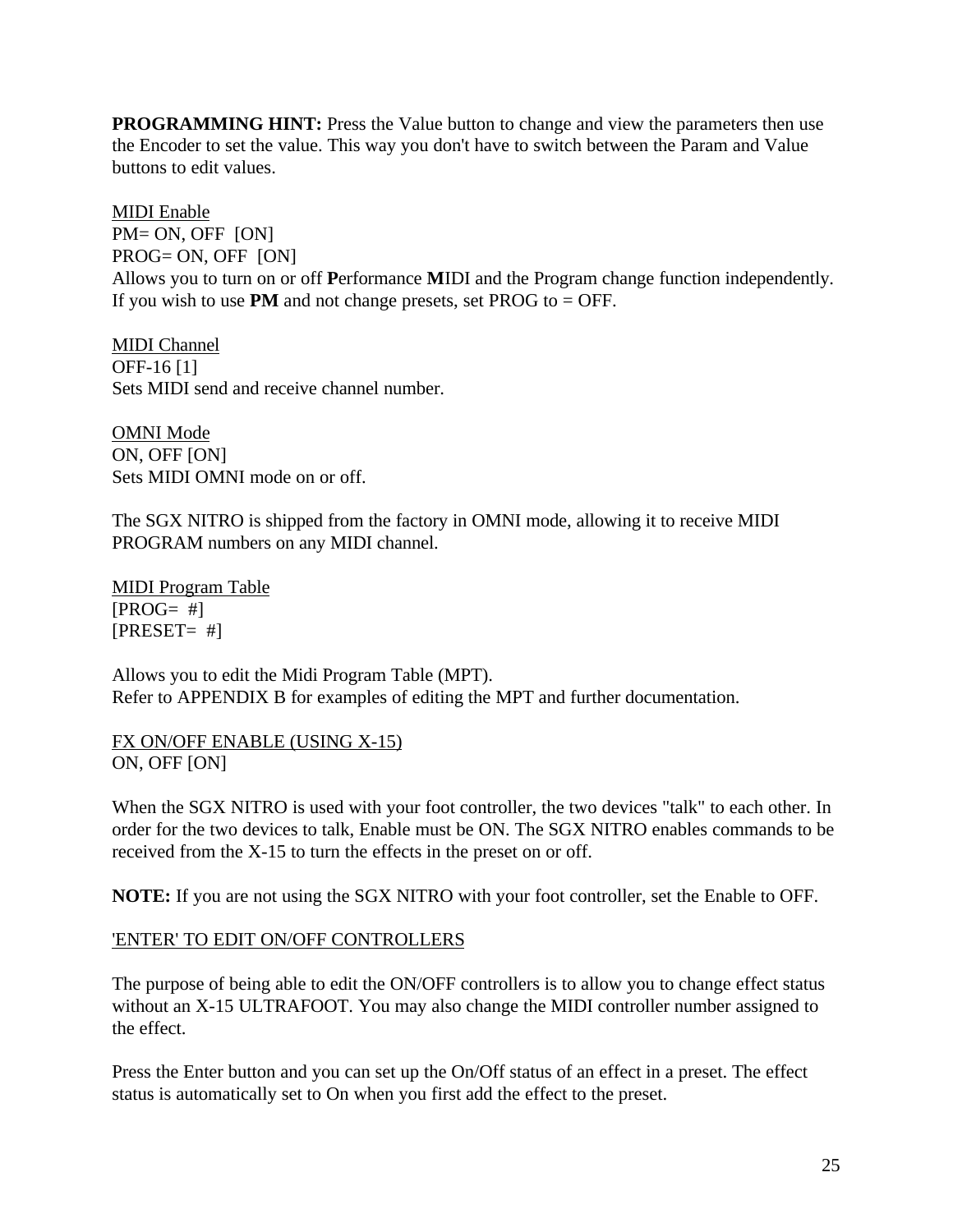If you edit the On/Off status **YOU MUST PRESS STORE TO SAVE YOUR CHANGES.**

If you do not want an effect to be active instantly when a preset is recalled set the Status to Off. When the preset is next selected, the effect will be off. Access the EFFECT MODE of the X-15 and press the associated activator pad to turn on the effect.

| SWITCH#               | <b>PAD</b>                                                                                                                                                                                                                                                                                    | <b>STATUS</b> | <b>MIDI CONTROLLER</b>                                                                                                                                                                                                                                                                                                                                                                                                 |
|-----------------------|-----------------------------------------------------------------------------------------------------------------------------------------------------------------------------------------------------------------------------------------------------------------------------------------------|---------------|------------------------------------------------------------------------------------------------------------------------------------------------------------------------------------------------------------------------------------------------------------------------------------------------------------------------------------------------------------------------------------------------------------------------|
| $\theta$              | <b>BYPASS</b>                                                                                                                                                                                                                                                                                 | <b>OFF</b>    | <b>MC 84:MIDI CNTLR</b>                                                                                                                                                                                                                                                                                                                                                                                                |
|                       | <b>EXCITER</b>                                                                                                                                                                                                                                                                                | ON            | <b>MC 70:MIDI CNTLR</b>                                                                                                                                                                                                                                                                                                                                                                                                |
| $\mathcal{D}_{\cdot}$ | <b>COMPRESSOR</b>                                                                                                                                                                                                                                                                             | <b>ON</b>     | <b>MC 71:MIDI CNTLR</b>                                                                                                                                                                                                                                                                                                                                                                                                |
| 3                     | <b>DISTORTION</b>                                                                                                                                                                                                                                                                             | <b>ON</b>     | <b>MC 72:MIDI CNTLR</b>                                                                                                                                                                                                                                                                                                                                                                                                |
| 4                     | <b>EQUALIZER</b>                                                                                                                                                                                                                                                                              | <b>ON</b>     | MC 73: MIDI CNTLR                                                                                                                                                                                                                                                                                                                                                                                                      |
| 5                     | <b>EXPANDER/NOISE GATE ON</b>                                                                                                                                                                                                                                                                 |               | <b>MC 74:MIDI CNTLR</b>                                                                                                                                                                                                                                                                                                                                                                                                |
| 6                     | <b>REVERB</b>                                                                                                                                                                                                                                                                                 | <b>ON</b>     | <b>MC 75:MIDI CNTLR</b>                                                                                                                                                                                                                                                                                                                                                                                                |
|                       | <b>DELAY</b>                                                                                                                                                                                                                                                                                  | <b>ON</b>     | MC 76: MIDI CNTLR                                                                                                                                                                                                                                                                                                                                                                                                      |
| 8                     | PITCH TRANSPOSER                                                                                                                                                                                                                                                                              | <b>ON</b>     | MC 77:MIDI CNTLR                                                                                                                                                                                                                                                                                                                                                                                                       |
| 9                     | <b>FLANGE/CHORUS</b>                                                                                                                                                                                                                                                                          | <b>ON</b>     | <b>MC 78:MIDI CNTLR</b>                                                                                                                                                                                                                                                                                                                                                                                                |
| 10                    | <b>SPECIAL EFFECTS</b>                                                                                                                                                                                                                                                                        | ON            | <b>MC 79:MIDI CNTLR</b>                                                                                                                                                                                                                                                                                                                                                                                                |
|                       | $\sqrt{m}$ 1 $\sqrt{m}$ 1 $\sqrt{m}$ 1 $\sqrt{m}$ 1 $\sqrt{m}$ 1 $\sqrt{m}$ 1 $\sqrt{m}$ 1 $\sqrt{m}$ 1 $\sqrt{m}$ 1 $\sqrt{m}$ 1 $\sqrt{m}$ 1 $\sqrt{m}$ 1 $\sqrt{m}$ 1 $\sqrt{m}$ 1 $\sqrt{m}$ 1 $\sqrt{m}$ 1 $\sqrt{m}$ 1 $\sqrt{m}$ 1 $\sqrt{m}$ 1 $\sqrt{m}$ 1 $\sqrt{m}$ 1 $\sqrt{m}$ 1 | $\cdot$ 1     | $\alpha$ , $\alpha$ , $\alpha$ , $\alpha$ , $\alpha$ , $\alpha$ , $\alpha$ , $\alpha$ , $\alpha$ , $\alpha$ , $\alpha$ , $\alpha$ , $\alpha$ , $\alpha$ , $\alpha$ , $\alpha$ , $\alpha$ , $\alpha$ , $\alpha$ , $\alpha$ , $\alpha$ , $\alpha$ , $\alpha$ , $\alpha$ , $\alpha$ , $\alpha$ , $\alpha$ , $\alpha$ , $\alpha$ , $\alpha$ , $\alpha$ , $\alpha$ , $\alpha$ , $\alpha$ , $\alpha$ , $\alpha$ , $\alpha$ , |

\*The default status is On when the effect is selected.

#### MIDI Event data Monitoring Mode

When you select this Mode, MIDI information is displayed in either easy to read and understand or technical terms. The LCD displays certain MIDI events as they occur, regardless of which MIDI channel is selected. Information displayed is the MIDI event itself, its attributes with a choice of display formats (in either decimal or hexadecimal base 16).

For detailed information, please refer to the MIDI DATA MONITOR section.

## **PRESS ENTER TO:**

#### SEND A PRESET

Dump a single preset via MIDI to another SGX NITRO or MIDI storage device.

#### **Sending a Preset**

Transferring a **single preset** to another SGX NITRO or a suitable MIDI device is accomplished by selecting the SEND A PRESET value and pressing the Enter button.

#### SEND ENTIRE MIDI PROGRAM TABLE

Dump entire MPT via MIDI to another SGX NITRO or MIDI storage device.

## **Sending MPT Information**

Transferring the **entire MPT** to another SGX NITRO or a suitable MIDI device is accomplished by selecting the SEND ENTIRE MPT value and pressing the Enter button.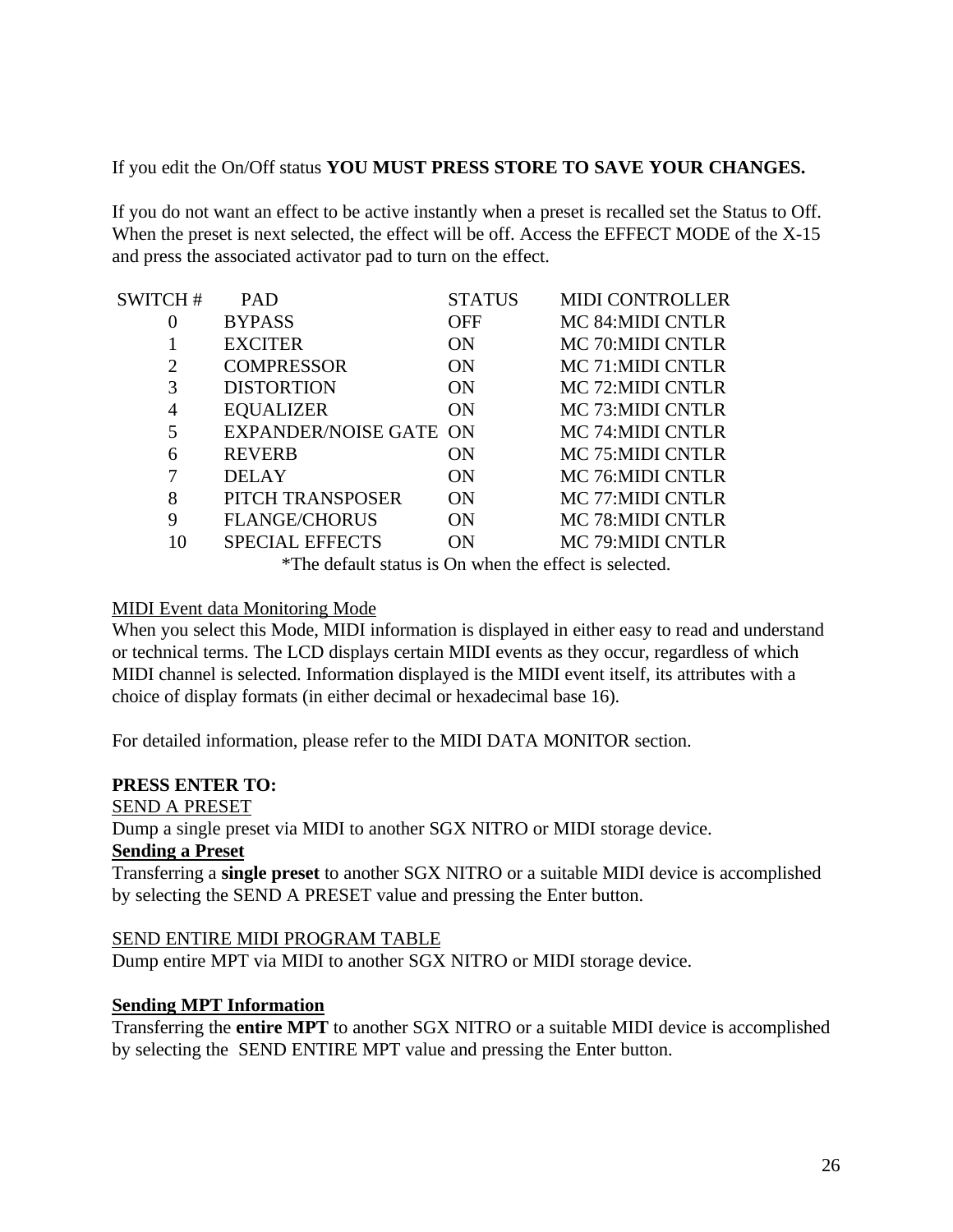#### SEND ALL PRESETS

Dump all presets via MIDI to another SGX NITRO or MIDI storage device.

#### **Sending all Preset Information**

Transferring **all presets** to another SGX NITRO or a suitable MIDI device is accomplished by selecting the SEND ALL PRESETS value and pressing the Enter button.

# **IMPORTANT NOTE For: RECEIVING Preset and MPT Information**

To dump MIDI data into the SGX NITRO from either another SGX NITRO or an external MIDI device you must make sure that the MIDI channels match. **The SGX NITRO will accept MIDI data at all times regardless of what operating mode it is in.**

## **PERFORMANCE MIDI** [**PM**]

Performance Midi allows the SGX NITRO to have up to eight of its parameters per preset controlled simultaneously via MIDI. Selection of the parameter to be controlled, the actual MIDI controller, and the Low and High value of the parameter may be programmed from the front panel.

When you are in Preset or Edit Mode, the LCD will inform you of either Performance MIDI or FX ON/OFF information being received and what is being changed.

There is also a means to monitor MIDI information being sent to the SGX NITRO. While you are in the PM Mode you can select the MIDI Monitor utility and verify MIDI data being sent to the device. Refer to the MIDI DataMONITOR section for additional information.

A table of MIDI controllers can be found in Appendix E, Tables and Charts.

Presets in the SGX NITRO are set up to be controlled by Performance MIDI via the ART X-15 ULTRAFOOT. See the section "Operating the SGX NITRO with the X-15 ULTRAFOOT" further on in this manual for more information. Don't let MIDI scare you. Using Performance MIDI in an ART device is easy.

Each preset in the NITRO is set up with MIDI controllers. Normally the left pedal is set for volume, and the right pedal is controlling any digital effect level, envelope tuning or rates. Modification to select the specific values and ranges you want the parameter to cover is done by normal editing. The number displayed in the upper left corner represents the MIDI Controller you are working with. Performance MIDI has four levels of programming information associated with it broken up into 4 screens. The first screen displays the information to define what parameter the assigned MIDI controller will control.

The second screen shows which MIDI controller is being used. The LCD will display the MIDI control number and its description (i.e. MC 4 FOOT CTLR). Incidentally, the default value is MC 4 which happens to be the Left Foot Controller on the X-15. The MIDI DataMONITOR may be selected for use in this screen to display MIDI data being sent.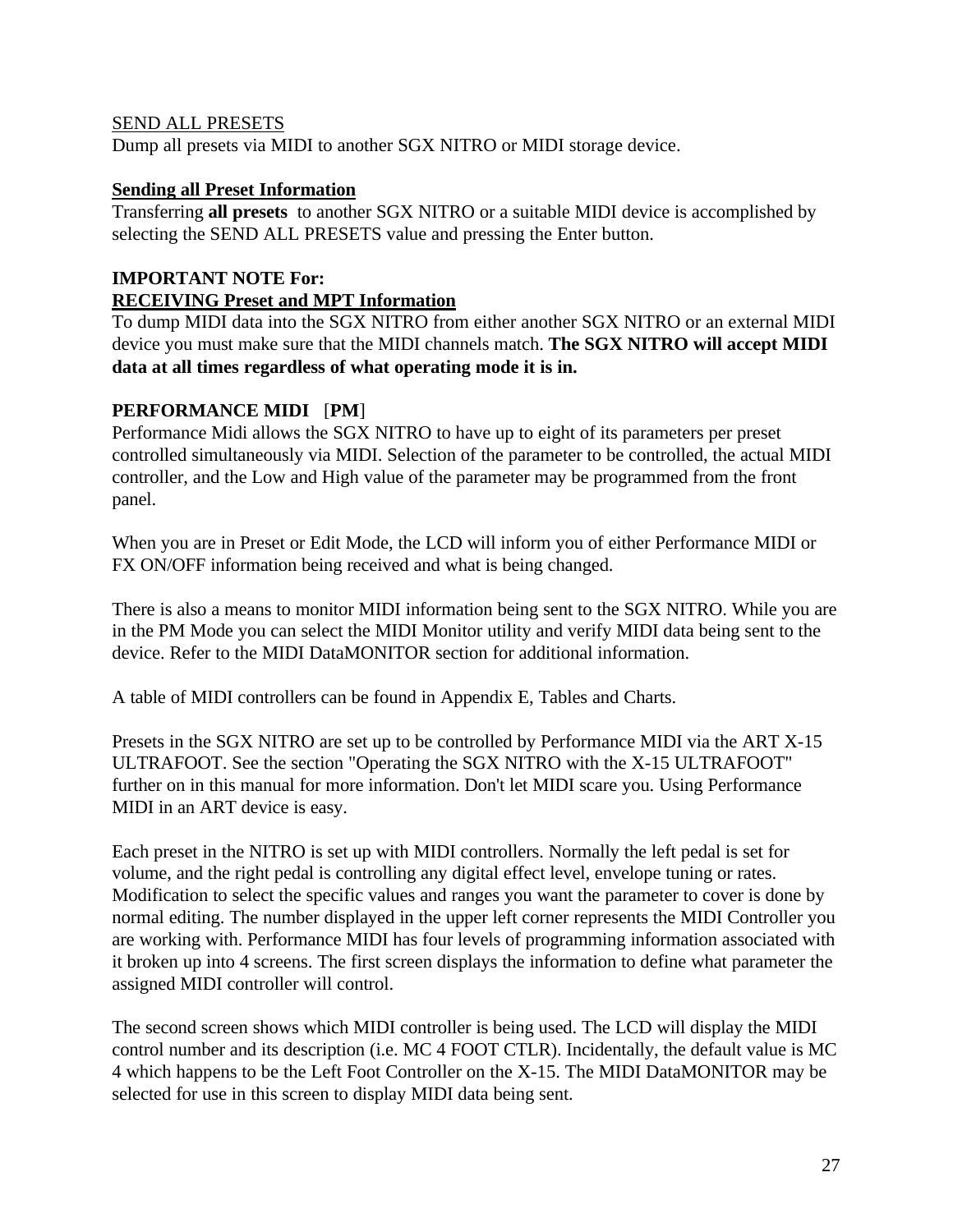The third screen displays the LOW value (minimum value) of the parameter's range. The fourth screen displays the HIGH value (maximum value) of the parameter's range. High and Low values refer to MIDI controller values. These parameters may be "swapped" to make the value change in a reverse or opposite direction.

While you are in the first screen you may also view MIDI data. Change the value until the bottom of the screen displays MIDI DataMONITOR. (turn the Encoder counterclockwise) You are allowed to change between MIDI controllers on the device you are sending MIDI data from (keyboards, X-15, etc.) and view the corresponding data in this screen. The top half of the display will show the numerical value of the MIDI data being received by the SGX NITRO. Displayed in the bottom half is the actual MIDI controller being used. Use the Value Up or Down key to change the MIDI controller. When you change the controller, its MIDI data will be displayed in the top half of the LCD.

## **DESCRIPTION OF ALGORITHMS**

The SGX NITRO offers over seventy effects selections for you to choose from. Each effect may have several types to select for specifically narrowing down the particular sound you are looking for. The algorithms are listed in seven categories in the manual. These are: Analog Effects, Signal Frequency Shaping, Swept or Modulated Effect, Natural Reverberation, Gated Reverberation, Delay, and Utility/Level.

There are some digital categories that cannot be combined together. Rather than tell you which effects cannot be combined, the SGX NITRO automatically selects (or defaults) to which algorithms may be combined and displays them in the LCD when you are "ADDing an EFFECT".

All of the analog and digital effects parameters including the Mix Control parameters are controllable via the X-15. Some parameters were specifically tuned to be used with foot controllers. Specifically, all compressor output, envelope filter tuning, and any threshold, attack, and release or range parameters.

The algorithm name and abbreviation are shown in brackets [ ] under the effect title i.e. [EQUALIZER], [EQL]. Default settings for each parameter are shown in bold brackets [ ] at the beginning of the Parameter Values i.e. **[0]**.

NOTE: When setting up your own presets, select the digital effect you want most in your effects chain first. By doing this, you are able to determine what other effects may be combined with the selected effect.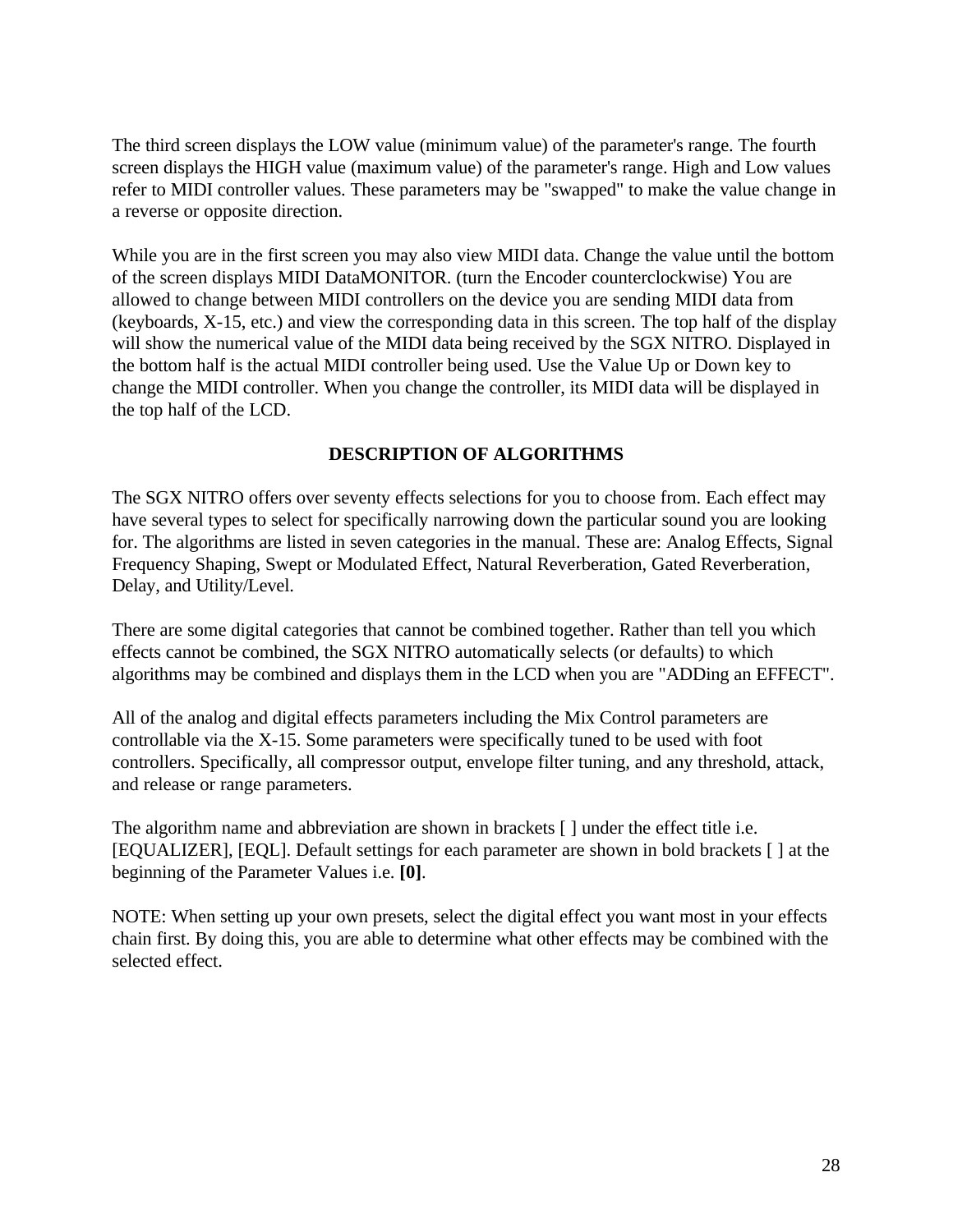#### **ANALOG EFFECT ALGORITHMS**

**COMPRESSOR** [COMPRESSOR], [CMP]

Parameters: DRIVE: **[78]** 0 to 100% in 2% increments SLOPE: **[4:1]** 1:1, 2:1, 3:1, 4:1, 10:1, LIMIT, RVRS1, RVRS2 ATTACK: **[3MS]** 2, 3, 4, 7, 14, 30, 50ms RELEASE: **[500ms]** 200, 300, 350, 500, 750ms, 1, 2 sec OUTPUT: **[94%]** 0 to 100% in 2% increments

The compressor in the NITRO has all the controls you need for dynamics processing. Starting with the Slope, you will find eight choices. A range from unity to extreme limit and then some reverse slopes allow you to control the dynamics of the signal totally. For subtle compression with vocals and guitar use the 2:1 and 3:1 slope. Use 4:1 for adding normal crunch to guitar. Not enough?, 10:1 is really pressing the issue! If you want to do some peak limiting set the slope to Limit. If you find that's too much back it off to 10:1 for some nice smooth limiting features. Reverse slopes are used to crunch the initial signal and then let the signal "swell" as the note decays. RVRS1 is a tame version while RVRS2 is quite dramatic. When using the reverse slopes, the Attack parameter becomes important. The Attack automatically adjusts to the audio and you can set it from 2 to 50mSec. Release is also intelligent and adjustable from 200mSec to 2 Sec. The drive control sets the maximum gain. Adjust the release time to set the "openness" of the sound. The faster the release the more the signal is "crushed". Slower (longer) release times give notes more sustain. Long release times maintain the natural envelope of the input while a slower release brings up the gain to bring out the nuances at low levels. Use the Attack to choose the pick attack you need. Short attacks tend to give a "tight" well controlled sound. Longer attacks add punch to the source. Set the final output level of the Compressor with the Output parameter.

#### **NOTES:**

1) If you add the compressor and set its' slope to 1:1 you get a programmable level control on the input of the analog signal chain. This works great as a volume pedal effect. 2) If you have made a preset with the Tuner, add the compressor to sustain the note a little longer while tuning.

EXPANDER [EXPANDER], [EXP]

Parameters: RANGE: **[75%]** OFF, 0 to 100% in 2% increments RATIO: **[1:3]** OFF, 1:1.5, 1:1.8, 1:2, 1:2.5, 1:3, 1:4, 1:5

The expander is an extension of the compressor. (You don't need the Compressor in the effects chain for the Expander to work) Use the expander to reduce the noise the compressor may bring up. Adjust the Range control for the audio threshold level. This level is where the expander will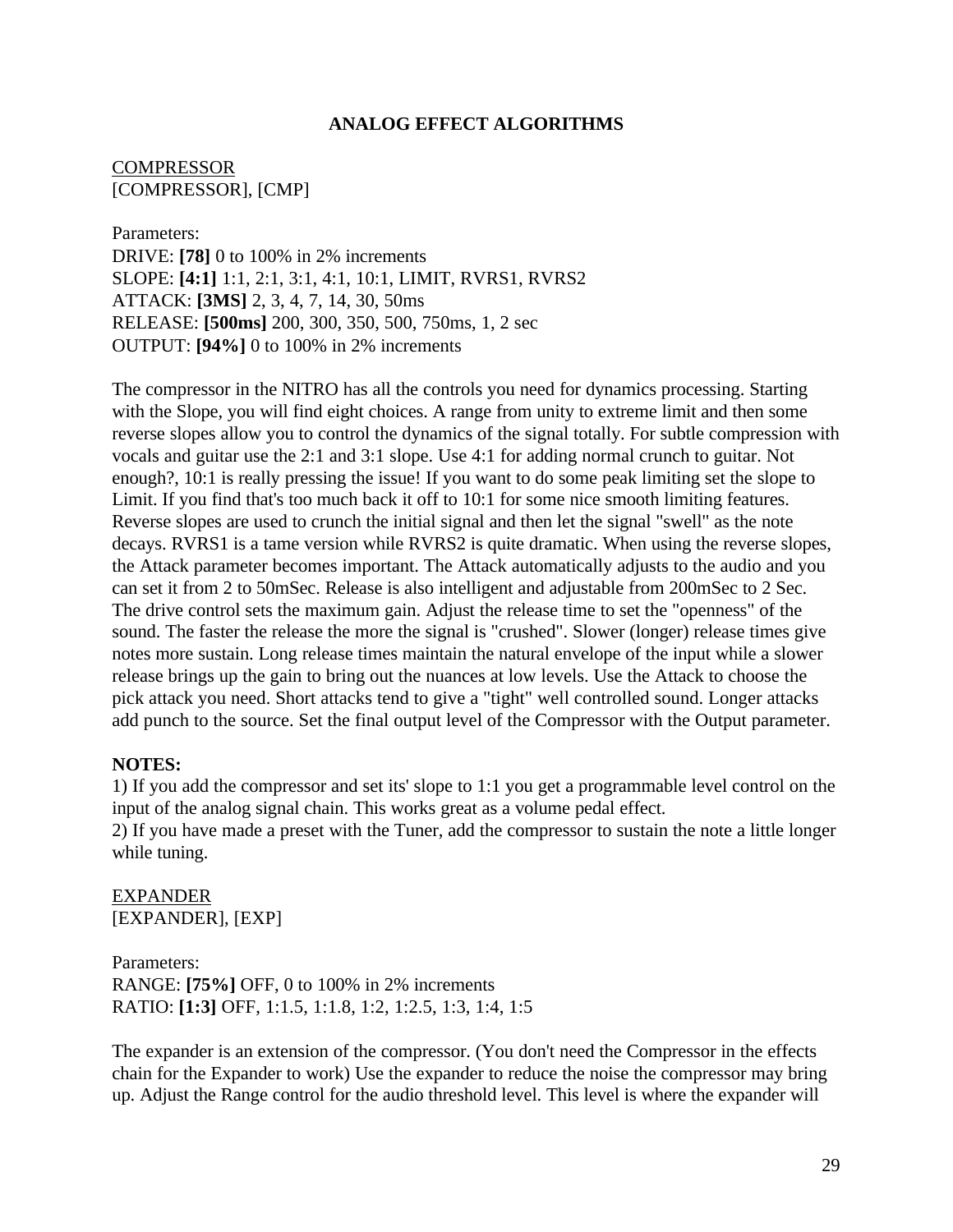affect the signal. Setting the slope below 3:1 allows notes to tail off smoothly and still remove noise. Greater slopes act more like a noise gate, chopping off the noise below the threshold setting. Since the detector is shared with the compressor, attack and release time parameters affect the expander performance. Longer attacks mute the initial attack of a note. Extremely long attacks can sound like a reverse envelope effect if only the expander is applied.

DISTORTION [DISTORTION], [DST]

Parameters: DST: **[SOLID SUPER]** OFF, METAL CRUNCH, SOLID SUPER, SOLID WARM, JAZZ TUBE, OVERDRIVE DRIVE: **[92%]** 0 to 100% in 2% increments BITE: **[83%]** 0 to 100% in 16% increments

THRUST: **[66%]** 0 to 100% in 16% increments OUTPUT: **[100%]** 0 to 100% in 2% increments

Five types off distortions are available to you. Choose Metal Crunch for bright raspy emphasis on high mids and light bottom end. Solid Super gives you across the board full sound with a brittle attack for leads. When you want a warm full sound with mellow attacks for rhythm, select the Solid Warm distortion. Selecting Jazz Tubes brings up those bright raspy sounds with emphasis on low end for "crisp" distortion! Overdrive will produce a slight "overdriven" sound breaking warmly into low level warm distortion

Use the Drive parameter to adjust the amount of initial gain used to drive the distortion circuitry. As you increase the drive, the amount of distortion is increased. Bite adjusts the amount of presence and high end to the sound. To increase or decrease your bottom end distortion, use the Thrust parameter. Set the final output level of the Distortion effect with the Output Control.

ENVELOPE FILTER [ENVLP FILTER], [ENV]

Parameters: TYPE: = **ULTRA]** ULTRA, SUPER, MEDIUM, NARROW, X15 SWP, RVRS LO, RVRS HI, **OFF** THRESH: = **[90%]** 0 to 100% in 3% increments ATTACK: = **[40ms]** 360, 180, 120, 80, 50, 40, 30ms TUNE = **[744Hz]**120 to 3200Hz (64 steps)

The Envelope Filter algorithm provides seven filter sweep ranges producing a variety of WAH WAH effect sounds sweeping from low to high and high to low. Set the Type to select the sweep width needed. Ultra has an extremely wide range, Super a standard sweep, Medium a little less and Narrow for a tight frequency range. When you select the X15 Swp, the SGX is to be controlled by the ULTRAFOOT. The RVRS settings sweep from high frequency to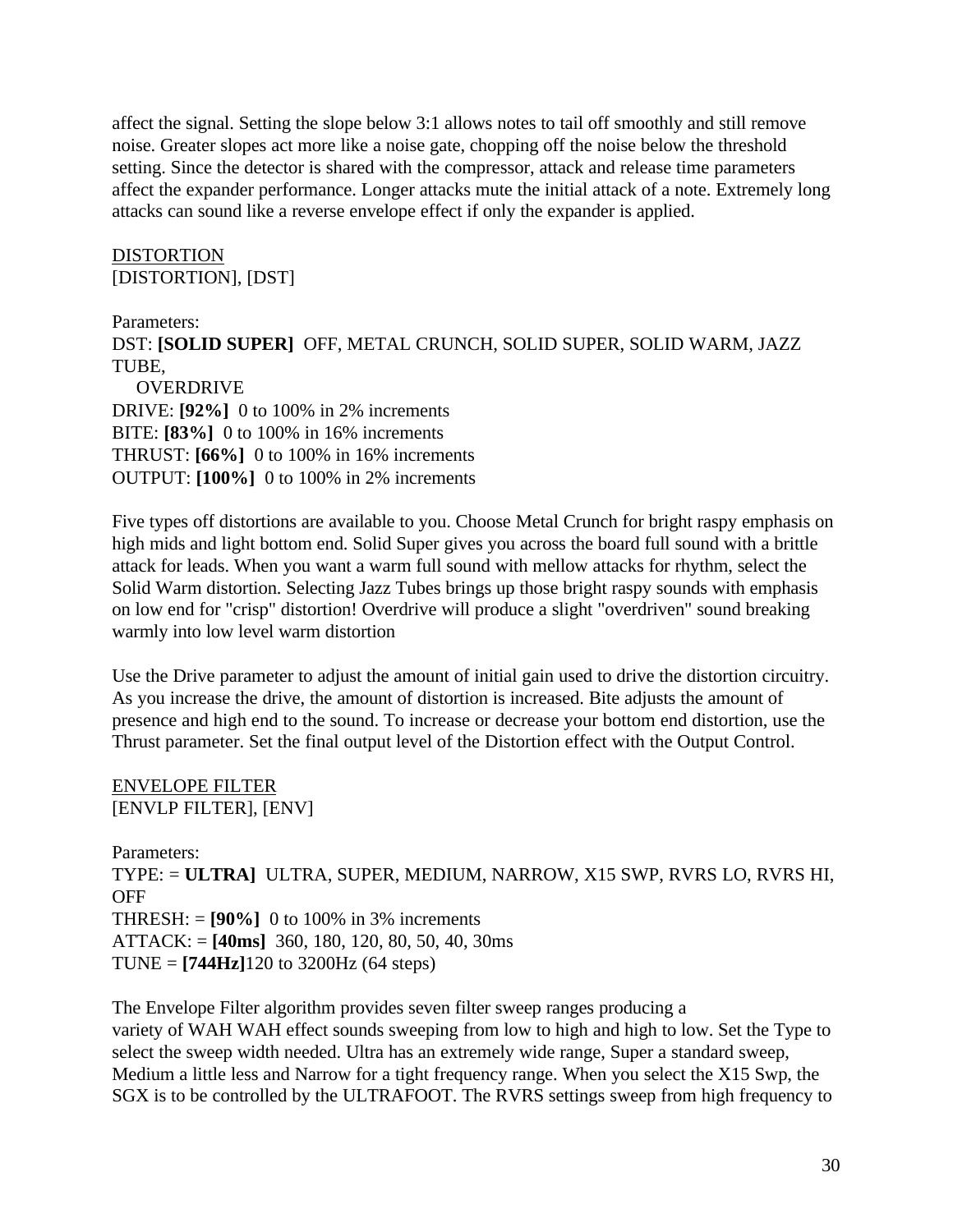low frequency. The HI is a wide sweep and the LO is a narrow sweep. Set the Threshold parameter to trigger the sweep. Attack sets how fast the filter responds to playing. Adjust your frequency sweep window with the Tune parameter.

## **NOTES:**

1) The actual input level after the Drive control is used to trigger the envelope filter.

2) Using a Distortion with the Envelope Filter adds some harmonic interaction to the sound.

3) The release time is fixed at 200ms.

4) If you use the X-15 ULTRAFOOT, you must assign a Performance MIDI controller to the Threshold parameter.

#### NOISE GATE [NOISE GATE], [NGT]

Parameter: RANGE = **[50%]** OFF to 100% in 3% increments

The Noise Gate is located last in the analog effects chain. Its one parameter, Range, sets the threshold point of when the gate kicks in, shutting off the signal. As the Range parameter value increases, the SGX NITRO is allowed to gate off higher signal levels.

# **NOTE:**

The Noise Gate uses the input signal level to determine if it is opened or closed.

# **SIGNAL FREQUENCY SHAPING ALGORITHMS**

EQUALIZER (SEVEN BAND EQUALIZER) [EQUALIZER],[EQL]

Parameters: 40Hz **[0dB]** (+/-) 2,4,6,9,12,15 dB 100Hz **[0dB]** (+/-) 2,4,6,9,12,15 dB 250Hz **[0dB]** (+/-) 2,4,6,9,12,15 dB 640Hz **[0dB]** (+/-) 2,4,6,9,12,15 dB 1.6KHz **[0dB]** (+/-) 2,4,6,9,12,15 dB 4KHz **[0dB]** (+/-) 2,4,6,9,12,15 dB 10KHz **[0dB]** (+/-) 2,4,6,9,12,15 dB

The Seven band Equalizer is located directly after the Digital Processor Input slide control. Each band may be adjusted plus or minus 15dB in twelve steps. Use the Equalizer to EQ the signal before it is sent to the digital effects.

Levels of the bands are displayed in the LCD both by a complete bar graph display of all bands and the actual frequency with level setting.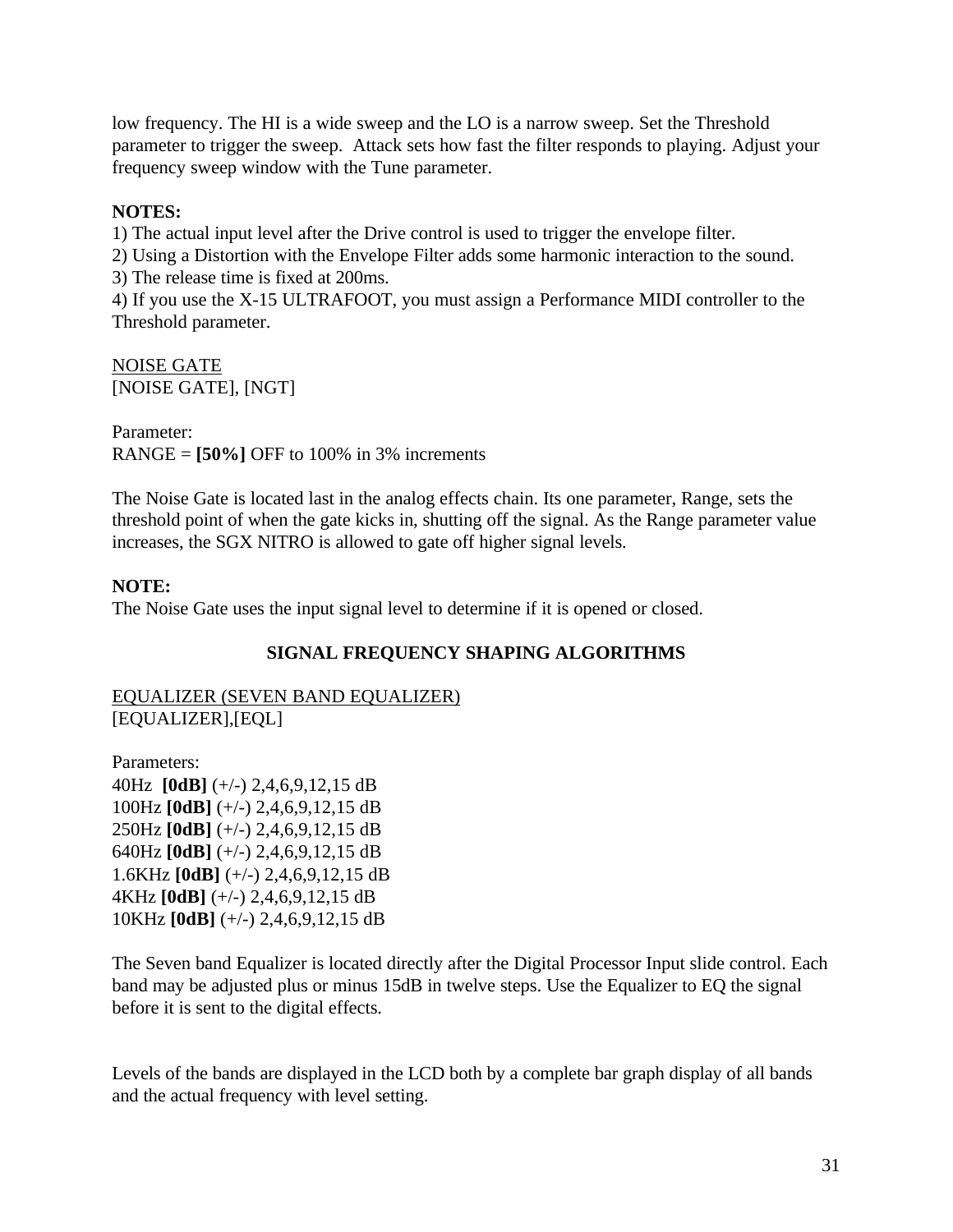# ACOUSTIC ENVIRONMENT SIMULATOR [ACU-ENV-SIM], [AES]

#### Parameter:

**[OFF]** OFF, DEAD ROOM, HEAVY CARPET, WOOD/RUG MIX, DRAPE/CARPET, WOOD + TILE, PEWS/PEOPLE, WOOD BAFFLES, LT FLOOR RUG, CEILING DRAPE, STONE CEILING, WALL DRAPES, NATURAL WOOD, OPEN AMBNCE

The Acoustic Environment Simulator (AES) allows you to simulate adding in baffles or sound absorption materials to alter the high end response of your signal. Of course this is a logical as well as necessary option, the SGX NITRO reproduces sound to 20KHz, well above normal natural ambiance.

Better than an equalizer, the AES program actually knocks out frequencies over the entire spectrum, simulating real world acoustics. AES lets you warm up a room or hall, deaden drums, soften a vocal, sizzle your ears off with presence, or just make your material sound natural.

**NOTE:** When using AES alone, be sure to control its output level in the Mix with the ANFX parameter. If you are only using AES and no digital effects you must use this parameter to bring out the simulations at the output.

LOW PASS FILTER [LOW-PASS], [LPF]

## Parameter:

HF-CUT: = **[THRU]** THRU, 17.8K, 15.8K, 14.1K, 12.6K, 11.2K, 10.0K, 8.91K, 7.94K, 7.08K, 6.31K, 5.62K, 5.01K, 4.47K, 3.98K, 3.55K, 3.16K, 2.82K, 2.51K, 2.24K, 2.00K, 1.78K, 1.58K, 1.41K, 1.26K, 1.12K, 1.00K, 891Hz, 794Hz, 708Hz, 630Hz.

There is one algorithm defining the Low Pass Filter. This effect will always be placed at the front of the digital effects chain so as to tailor the frequency response of the effect and not the final product which should be further modified at the board. Thirty possible selections of roll-off frequencies are provided.

PITCH TRANSPOSER [PITCH-TRANS], [PTr]

Parameters: :TYPE= **[SMOOTH]** OFF, SMOOTH, NORMAL, QUICK :PITCH =  $[0]$  (-)12 to (+)12 half steps in 1 half step increments :FINE =  $[0.00]$  (-)4.00 to (+)4.00 half steps in 0.06 (six cents) increments :BASE KEY = **[OFF]** OFF, 1 through 127 (key note on) :REGENeration = **[0%]** 0 to 100 percent in % increments :LEVEL = **[100%]** 0 to 100 percent level in % increments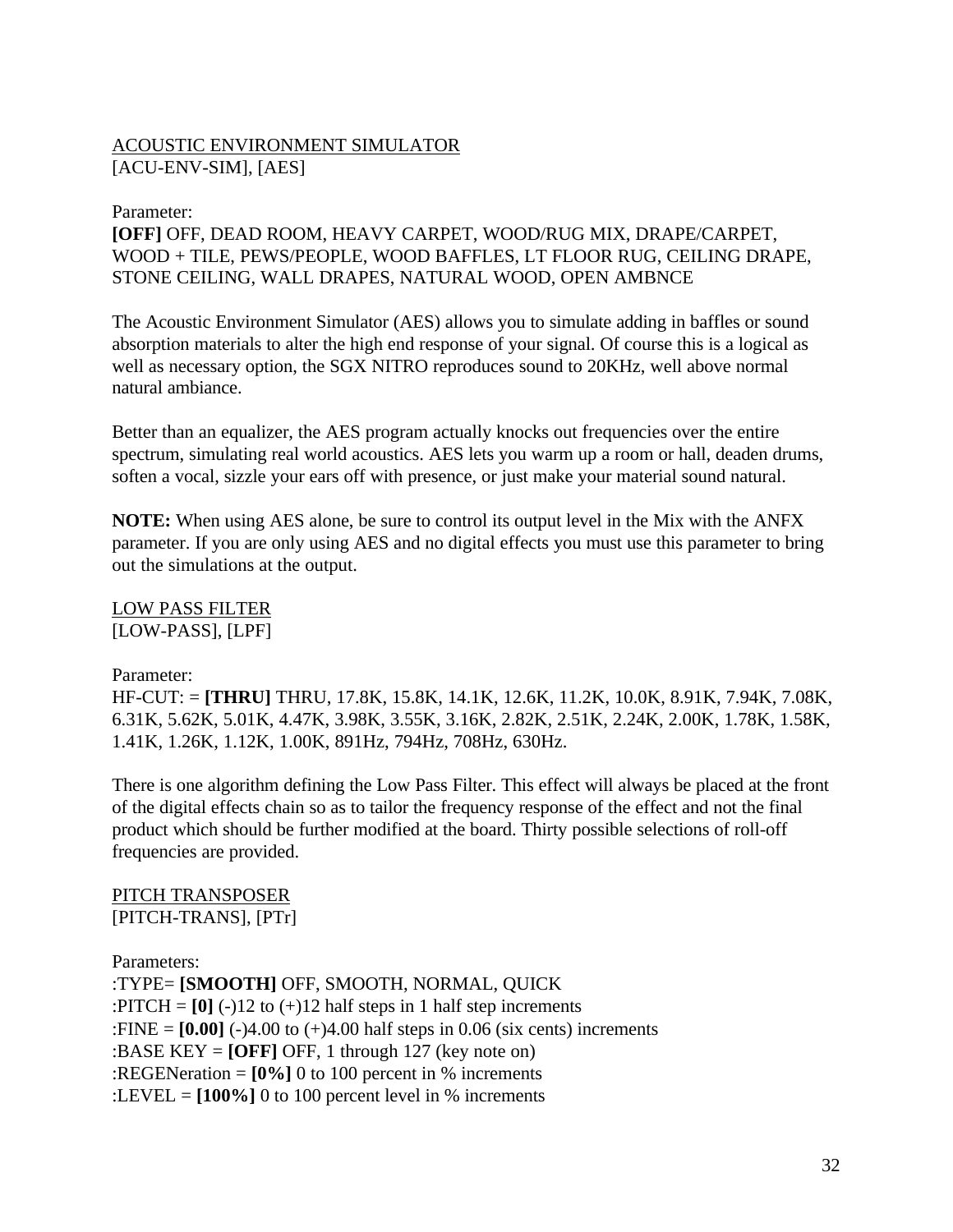DUAL PITCH TRANSPOSER [DUAL PTr], [2PT]

Parameters: :TYPE= **[SMOOTH]** OFF, SMOOTH, NORMAL, QUICK :PITCH  $1 = [0]$  (-)12 to (+)12 half steps in 1 half step increments :FINE  $2 = [0.00]$  (-)4.00 to (+)4.00 half steps in 0.06 (six cents) increments :PITCH  $2 = [0] (-12)$  to  $(+12)$  half steps in 1 half step increments :FINE  $2 = [0.00]$  (-)4.00 to (+)4.00 half steps in 0.06 (six cents) increments :REG-FD = **[PRE]** PRE, POST :LEVEL =  $[100\%]$  0 to 100 percent level in % increments :POSTN1 =  $[31]$  0 to 63 in on step intervals :POSTN2 =  $[31]$  0 to 63 in on step intervals

Pitch Transposing or pitch shifting can be used to develop helpful second harmonies or other effects for vocals, instruments and even mixed material.

There are three "types" of pitch transposing to choose from in the SGX NITRO, Smooth, Normal and Quick. Smooth relates directly to processing and splicing the signal more slowly, resulting in a cleaner more precise sound. Use the Smooth setting when you are shifting pitch more than a fifth with lower frequency inputs such as the low strings on a guitar. Normal should be used for virtually all other applications of pitch shifting. There is a little less delay than the Smooth setting and qualitative processing is achieved. When you select the Quick setting, a shorter delay time is used causing faster splicing.

Generally you should use the Normal Type for most applications. If you encounter problems relating to delay time, use the Quick Type and if detuning becomes a problem, use the Smooth Type.

The PITCH control lets you set the range of pitch change in half steps. The FINE parameter lets you adjust the pitch in 6 cent intervals. Use the fine tune parameter to create or adjust micro pitch shifting or fat chorusing effects.

REGENeration is useful when you stack the Pitch Transposer with the MONO DDL algorithm. Each time a repeat is done it is shifted up or down by the pitch selected.

The Base Key parameter should be used when triggering the Pitch Transposer from a MIDI keyboard. The amount of pitch shift may be set by MIDI Note On messages. The values selected in the Base Key parameter correspond to the MIDI Key Number. Example: BASE KEY =  $60$ , (= middle C) if a D above middle C is played, the shift amount will be set to (2). If base key is set to OFF, Note On messages will not affect pitch.

The Dual Pitch Transposer allows you to assign two separate intervals of pitch shifting at once. Interesting pitch combinations like a fifth combined with an octave (7 and 12 half-steps), really fat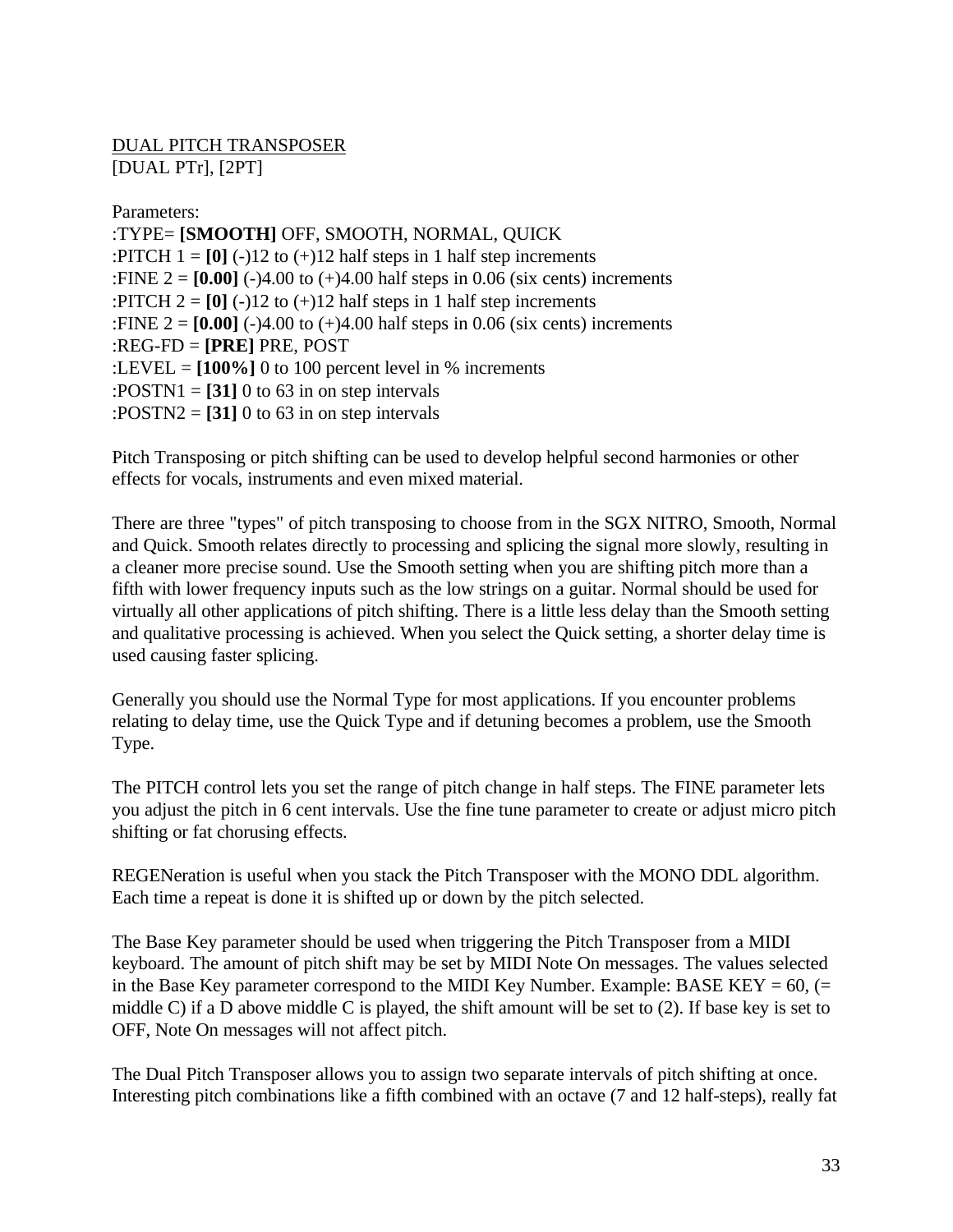chorusing (+0.12 and -0.12 half-step), and chorusing with pitch shifting (+0.18 and any half-step interval) can be accomplished with this algorithm.

The parameters of the Dual Pitch Transposer algorithm are pretty much the same as the normal Pitch Transposer. Additional Pitch and Fine parameters have been added for the second interval. The Pitch and Fine parameter are denoted by a 1 and 2 (i.e. Pitch1, Fine 2).

Regeneration Feed ([RGN-FD]) controls where the digital delay's (if used) regeneration comes from. The insert point is either before (PRE) or after (POST) the first voice. When the Stereo Digital Delay is used with the Dual Pitch Transposer and the RGN-FD is set to POST, the glissando effect of the normal Pitch Transposer is the result. Use the PRE setting, for a simple pre delay before the pitch shift occurs. Only the Short Stereo Delay is available for use with the Dual Pitch Transposer.

The Position ([POSTN1 and 2]) parameter lets you set where in the sound field each individual pitch is heard. The default setting is center field. When the value is 0, the signal appears full right. A value of 63 is full left.

## **SWEPT OR MODULATED EFFECT ALGORITHMS**

**FLANGER** [FLANGER], [FLA]

Parameters: :TYPE= **[POST REVERB]** FLANGER OFF, POST; REVERB, INV L, INV R, INV L+R, PRE; REVERB, INV L, INV R, INV L+R :WIDTH= **[71%]** 0 to 100 percent in % increments :SPEED= **[0.84Hz]** 0.04Hz to 27.3Hz :REGENeration= **[76%]** 0 to 100 percent in % increments :LEVEL= **[100%]** 0 to 100 percent in % increments

A wide range of flanging effects may be created with the SGX NITRO. Normal and inverted flanging is available to you. An inverted flanger type reverses (inverts) one output from the other. The inverted types are listed as INV L and R, where L and R are Left and Right.

**NOTE:** When you use one of these inverted types, make sure you are using both outputs (stereo out), if you're using only one output you'll get NO SOUND! This is because since the two outputs are opposite and the SGX NITRO sums the outputs, the signals cancel each other.

The base delay of the Flanger is set and the sweep WIDTH and SPEED is user controlled. REGENeration may be adjusted to vary the "strength" of the processed signal. The output level of the FLANGER may be adjusted to control it's "depth" in the preset. When the Flanger TYPE= POST the flanger is positioned last in the chain. This is to assure that maximum effect and presence is maintained in all effects combinations. Using Flanger TYPE= PRE positions the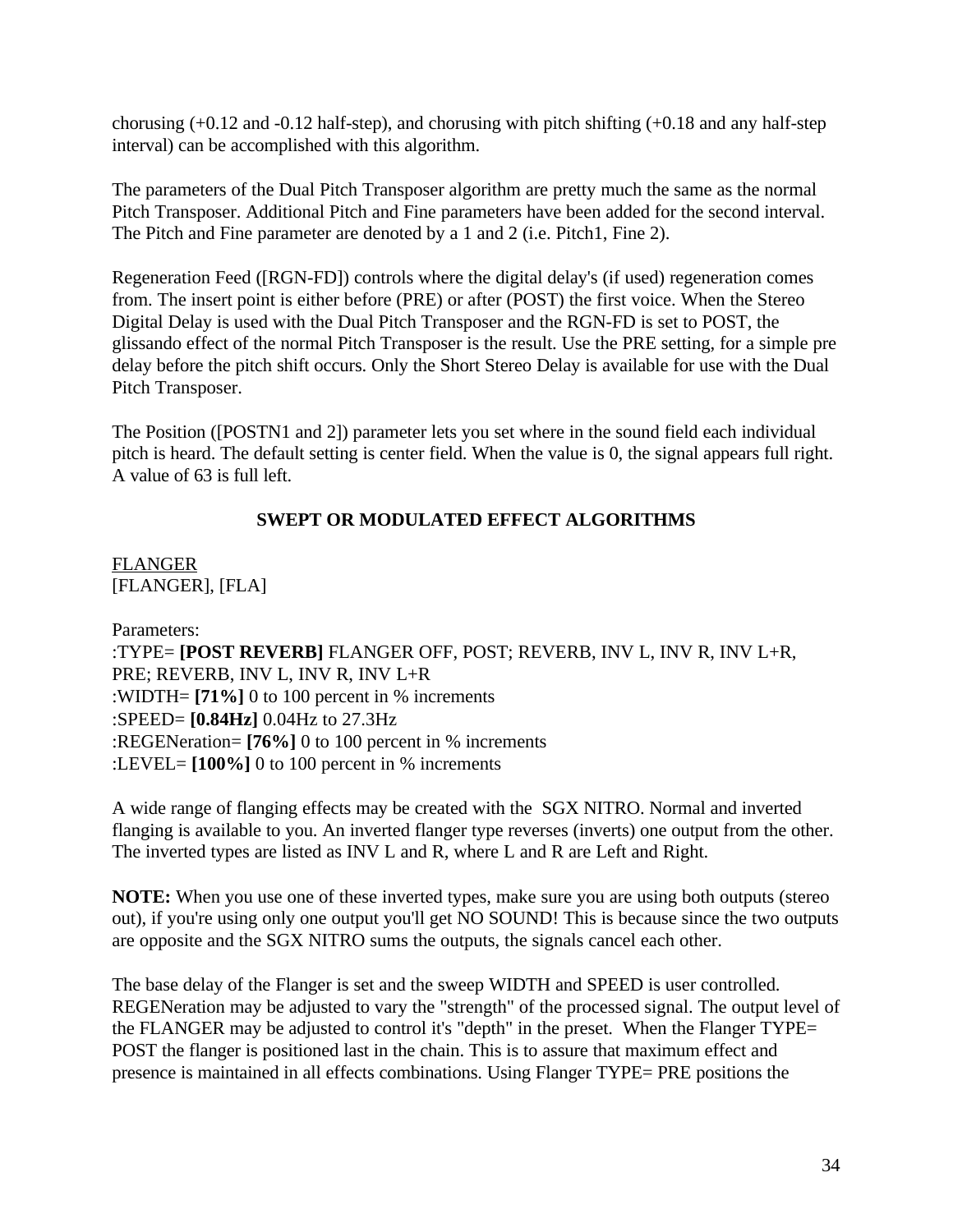FLANGER in parallel with any Reverb or DDL effect. By positioning the Flanger like this, the processed signal is not delayed or reverberated and then flanged.

CHORUS [CHORUS], [CHO]

Parameters: :TYPE= **[POST]** OFF, POST, PRE, :WIDTH= **[34%]** 0 to 100 percent in % increments :SPEED= **[0.84Hz]** 0.04Hz to 27.3Hz :DELAY= **[30ms]** 0 to 47ms in 1 ms increments :LEVEL= **[100%]** 0 to 100 percent in % increments

Chorus may be used to thicken or sweeten the final processed sound. It is created by sweeping a comb filter through a base delay time and generally using between a 30 to 60 percent mix between the dry and wet signal. The base delay time plays an important role in the perception of the effect. Longer base delays are more preferable to give a deep rich sound to vocals and guitars, while shorter base delays are used for more delicate enhancement purposes. The width plays an important role in the range of perceived effect and is best used in conjunction with the speed parameter. Like the FLANGER, the effect type may either be POST or PRE located in relation to reverb or delay. The output level of the CHORUS may be adjusted to control it's "depth" in the preset.

PANNER [PANNER], [PAN]

Parameters: :MOD  $% = [100\%]$  0 to 100 percent in % increments :SPEED= **[2.16Hz]** 0.04Hz to 27.3Hz

MIDI-PAN [MPN]

Parameter:  $POSITN = [64]$  0 to 127 in 1 step increments

Panning automatically pans the audio image from the left to the right in the stereo sound field. By varying the MODulation, you adjust the "depth" into the stereo field (how far left and right you go). The SPEED merely controls the rate at which you do so.

When you choose the Panner, the signal is automatically panned by the SGX NITRO from left to right at a depth and speed you set. Choosing the MIDI-PAN allows you to assign a MIDI Controller to change the signal's position with an Expression Pedal or other MIDI device.

## **NOTES:**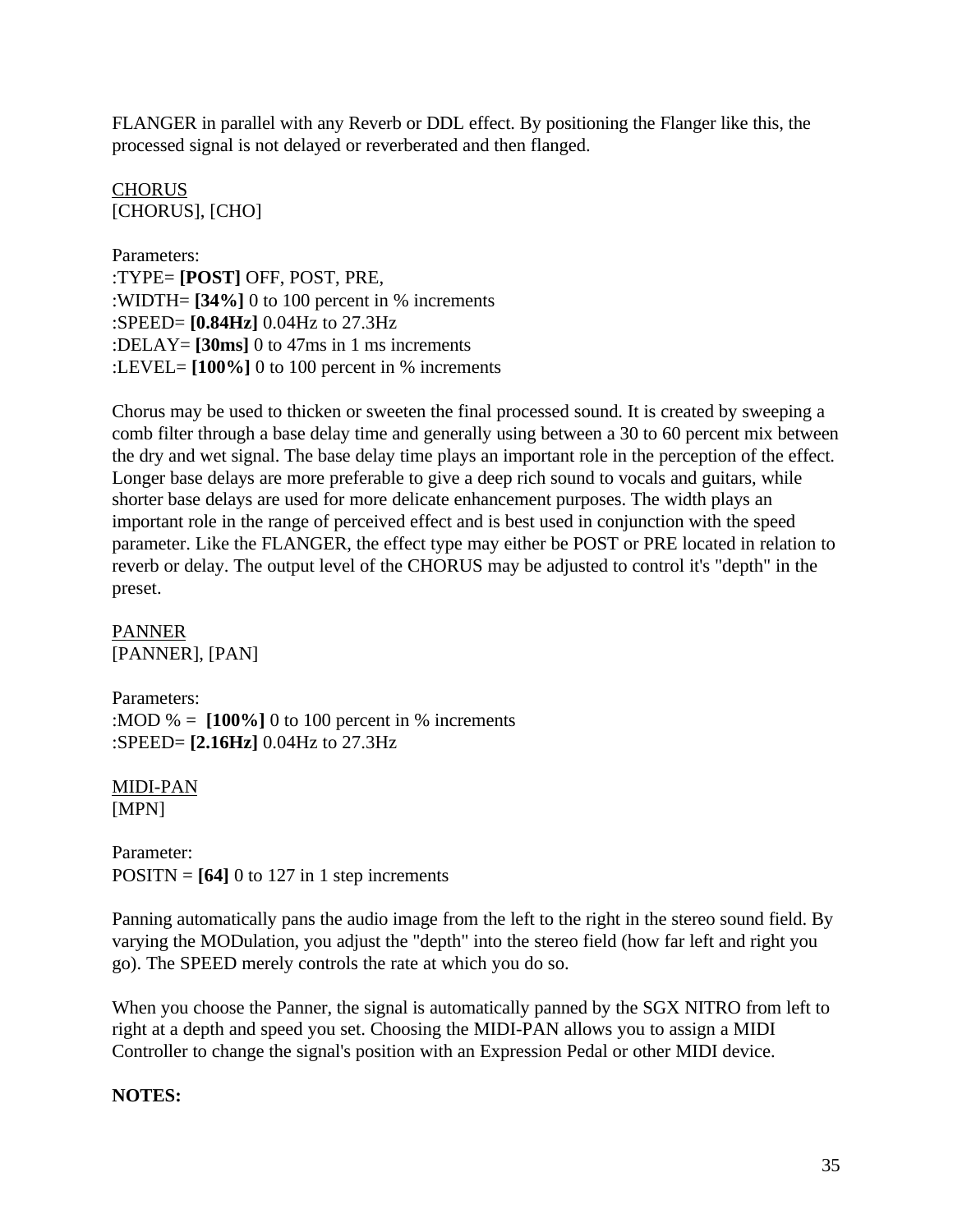1) When using the panner, you should always set your MIX DRY level to 0%. This ensures complete signal panning from left to right (full right-full signal... no signal left and vice versa). 2) When you use the Panner, make sure you are using both outputs, if you're using only one output you'll get NO EFFECT! This is because the two outputs are summed the signals cancel each other.

TREMOLO [TREMOLO], [TRM]

Parameters: :MOD  $% = [100\%]$  0 to 100 percent in % increments :SPEED= **[2.16Hz]** 0.04Hz to 27.3Hz

Tremolo creates an amplitude modulating effect at the output. The actual output signal level is being cut in and out at a certain rate. Use the MOD parameter to control the depth of the Tremolo. Re-create the effect found on vintage as well as current guitar amplifiers.

PHASER [PHASER], [PSR]

Parameters: TYPE= **[POST]** OFF, POST, PRE WIDTH= **[65%]** 0 to 100% in % increments SPEED= **[0.84Hz]** 0.04Hz to 27.3Hz REGEN= **[50%]** 0 to 100% in % increments DEPTH= **[100%]** 0 to 100% in % increments

The Phaser algorithm recreates classic phaser sounds from the past. A three notch design is used to develop stunning effects, killer sounds, and of course, pure sonic destruction!

The sweep WIDTH and SPEED is user controlled. REGENeration may be adjusted to vary the "strength" of the processed signal. The DEPTH parameter controls the intensity of the effect in the preset. When the TYPE= POST the phaser is positioned last in the chain. This is to assure that maximum effect and presence is maintained in all effects combinations. Using TYPE= PRE positions the Phaser in parallel with any Reverb or DDL effect. By positioning the Phaser like this, the processed signal is not delayed or reverberated and then phased.

# **NATURAL REVERBERATION ALGORITHMS**

REVERB-1 [REVERB-1], [REV]

Parameters: :TYPE= **[HALL-1]** HALL-1, ROOM-1, PLATE-1, VOCAL-1, OFF :IN = **[PRE DDL]** PRE DDL, POST DDL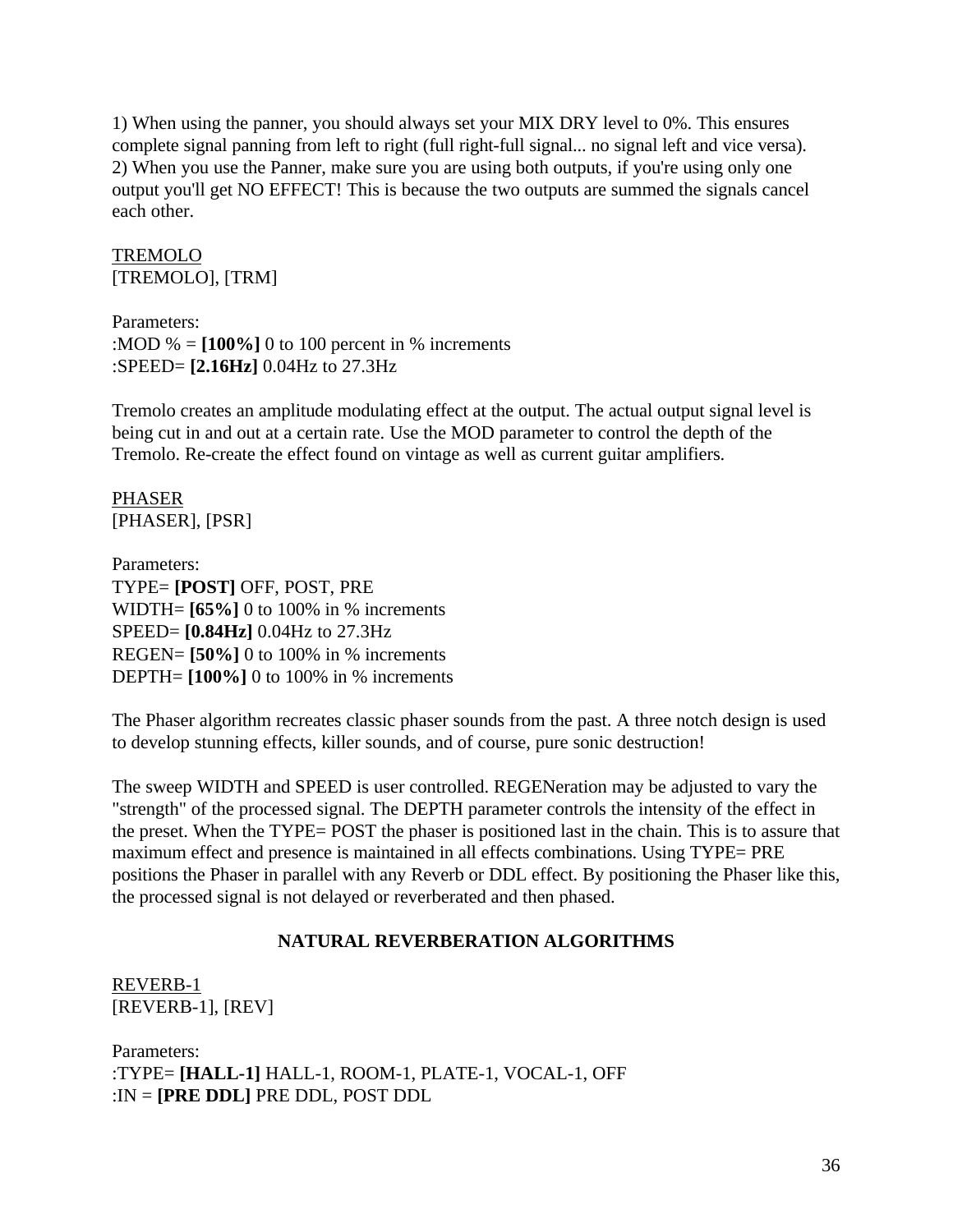:DECAY = **[2.4s]** 0 to 25 seconds in varying increments :HFDAMP =  $[14\%]$  0 to 50 percent in % increments :POSITN= **[83%]** FRONT to REAR in % increments :LEVEL  $= [100\%]$  0 to 100 percent in % increments

REVERB-2 [REVERB-2], [REV]

Parameters: :TYPE= **[HALL-2]** HALL-2, ROOM-2, PLATE-2, VOCAL-2, OFF (REVERB-1 TYPEs are also available) :IN = **[PRE DDL]** PRE DDL, POST DDL :DECAY = **[2.4s]** 0 to 25 seconds in varying increments :HFDAMP= **[14%]** 0 to 50 percent in % increments :POSITN= **[83%]** FRONT to REAR in % increments :LEVEL =  $[100\%]$  0 to 100 percent in % increments

REVERB-3 [REVERB-3], [REV]

Parameters:

:TYPE= **[HALL-3]** HALL-3, ROOM-3, PLATE-3, VOCAL-3, OFF (REVERB-1 and REVERB-2 TYPEs are also available) :IN = **[PRE DDL]** PRE DDL, POST DDL :DECAY = **[2.4s]** 0 to 25 seconds in varying increments :HFDAMP= **[14%]** 0 to 50 percent in % increments :POSITN= **[67%]** FRONT to REAR in % increments :DIFFUS= **[100%]** 40 to 100 percent in four % increments :LEVEL  $= [100\%]$  0 to 100 percent in % increments

REVERB-1 algorithms are best used when you are using multiple effects. They have less density and are more suited to effects where the reverb is not the main effect but is used for presence. REVERB-2 algorithms use more delay and have a higher complexity than the REVERB- 1. REVERB-3 algorithms are the most complex and dense. Always use REVERB-3 when building "reverb only" programs.

The TYPEs of reverb are what make up the reverberant space. The smallest space is the Plate. Generally this reverberant sound is used for tight and harsh sounding reverb. Room and Vocal types are the next size spaces. They tend to be a little looser allowing the sound to "bounce" around more adding color to the sound. The Hall types are the largest allowing you to fill in the spaces with reflections and build up density.

Once you decide what type of space is required, the length of DECAY is selected. Generally the size of the space is proportional to the time it takes the signal to decay. The larger the space, the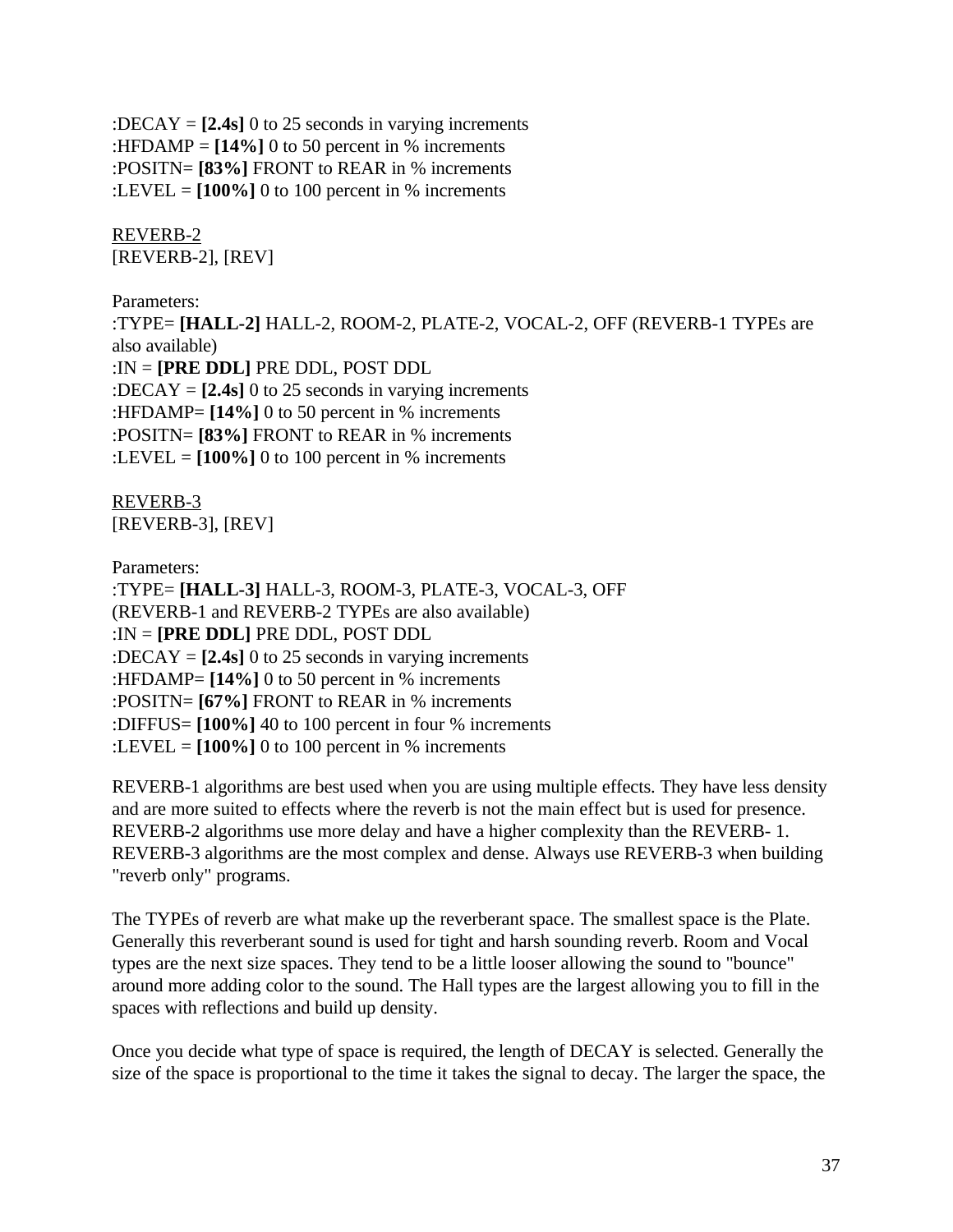longer the decay. Don't stick to this rule! Many quality sounds are made by bending the rules and allowing for creativity.

Since reverberant spaces tend to boost high frequencies, the High Frequency Damping (HFDAMP) parameter allows you to damp out frequencies as natural damping would in a reverberant space. Putting up baffles, carpeting, drapes or wood in the space is what this parameter simulates. The higher the value, the more damping.

Position (POSITN) puts you as a listener where you would hear the sound if you were in the space. Front positions you closest to the initial signal so you here more 1st reflections and the reverberant decay is in the background. As you position yourself more towards the Rear, you "mix" the initial sound to reverberant sound ratio. At the Rear of the space, you hear the signal decay with all the reflections and very little initial sound.

Diffusion (DIFFUS) is how much the sound bounces around in the space. The lower diffusion % is looser and the smoothest at 100%.

LEVEL adjusts the effect level of the preset.

### **GATED REVERBERATION ALGORITHMS**

GATE-VERB-1 [GATE-VERB-1], [GAT] Gated Reverb

Parameters: :TYPE= **[SLOPE-1]** SLOPE-1, FLAT-1, RVRS-1A, RVRS-1B, OFF :IN = **[PRE DEL]** PRE DDL, POST DDL :DECAY =  $[0.25s]$  0 to 0.25 seconds in :DECAY = 0.05 to 0.25 ms in 5 ms increments :DIFFUS= **[100%]** 60 to 100 percent in four increments of 20% :LEVEL =  $[100\%]$  0 to 100 percent in % increments

GATE-VERB-2 [GATE-VERB-2], [GAT] Gated Reverb

Parameters: :TYPE= **[SLOPE-2]** SLOPE-2, FLAT-2, RVRS-2A, RVRS-2B, OFF :IN = **[PRE DDL]** PRE DDL, POST DDL :DECAY = **[0.40s]** 0.05 to 0.40 seconds in 5 ms increments :DIFFUS= **[100%]** 60 to 100 percent in four increments of 20% :LEVEL =  $[100\%]$  0 to 100 percent in % increments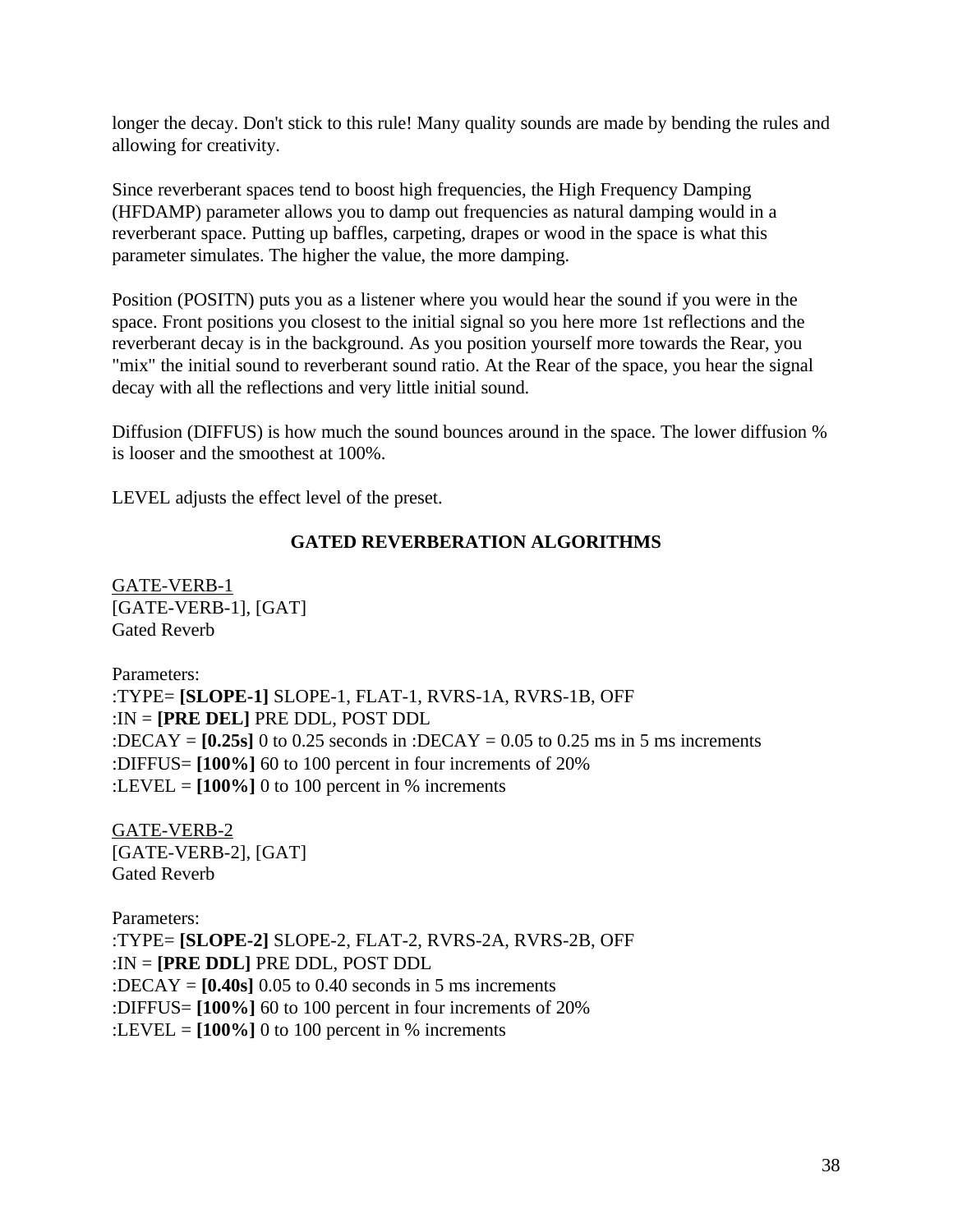GATE-VERB-3 [GATE-VERB-3], [GAT] Gated Reverb

Parameters: :TYPE= **[SLOPE-3]** SLOPE-3, FLAT-3, RVRS-3A, RVRS-3B :DECAY = **[0.40s]** 0.05 to 0.40 seconds in 5 ms increments :DIFFUS= **[100%]** 60 to 100 percent in four increments of 20% :LEVEL =  $[100\%]$  0 to 100 percent in % increments

Both GATE-VERB-1 and GATE-VERB-2 have forward and reverse gated reverb algorithms which are not quite as dense or complex as those found in the GATE-VERB-3 algorithms. For an equal decay, GATE-VERB-1 is denser than GATE-VERB-2. The decay times found in GATE-VERB-2 are longer. When used in a stack of effects these gated sounds will fill in nicely. If you choose to use these effects alone, they will be loose and moderately sparse. By varying the amount of diffusion you directly affect the tightness (or looseness) of the sound. High diffusion equates to a tighter effect.

GATE-VERB-3 algorithms are the most complex and dense. Always use GATE-VERB-3 when building "reverb only" programs. The difference between normal reverb decays and decays when a gated program is the normal decay gradually fades into nothing while the gated decay ends in an abrupt manner. The most interesting gated program is the flat setting. Here there is no decay but the equivalent of a short burst of sound.

### **DELAY ALGORITHMS**

TAP'D-DDL-S [TAP'D-DDL-S], [DDL] Tapped Digital Delay - Short

Parameters:

:TYPE:= **[FLAT1m]** FLAT-1m, FLAT-1s, RVRS-1m, RVRS-1s, SLOPE1m, SLOPE1s, (E) FLAT-2m, FLAT-2s, RVRS-2m, RVRS-2s, SLOPE2m, SLOPE2s, (S) FLAT-3m, FLAT-3s, RVRS-3m, RVRS-3s, SLOPE3m, SLOPE3s (L) :TAPS= **[2]** 1 to 7 in one step increments :DELAY\* = **[100ms]** 0 to 960ms increments:5ms;0-350, 10ms;350-700 20ms;700-960  $D\text{-FINE*} = [0\text{ms}]$  0 to 50ms in 1ms increments :REGENeration = **[76%]** 0 to 100 percent in % increments :LEVEL= **[100%]** 0 to 100 percent in % increments \*Total delay possible is 1010ms.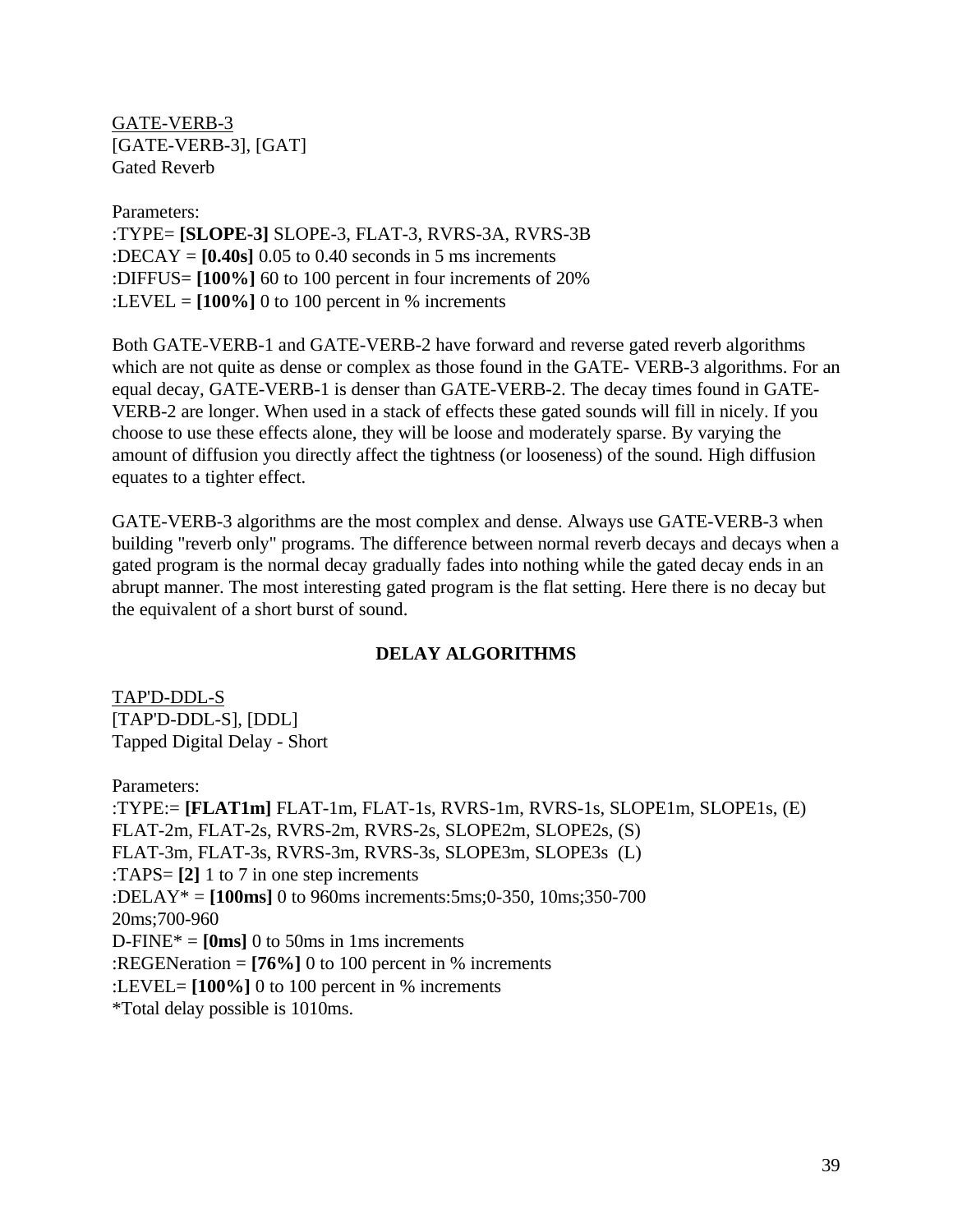TAP'D-DDL-L [TAP'D-DDL-L], [DDL] Tapped Digital Delay - Long

Parameters:

:TYPE:= **[FLAT-1m]** FLAT-1m, FLAT-1s, RVRS-1m, RVRS-1s, SLOPE1m, SLOPE1s, (E) FLAT-2m, FLAT-2s, RVRS-2m, RVRS-2s, SLOPE2m, SLOPE2s, (S) FLAT-3m, FLAT-3s, RVRS-3m, RVRS-3s, SLOPE3m, SLOPE3s (L) :TAPS= **[3]** 1 to 7 in one step increments :DELAY\* = **[240ms]** 0 to 1100ms increments:5ms;0-350, 10ms;350-700 20ms;700-1000, 50ms;1000-1100  $D\text{-FINE*} = [0\text{ms}]$  0 to 50ms in 1ms increments :REGENeration = **[76%]** 0 to 100 percent in % increments :LEVEL= **[100%]** 0 to 100 percent in % increments \*Total delay possible is 1150ms There are three levels of tapped delays in the SGX NITRO. These are what we call Even (E), Shortened (S), and Lengthened (L). (1's are Even, 2's are Shortened, 3's are Lengthened) Even means that the delay taps are at evenly spaced intervals. Shortened means that as the taps approach the set delay, the intervals are closer together. As the taps approach the set delay in the

In the types you will see an [m] and an [s], the [m] means mono and the [s] signifies stereo. The mono tapped delay has its left and right taps at the same delay points where the stereo taps are staggered. When using the stereo tapped delays the first right tap is half the delay time before the first left tap.

There also are three slopes used in the tapped delays, Flat, Reverse and Forward. Flat has a flat linear response. Reverse increases in amplitude exponentially as the signal approaches the end. Forward exponentially decreases in amplitude as the signal approaches its end point.

TYPE 3 taps are dense and full. Use the longer tapped delay programs to add some expansiveness to short reverb patches. Use the longer tapped delays especially the Sloped algorithms to create a fundamental front end reverb.

REGEN-DDL-S [REGEN-DDL-S], [DDL] Regenerated Digital Delay - Short

Lengthened mode they are farther apart.

Parameters: :DELAY\* = **[100ms]** 0 to 960ms increments:5ms;0-350, 10ms;350-700 20ms;700-960  $D\text{-FINE*} = [0\text{ms}]$  0 to 50ms in 1ms increments :REGENeration = **[76%]** 0 to 100 percent in % increments :LEVEL= **[100%]** 0 to 100 percent in % increments \*Total delay possible is 1010ms.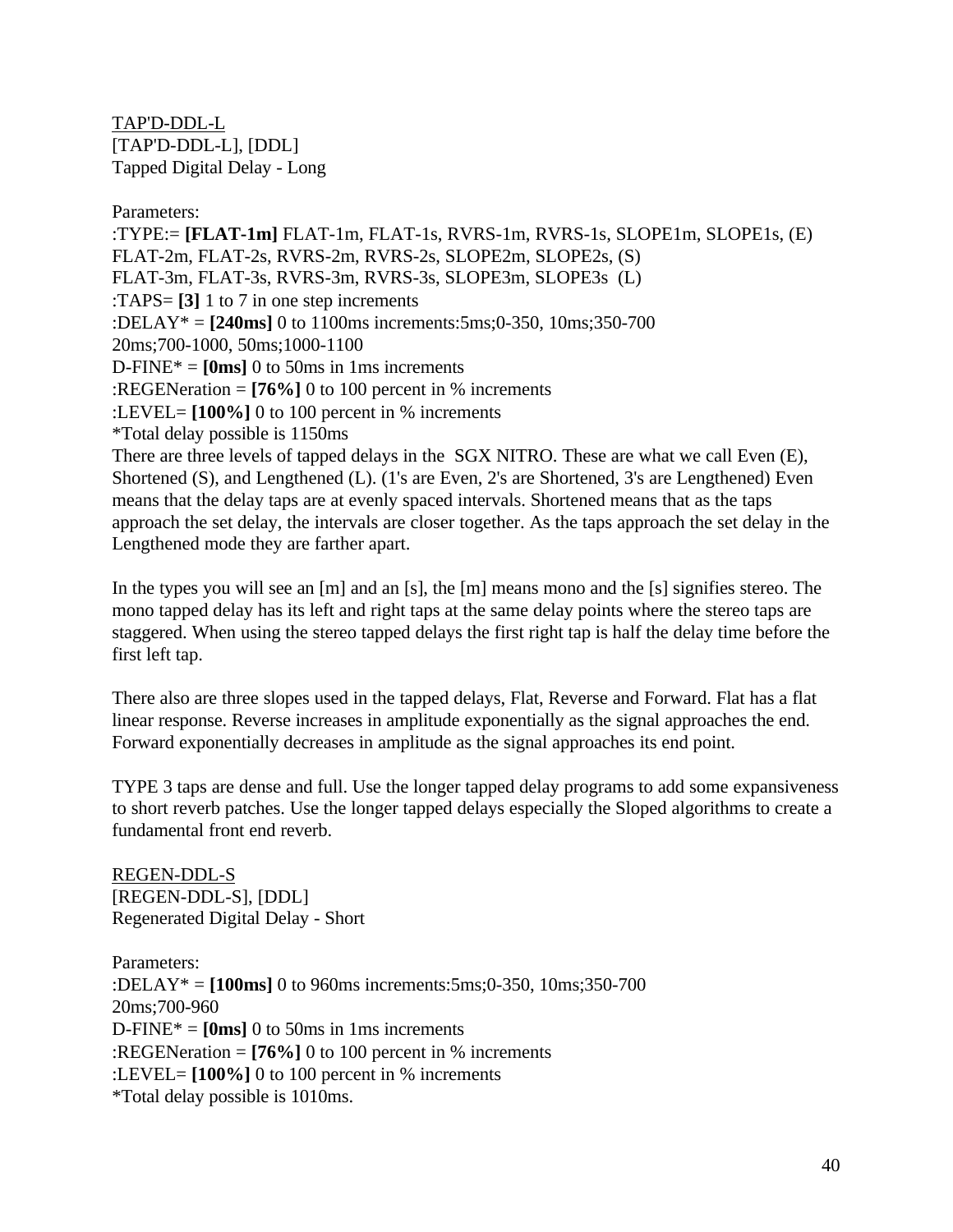Since this delay algorithm has the characteristic of being in parallel with a reverb program if used with one, it can be used to add a small amount of depth, or wrap-around effect to the sound. A "hard reverb" effect may be achieved by using longer delay and a moderate amount of regeneration. Tonal sounding drones may be found using short delay and large amounts of regeneration.

REGEN-DDL-L [REGEN-DDL-L], [DDL] Regenerated Digital Delay - Long

Parameters: :DELAY\* = **[200ms]** 0 to 1250ms increments:5ms;0-350, 10ms;350-700 20ms;700-1000, 50ms;1000-1250  $D\text{-FINE*} = [0\text{ms}]$  0 to 50ms in 1ms increments :REGENeration = **[50%]** 0 to 100 percent in % increments :LEVEL= **[100%]** 0 to 100 percent in % increments \*Total delay possible is 1150ms

Use this algorithm for the same reasons and applications as the short Regen-DDL, only using longer delay times.

STEREO-DDL-S [STREO-DDL-S], [DDL] Stereo Digital Delay - Short

Parameters: :DLY-L\* = **[80ms]** 0 to 1100ms, increments:5ms;0-350, 10ms;350-700 20ms;700-1000, 50ms;1000-1100 :L-FINE\* = **[0ms]** 0 to 50ms in 1ms increments :DLY-R\* = **[110ms]** 0 to 1100ms, increments:5ms;0-350, 10ms;350-700 20ms;700-1000, 50ms;1000-1100 : $R$ -FINE<sup>\*</sup> =  $[0 \text{ms}]$  0 to 50ms in 1ms increments :REGEN =  $[76\%]$  0 to 100 percent in % increments :HFDAMP =  $[0\%]$  0 to 100 percent in % increments :LEVEL= **[100%]** 0 to 100 percent in % increments \*Total possible delay is 1150ms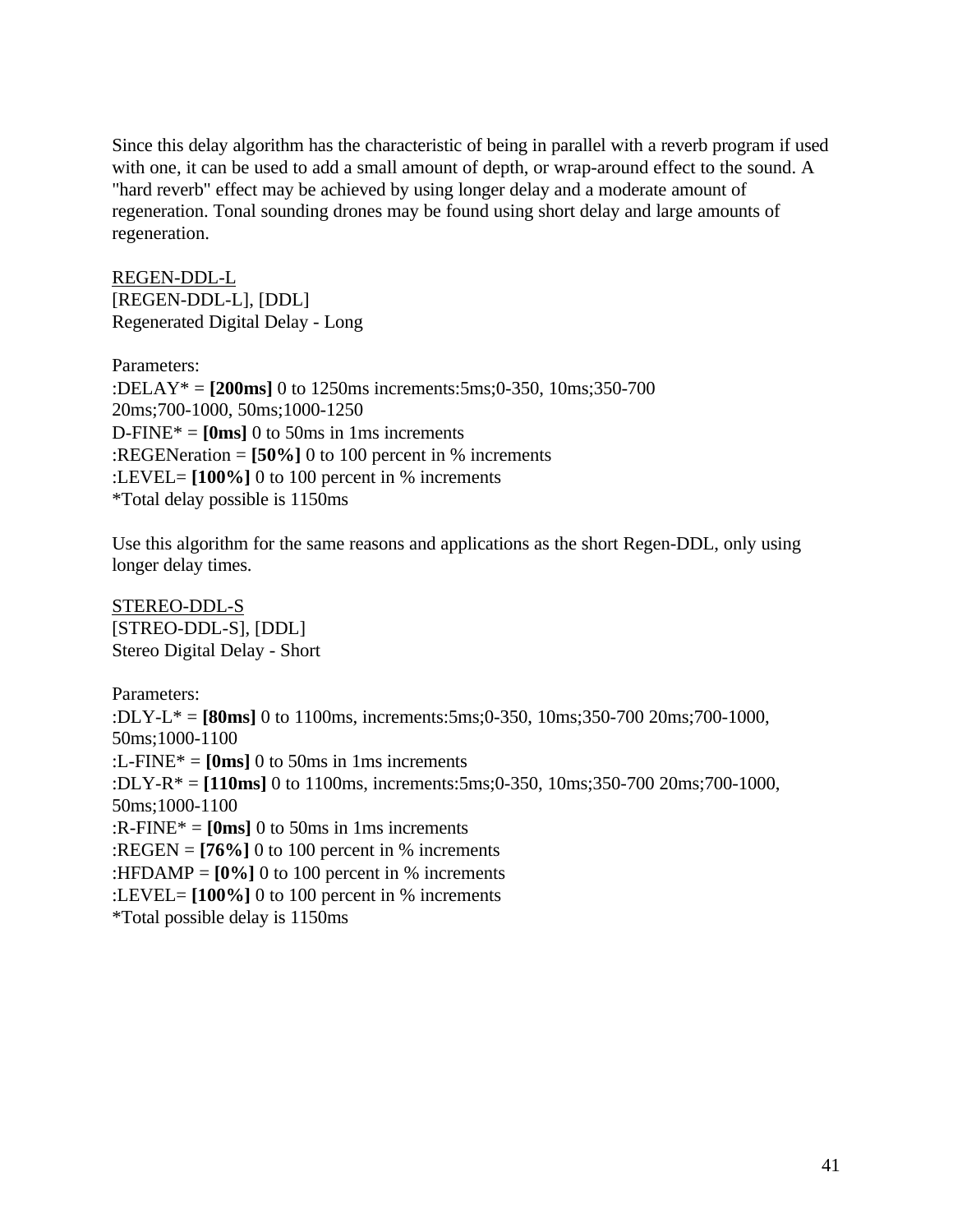STEREO-DDL-L [STREO-DDL-L], [DDL] Stereo Digital Delay - Long

Parameters: :DLY-L=\* **[250ms]** 0 to 1300ms, increments:5ms;0-350, 10ms;350-700 20ms;700-1000, 50ms;1000-1300 :L-FINE $* =$  **[0ms]** 0 to 50 ms in 1 ms increments :DLY-R\* = **[125ms]** 0 to 1300ms, increments:5ms;0-350, 10ms;350-700 20ms;700-1000, 50ms;1000-1300 : $R$ -FINE<sup>\*</sup> =  $[0 \text{ms}]$  0 to 50ms in 1ms increments :REGEN= **[45%]** 0 to 100 percent in % increments :HFDAMP= **[0%]** 0 to 100 percent in % increments :LEVEL= **[100%]** 0 to 100 percent in % increments \*Total possible delay is 1350ms

You can split image or create alternating regenerative patterns between the left and right outputs using Stereo Digital Delay. The ability to set separate delay times for each channel enables you to do this. When used in conjunction with the Flanger, Chorus or Panner, spatial effects are the result. Regeneration is derived from the left channel.

When longer delay times are needed, use the STREO-DDL-L algorithm. Set both Left and Right Delay times at 1300 ms for maximum delay output with no separation. You may also operate this effect in mono.

SAMPLER-S [SAMPLER-S], [SMP] Sampler-Short

Parameters: STAT= **[REC-RDY]** REC-RDY, PLAY, IDLE RECORD= **[AUTO]** AUTO, MANUL, MIDI PLAY= **[SINGLE]** SINGLE, PUNCHIN, MIDI, REPEAT, AUDIO LENGTH= **[1.3s]** 0.02 to 1.30 seconds in 20ms increments START= **[5ms]** 0 to 100ms in 1ms increments LEVEL=  $[100\%]$  0 to 100 percent in % increments

SAMPLER-L [SAMPLER-L], SMP Sampler-Long

Parameters: STAT= **[REC-RDY]** REC-RDY, PLAY, IDLE RECORD= **[AUTO]** AUTO, MANUL, MIDI PLAY= **[SINGLE]** SINGLE, PUNCHIN, MIDI, REPEAT, AUDIO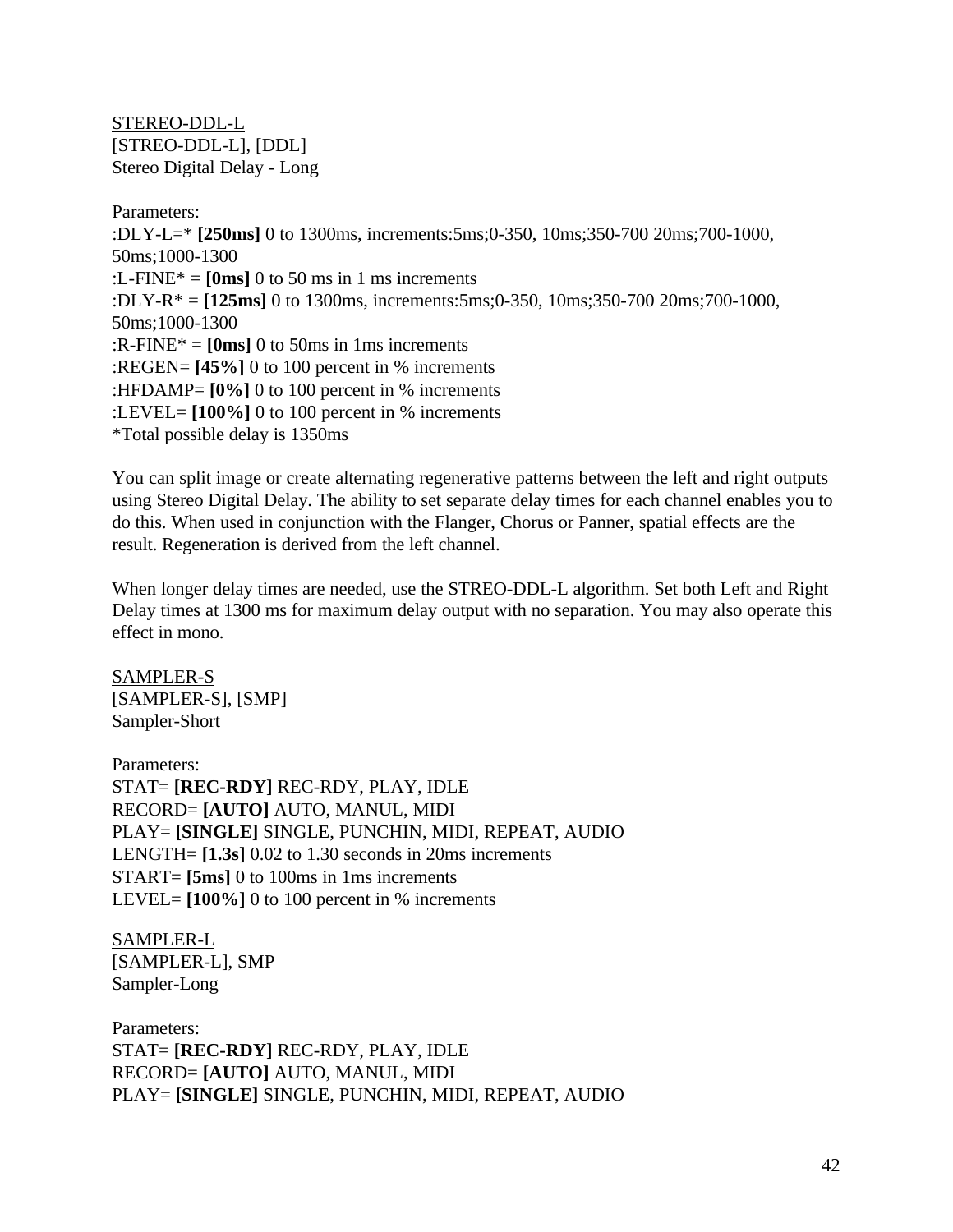LENGTH= **[1.58s]** 0.02 to 1.58 seconds in 20ms increments START= **[5ms]** 0 to 100ms LEVEL=  $[100\%]$  0 to 100 percent in % increments

SAMPLER+PTr [SAMPLER+PTR], [SPT] Sampler Plus Pitch Transposer

Parameters: STAT= **[REC-RDY]** REC-RDY, PLAY, IDLE RECORD= **[AUTO]** AUTO, MANUL, MIDI PLAY= **[SINGLE]** SINGLE, PUNCHIN, MIDI, REPEAT, AUDIO LENGTH= **[1.25s]** 0.02s to 1.25 in 20 ms increments START= **[5ms]** 0 to 100ms PITCH=  $[0]$  (-)12 to (+)12 half steps in 1 half step increments FINE= **[0.00]** (-)4.00 to (+)4.00 half steps in 0.06 cent increments BASE KEY= **[OFF]** OFF, 1 through 127 (key note on) LEVEL=  $[100\%]$  0 to 100 percent in % increments

Status always informs you of the state the Sampler is in. After a sample has been taken, status is Idle waiting either to be Re-Armed or played.

Record lets you choose how you want to sample the sound. Auto is signal activated, the sampler will start recording as soon as signal is applied to the SGX NITRO and the GREEN LED is lit. Manual is operator activated, the sampler will start recording when you press the trigger button or use a footswitch with the Remote jack. MIDI is MIDI activated, the Sampler will start recording when the SGX NITRO receives any Note On message.

Play lets you select how the sample is played back when triggered. Single plays back one per trigger, Repeat keeps repeating the sample until triggered again, and MIDI plays back when any Note On message is received. Punchin lets you insert a sample into the current signal stream. When you trigger the sample, the current signal is cut out and only the sample is heard. If you have a preset set up with the Punchin value, set your Dry level in the Mix to 0%. Audio triggers the Sampler to playback when the YELLOW LED is lit. To reset the trigger the YELLOW LED must go out.

Length is the amount of time you have to record (and playback) a sample. If you find you've recorded too much, you may eliminate the unwanted end signal by reducing the Length parameter.

Start allows you to trim the beginning of the sample removing annoying clicks, unwanted sample material or dead space.

Level sets the amount of signal level coming out of the Sampler.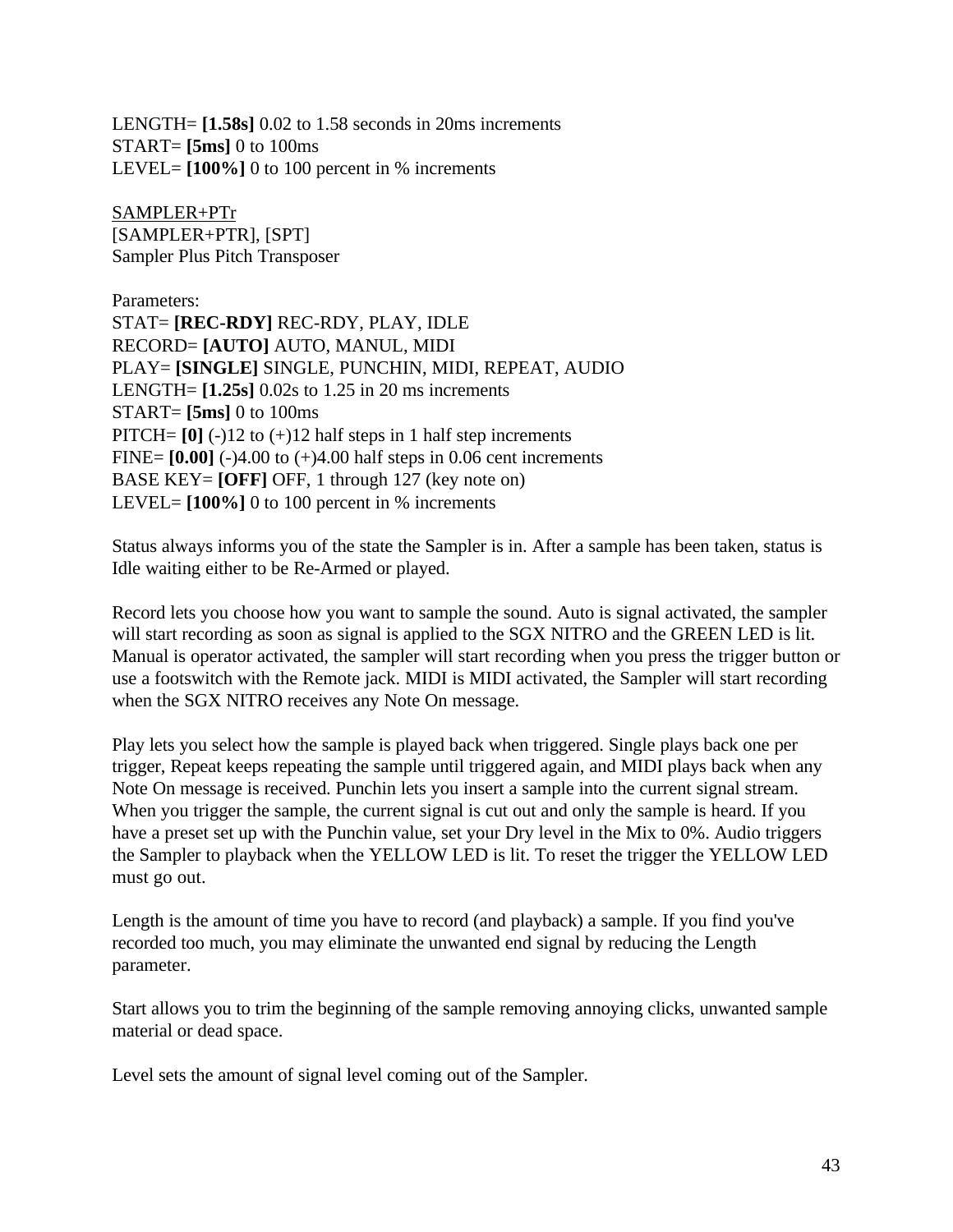Use the Short Sampler, [SAMPLER-S] when you want to combine a sampled sound with reverb. The algorithms from reverb groups one and two are available. Every time the sample is played back it will be subjected to the reverb parameters you have set.

The Long Sampler [SAMPLER-L] should be used when you require one and a half seconds of sampling time.

You should use the Sampler with Pitch Transposer [SAMPLER+PTr] algorithm when you want to shift the pitch of the sample during playback. Each time the sample is played back it will be subjected to the pitch parameters set.

# **NOTES:**

1) The Low Pass filter [LPF] acts as a high frequency rolloff to the signal before it is sampled and may be added to all three algorithm choices.

2) You may program the Remote Jacks to access the Trigger and Re-Arm feature.

3) BASE KEY in the SAMPLER + PTr algorithm has no effect on triggering samples.

4) You cannot store an audio sample.

5) See APPENDIX A, for more information regarding the SAMPLER.

# **UTILITY/LEVEL ALGORITHMS**

EFFECTS CROSSOVER [EFX CROSSVR], [XOR] Parameters: **[BYPASS]** HI/LO SPLIT, HIGH to DGFX, LOW to ANFX, BYPASS TUNING = **[350hZ]** 110Hz, 160Hz, 230Hz, 350Hz, 560Hz, 1KHz, 2KHz

Adding the Effects Crossover to a preset allows you to control how the audio signal is split into separate low and high frequency paths. Use this to keep your sound distinct rather than loosing or burying it. When using Compression, EQ, Reverb, and Swept effects, it's a good idea to include the Digital Contour algorithm. Set the Tuning parameter to select the crossover point of the signal.

[HI/LO SPLIT] sends only the low frequency material to the analog Mix Output and the high frequency to the digital effects. This will give your lower end a ballsy sound and keep your digital effects from being muddled.

[HIGH to DGFX] sends just the high frequency material to the digital effects. This keeps unwanted low frequency material from muddying up your digital effects. Full bandwidth signal material is sent to the analog mix output.

[LOW to ANFX] sends only the low frequency material to the analog Mix Output. Sending the full bandwidth signal material to the digital effects such as reverb or delay will keep the decays crisp and clean sounding.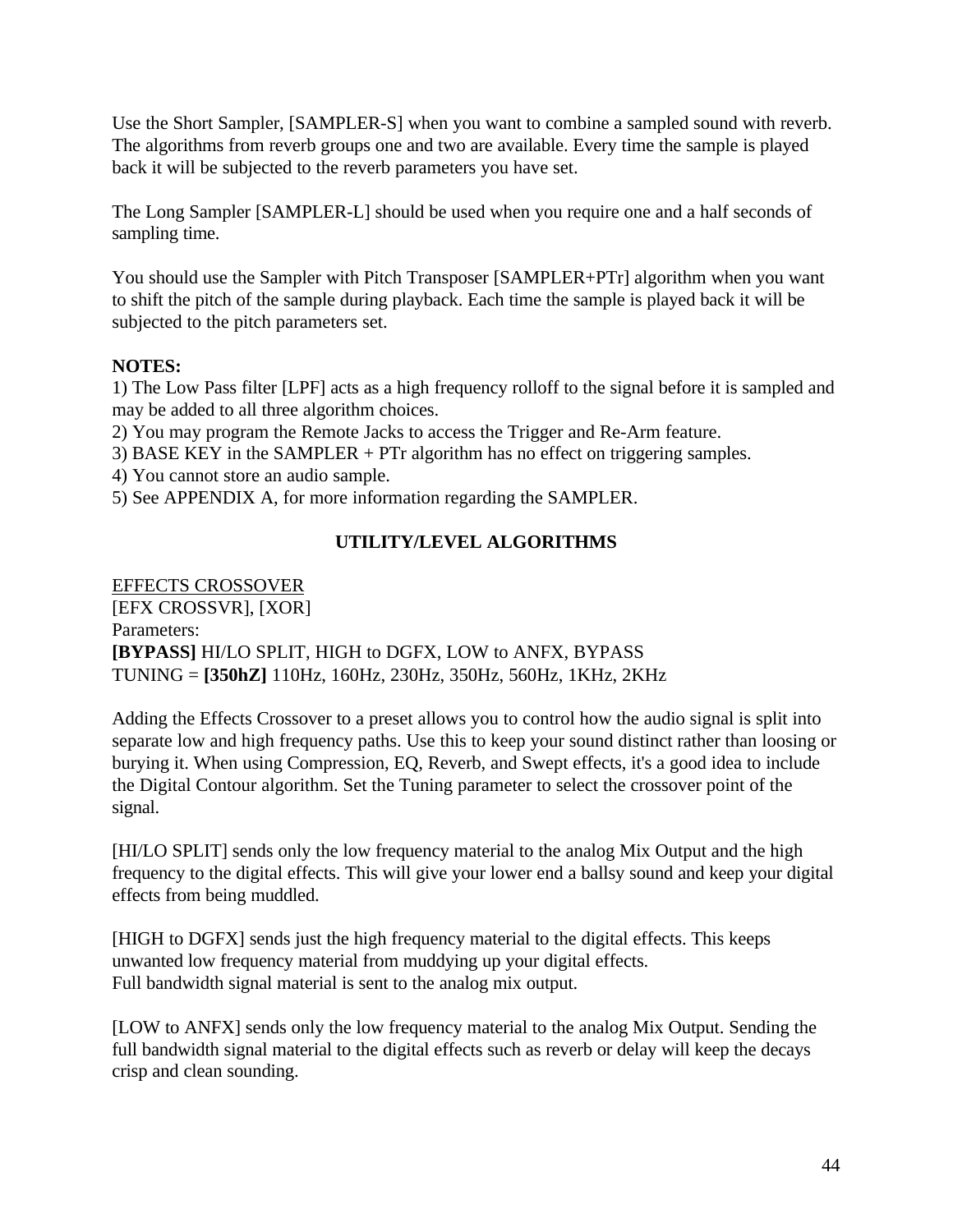[BYPASS] is just what it means, the internal crossover is taken out of the chain. The Bypass variable is available for use with MIDI control, you may want to start at "bypass" and then change to one of the three crossover selections.

PROGRAMMABLE LEVEL [PROGR LEVEL], [LVL] Parameter: MASTER = **[94%]** 0 to 100% in 2% increments

By adding Programmable Level to the effects chain, you are capable of setting the master output level of each individual preset easily. The Programmable Level algorithm controls the amount of signal level after the Input slider and before the Effects Crossover.

TUNER [TUNER], [TNR] Parameters: TYPE = **[GUITAR]** GUITAR, BASS REFRNC (guitar) = **[OFF]** OFF, E 82, A 110, D 147, G 196, B 247, E 330, A 440, AUTO (bass) = **[OFF]** OFF, B 31, E 41, A 55, D 73, G 98, C 131, A 440, AUTO **DETUNE =**  $[0.00]$  (-)2.00 to (+)2.00 in 0.04 (four cent) intervals LEVEL =  $[0\%]$  0 to 100% in 2% increments

Type allows you to choose what instrument you are going to tune. There are two choices, Bass and Guitar. When you choose an instrument, the Reference frequency (Refrnc) parameter defaults to either Guitar or Bass tuning frequencies. The strings start low and go high. The frequency A 440 is included for tuning keyboards, or checking the intonation of your neck. When you select Refrnc to equal Off, it allows you to access the preset and display the preset number instead of [- - -]. The Tuner at this point is inactive, you must change the Refrnc parameter to a string value to activate the Tuner. When you set the Refrnc parameter to Auto, tuning is simplified even more. Auto enables the SGX NITRO to know which string you are trying to tune and automatically switch the Reference parameter to the correct string/frequency. The Auto range has a frequency window of 2.5 half steps.

The Tuner has a reference oscillator. For each frequency you tune to, a reference tone is generated. Use the Level parameter to control the volume of the reference tone.

Detune will let you change the reference frequency A 440 plus or minus 2 half steps. This allows you to detune up to 50Hz. As a rule of thumb 4 cents, displayed as [0.04] equals 1Hz. So, to detune A440 to A435 you would set the Detune parameter to [-0.20]. To detune a full half step, set the Detune parameter to  $=[1.00]$  (plus or minus). Level sets the signal output level of the Tuner in a preset.

### **NOTES:**

1) If you do not wish anyone to hear you tune up when you realize you're out of tune, set the Tuner Level and the ANFX level of the Mix to [0%] in the preset.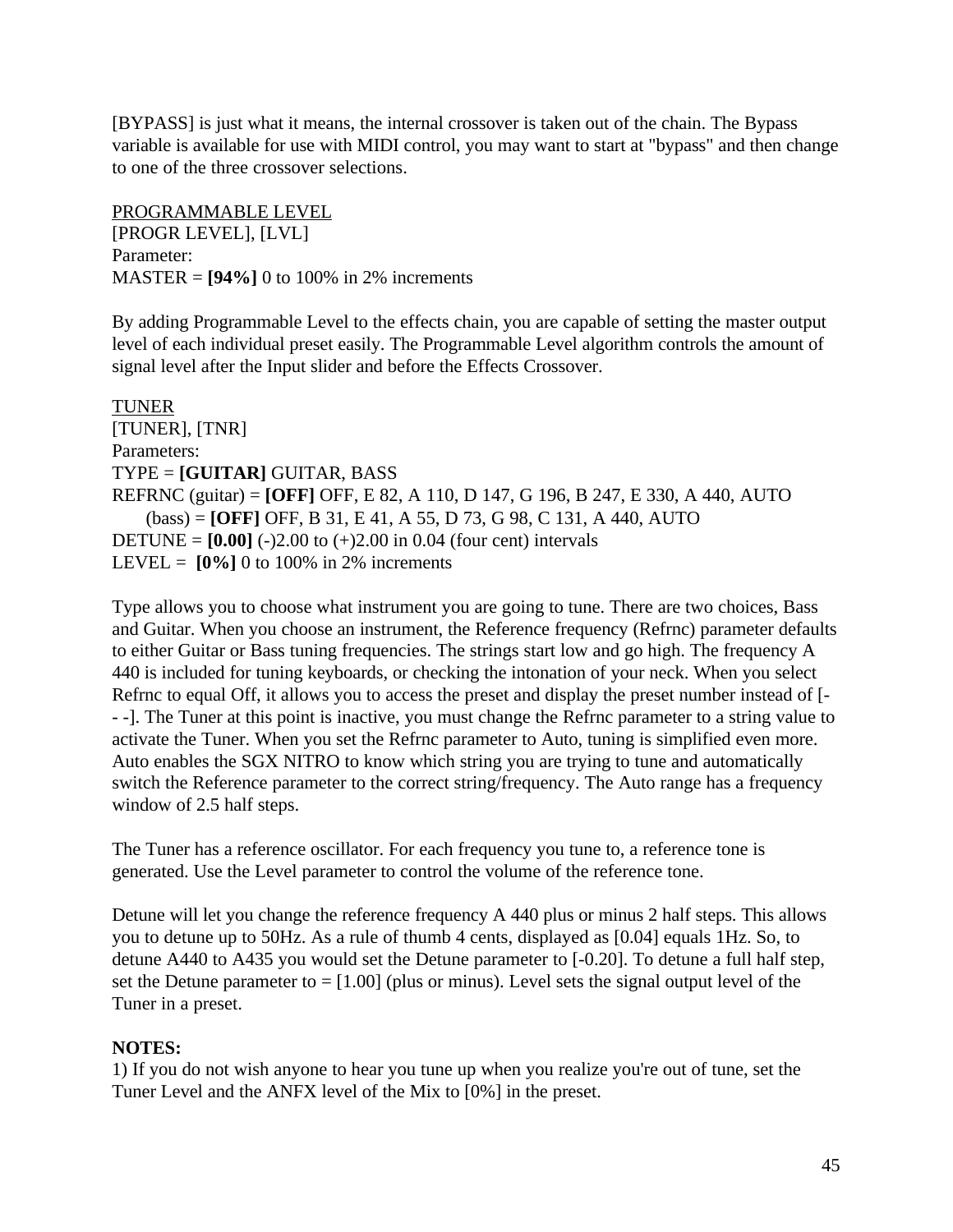2) If you want signal to pass through the tuner, set the Tuner Level and the ANFX Level to the desired output level. The tuner is designed to respond to open string tuning only, no harmonics. For best results, tune your guitar in the position you will be playing in. Plucking the string at or near the 12th fret will help the tuner lock on to the signal.

3) Accuracy of the SGX NITRO Tuner is better than .5 cents!

4) 100 cents = 1 semitone = 1 half step.

5) Instrument level is controlled exclusively by the MIX DRY parameter.

How to use the Tuner:

Watch the LED window display: With the REFRNC parameter set to the string you wish to tune, pluck the string. Give the unit a chance to "lock-on" to the signal, the unit will make frequency measurements as long as the green Pres LED is lit. After each pluck of the string, allow the unit to lock-on to the signal before attempting continued tuning. The most accurate tuning will be obtained by adjusting the string after it has "sung" for some time while dying out.

If insufficient audio level prevents the unit from making measurements the LED window will look like Display 1 .

When you are more than a half step (100 cents) sharp or flat the LED window will look like Display 2 or 3.

Within 100 cents of the correct pitch, the LED window displays the number of cents sharp or flat in the rightmost 2 digits. See Display 4 and 5.

When you are within 2 cents (sharp or flat) of the correct pitch, your LED window will look like Display 6. The two digits may be 00, 01, or 02 and you'll be in tune. As long as the  $\vdash$  is displayed, you're in tune.



# **MIDI DATA MONITOR**

The SGX NITRO has 2 MIDI features collectively called "MIDI DATA MONITORing". These include the Performance MIDI(tm) Data Monitor, referred to as [DM] and the MIDI EVENT MONITOR, referred to as [MEM].

# PERFORMANCE MIDI Data Monitor [DM]

This Data Monitor allows a user, while viewing a Performance MIDI (PM) controller's definition under Edit Mode, to see the data associated with the MIDI event selected to control an effect's parameter unaltered. A user having selected MOD WHEEL to control reverb decay time can optionally see the MOD WHEEL values themselves without having it affect reverb decay time. This feature serves as a MIDI setup debugging tool. You can determine if the MOD WHEEL is in fact being seen by the unit.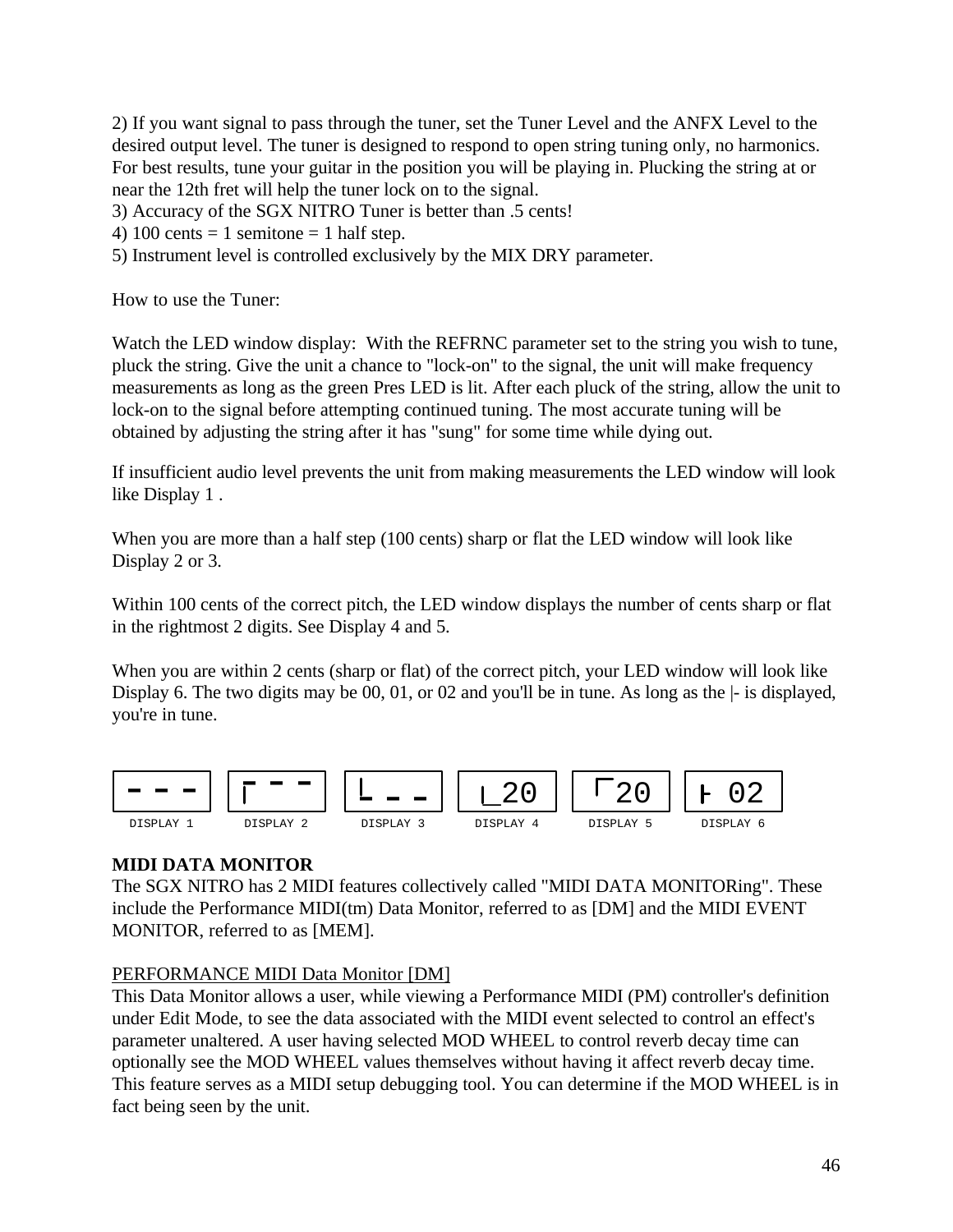Enter DM Mode while in Edit Mode, press the Param button and go to the screen displaying [#1 IS CONTROLING] in the top half. Press the Value button, and turn the Encoder left until the display reads [MIDI dataMONITOR] on the bottom. Press the Param button and move the Encoder one click to the right, the screen defines the MIDI controller used in the preset. Move the Encoder one click to the right,  $\frac{1}{2}$  This displayed. This line will show the actual data value associated with the selected MIDI event, as they are received. The space after "DATA IS" stays blank until the unit receives the selected event. The bottom line is identical to the 2nd window bottom line and you are able to select MIDI events in this window by using the Value button and the Encoder, without having to go back to the 2nd window. Whenever a new MIDI event is selected under DM, the portion of the window that displays the actual value is blanked until the new MIDI event data is received.

Example of PERFORMANCE MIDI Controller Definition Screens

MIDI DataMONITOR  $\parallel$  MC 4:FOOT CTRL  $\parallel$  MC 4:FOOT CTRL

#1 IS CONTROLING  $\|\cdot\|$  #1 CONTROLLER IS  $\|\cdot\|$  #1DATA IS

## MIDI EVENT MONITOR [MEM]

The MIDI EVENT data MONITORING MODE (MEM) feature is one of the parameters available while in MIDI Mode. This mode shows the user an "English-ed" version of certain MIDI events as they occur, regardless of MIDI channel. The information displayed shows the type of MIDI event and its attributes with a choice of display formats, called "English-ed" or "Raw Data". Each of these formats offers a choice of display numeric info in either decimal or hexadecimal (base 16, the format for experienced MIDI users).To select the Event Monitor, enter Edit Mode then MIDI Mode. Press the Param button and use the Encoder to select [MIDI EVENT data MONITORING MODE]. The unit is now ready to display the following of MIDI Events:

### MIDI CONTROLLERS:

All, 0 thru 120 ( MOD WHEEL, MIDI CONTROLLER #001 etc). CHANNEL VOICE events: NOTE ON, NOTE OFF: Actual note names and accidental (Sharp only) shown. POLYPHONIC AFTERTOUCH (Note names and accidental). CHANNEL PRESSURE AFTER TOUCH PITCH BEND CHANGE

Other MIDI events monitored: PROGRAM CHANGE **MEM does NOT monitor:** System Exclusive messages Channel Mode messages (All Notes Off etc.) Real Time messages (Timing Clock) System Common messages (MIDI Time Code)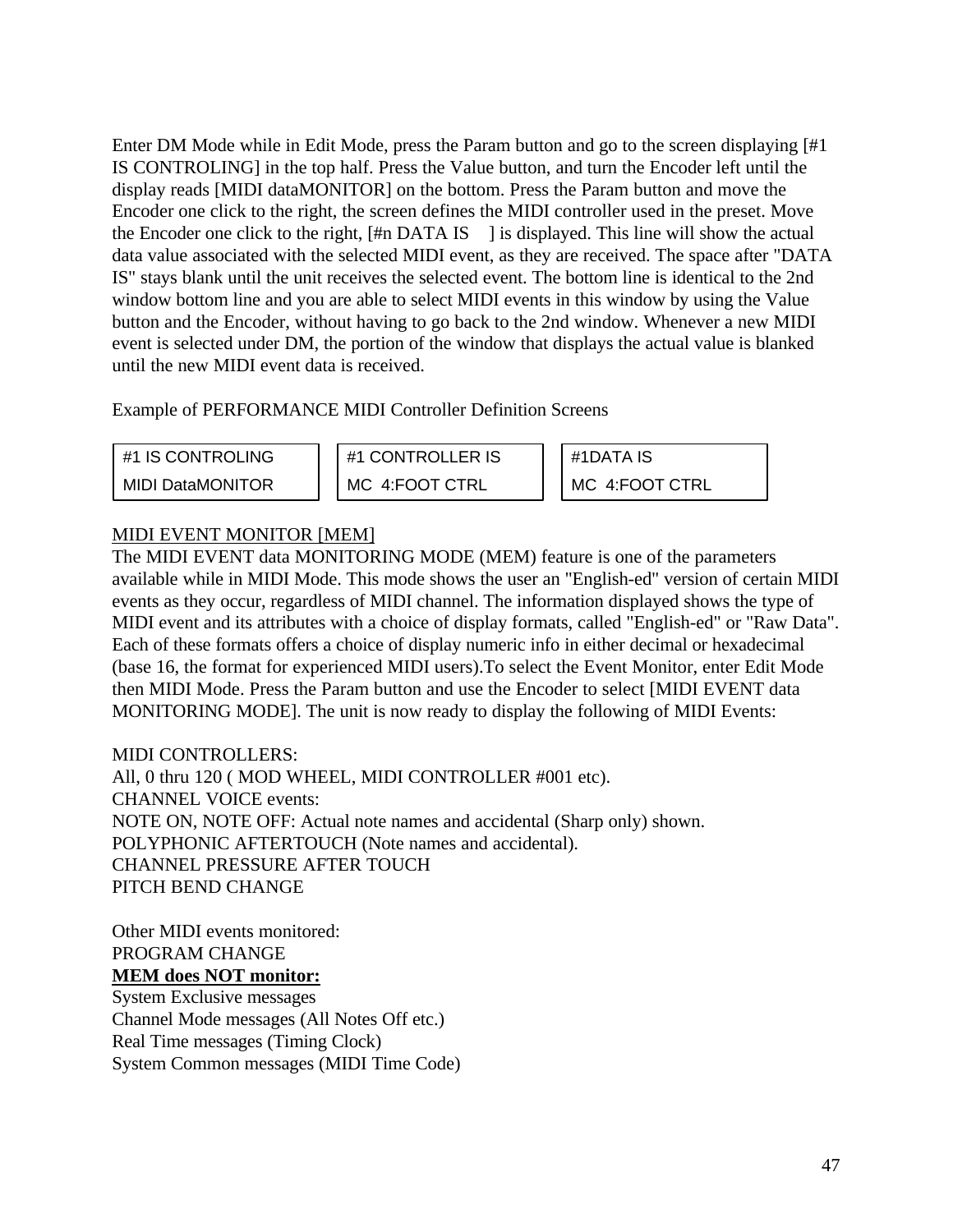Each MIDI event is displayed depending on which display mode is active. The default display mode is "English-ed" decimal. Using the VALUE Up/Down keys will move through the two display modes (with two numeric formats each). The latest event is reformatted accordingly. In the case of NOTE ON/OFF and POLYPHONIC AFTERTOUCH events, the musical note associated with the event has its note name displayed next to the numeric value of the note.

| <b>DISPLAYED TEXT</b> | <b>ACTUAL NAME</b>            | MIDI CONTROLLER # |
|-----------------------|-------------------------------|-------------------|
| <b>MODWHEEL</b>       | <b>Modulation Wheel</b>       | 001               |
| <b>BREATH</b>         | <b>Breath Controller</b>      | 002               |
| <b>FOOTCTLR</b>       | <b>Foot Controller</b>        | 004               |
| <b>PORTAtim</b>       | Portamento Time               | 005               |
| DATA msb              | Data Entry MSB                | 006               |
| <b>MAIN VOL</b>       | Main Volume                   | 007               |
| <b>BALANCE</b>        | <b>Balance</b>                | 008               |
| <b>PAN</b>            | Pan                           | 010/0Ah           |
| <b>EXP CTLR</b>       | <b>Expression Controller</b>  | 011/0Bh           |
| <b>GENERAL1</b>       | General Purpose #1            | 016/20h           |
| <b>GENERAL2</b>       | General Purpose #2            | 017/11h           |
| <b>GENERAL3</b>       | General Purpose #3            | 018/12h           |
| <b>GENERAL4</b>       | General Purpose #4            | 019/13h           |
| <b>DAMP PED</b>       | Damper Pedal                  | 064/40h           |
| <b>PORTAMEN</b>       | Portamento                    | 065/41h           |
| <b>SOSTENUT</b>       | Sostenuto                     | 066/42h           |
| <b>SOFTPEDL</b>       | Soft Pedal                    | 067/43h           |
| HOLD <sub>2</sub>     | Hold 2                        | 069/45h           |
| <b>GENERAL5</b>       | General Purpose #5            | 080/50h           |
| <b>GENERAL6</b>       | General Purpose #6            | 081/51h           |
| <b>GENERAL7</b>       | General Purpose #7            | 082/52h           |
| <b>GENERAL8</b>       | General Purpose #8            | 083/53h           |
| ExtFXdpt              | <b>External Effects Depth</b> | 091/5Bh           |
| TREM dpt              | <b>Tremolo Depth</b>          | 092/5Ch           |
| CHOR dpt              | Chorus Depth                  | 093/5Dh           |
| CELESdpt              | <b>Celeste Depth</b>          | 094/5Eh           |
| PHASEdpt              | Phaser Depth                  | 095/5Fh           |
|                       |                               |                   |

#### **NOTES:**

1) The only accidental displayed is the sharp, "#".

2) PROGRAM CHANGE events: The actual program number specified in the event is a 0-origin number and will be displayed as such, consistent with the unit's display of program numbers under the MIDI PROGRAM TABLE MIDI menu item. A MIDI program change event to program #5 is actually a message to go to (excluding mapping via MIDI PROGRAM TABLE) to program #6! 3) MIDI CHANNEL#s: The display "CHnn" (where "nn" is the channel# associated with a particular MIDI event) shows the channel# as a 1-origin number. A MIDI event with a channel# value of 2 will display as "CH03"!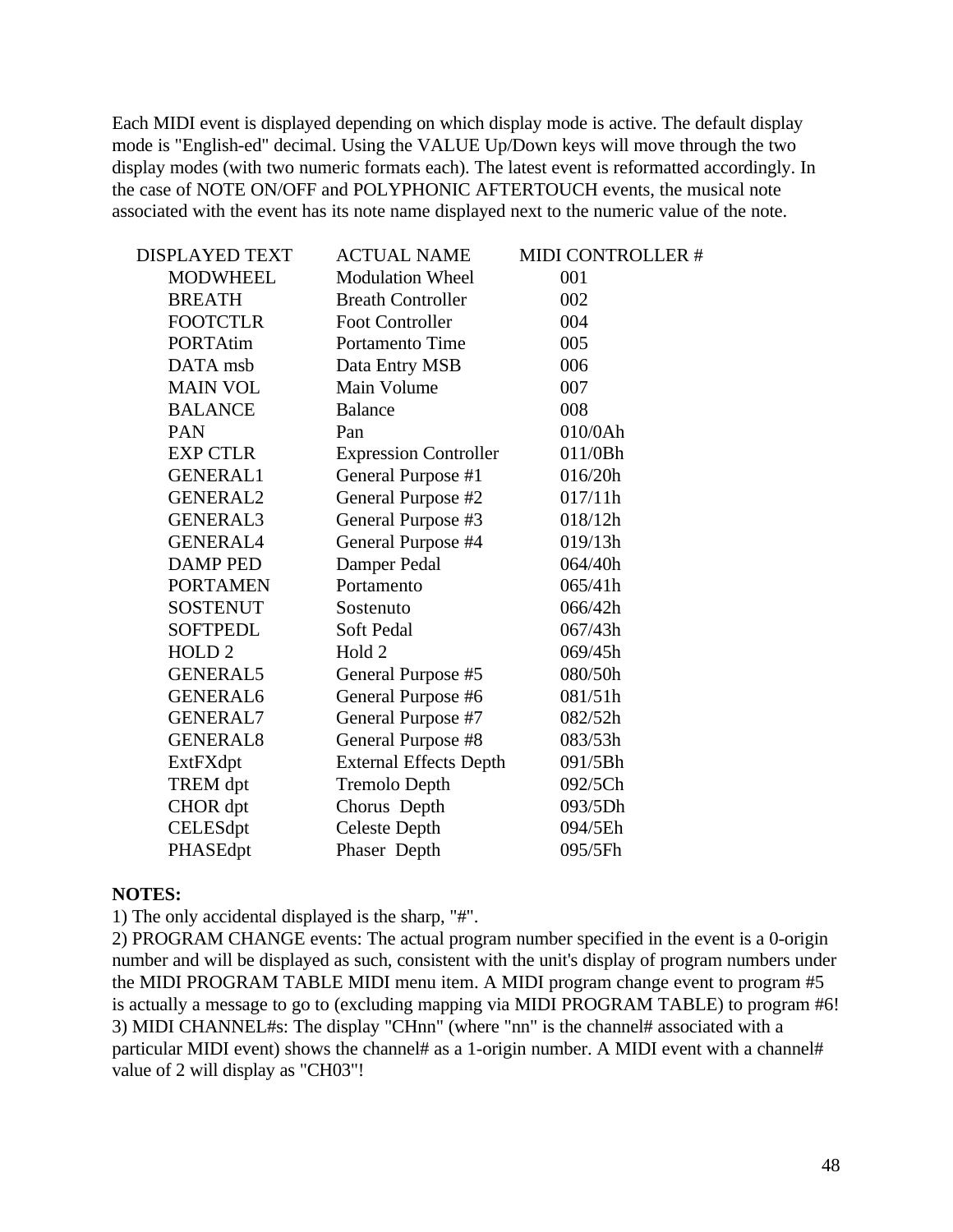4) If, while in MEM mode, the unit is enabled to respond to PROGRAM CHANGE events (and those events occur on the same channel on which the unit is listening) and such an event occurs which causes the unit to switch to a preset that has the SAMPLER effect, a message may display for a few moments indicating that the SAMPLER is RECORD-READY. When this message (or others) is finished, the display will return to the most recent event and display mode.

### **MISCELLANEOUS INFORMATION**

#### Battery Backup

When power is terminated to the SGX NITRO, the edited MPT as well as the last preset used and the MIDI Channel will be active when the unit is next powered up. Memory retention is expected to last four years. Should you encounter memory loss, contact our service department.

#### Low Battery Indicator

The life of the internal lithium battery is approximately four years. If you see the right decimal point illuminated in the seven segment display, it is indicating the voltage of the lithium battery is low.

### Software Revision Level

There is a way to correctly identify the software version residing in the unit. While in Edit Mode, press the Utility button, then press the Param button. Turn the Encoder until the current version as well as the date is displayed in the LCD. The SGX NITRO's software is contained in a socketed EPROM. This software controls the SGX NITRO's functions as well as its sounds.

#### User Registration Card

Be sure to fill out the USER REGISTRATION CARD with this manual and send it in to our Customer Service Department. Doing this will insure that you are notified of important information regarding your SGX NITRO. Please be sure to write in your serial number.

### Factory Reset

There is a Factory Reset sequence which will reinitialize the SGX NITRO to ALL of its original values. Be sure you have either downloaded or kept a written record of the Presets since they will be eliminated. To perform a Factory Reset, press and hold the **PRESET, 0/ENTER, and 4/MIDI** buttons simultaneously.

#### Other Means of Bypassing the SGX NITRO

Bypassing the unit via MIDI may be done easily. Since the SGX NITRO has the capability of MIDI BYPASS, all you need to send is an on/off control message. The SGX NITRO bypass default setting is MIDI Controller # 84.

### Customer Service

You may contact ART's Customer Service Department between the hours of 9:00 AM and 4:00 PM Eastern Time Monday through Friday. The Customer Service Department will answer technical questions about ART products and provide information concerning service.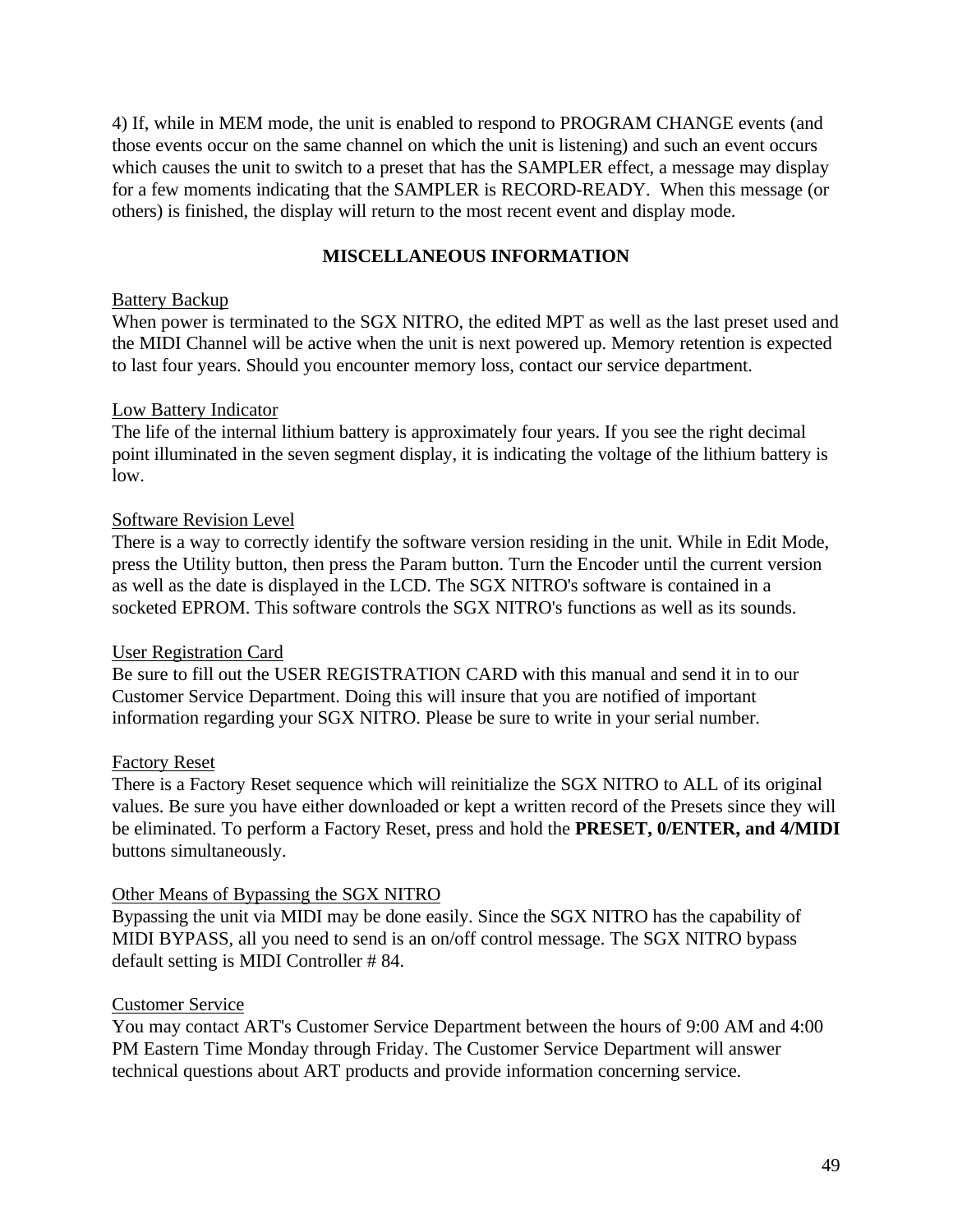### **ART SGX NITRO SPECIFICATIONS**

| Input Impedance:         |  |
|--------------------------|--|
|                          |  |
|                          |  |
|                          |  |
| <b>Output Impedance:</b> |  |
|                          |  |
|                          |  |
|                          |  |
|                          |  |
|                          |  |
|                          |  |

| Power Requirements105-125 Volts AC, 60Hz, Internal Fuse |
|---------------------------------------------------------|
| 240ma @ 117VAC, 28.1W                                   |
| (Export unit configured for destination country.)       |

| ConnectionsIn/Out 1/4" 1/4" Stereo Headphone, XLR |
|---------------------------------------------------|
| MIDI: IN, OUT, THRU, $2.1$ mm $(+)9$ VDC OUTPUT   |

ART retains a policy of constant product improvement. Specifications are subject to change without notice.

Designed and manufactured in the United States of America.

Contact Information Applied Research & Technology, Inc. (ART) 215 Tremont Street Rochester, New York 14608 USA

(716) 436-2720 (716) 436-3942 (FAX) Telex: 4949793 ARTROC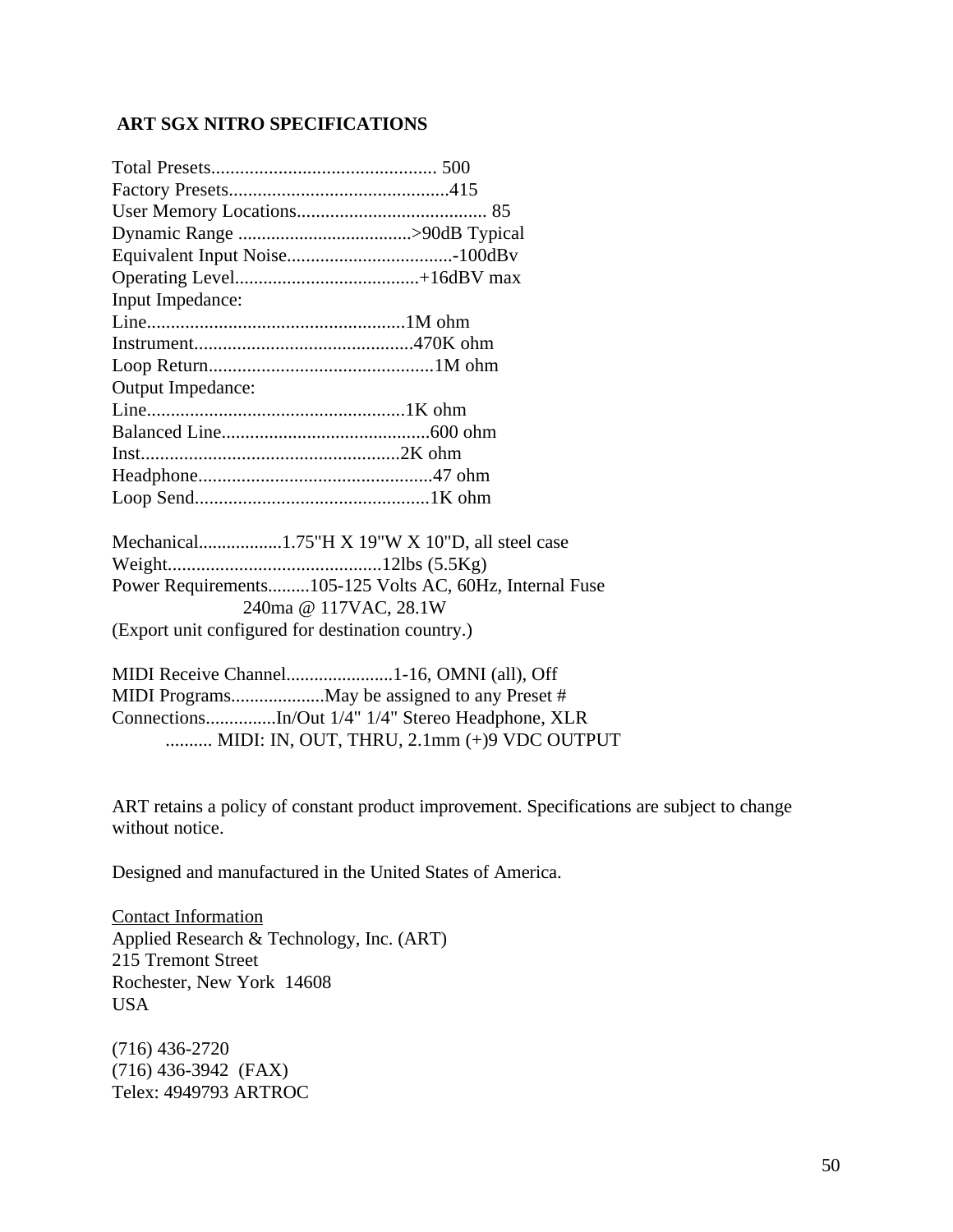### **APPENDIX A** HELPFUL HINTS

#### Building Your Own Presets

Building presets is easy, really. Don't let all those effects possibilities scare you. What we suggest is to start by modifying existing presets. By doing this, you'll become familiar with how presets are built, what's in them and most importantly the level settings. Don't forget, one of the most important parts of the preset are the Mix parameters. Find a few presets that initially sound useful to you. Copy these presets to a block of blank locations. (i.e. start at preset 200 and work down) Press the Value button and use the Encoder to view the effects. Or, press the Param button and use the Encoder to view the parameters and their values.

To modify the preset change the values you think should be different or wonder about the difference between "types" (slope, reverb, etc.). To change a value, press the Value button until the parameter you wish to change is displayed in the LCD. Use the Encoder to change the value.

To add or delete effects from the preset, press the Add or Delete Effect button and use the Encoder to make your selection. Press the Enter button to finalize the command.

When you're done press the Store button to save your changes. Don't forget to give your preset a name of it's own. You can name it anything, but, a title describing the sound of the preset will help you remember what it's going to be used for. Press the Title Edit button while the Edit Mode LED is lit to change the name.

#### Level Programming Hints When Building Your Own Presets

The NITRO is capable of an incredible range of effects. One of the reasons is the fact that every effect is strong enough to stand by itself. Combining effects is one of the most powerful facets of the NITRO. In combining effects you can mistakenly amplify the raw noise of a guitar to unnecessarily high levels. This is where you can get into trouble.

Constructing presets for the NITRO is very easy. You simply add effects, set the mix and you have usable presets. The difference between usable and great presets is in the tweaking of parameters and a few design insights.

Here are some recommendations for things to try:

1) Make sure the NOM LED (yellow) is lit while playing. The Clip LED may occasionally light. If the NOMinal LED is not lit, the unit may sound noisy. If the level is too low, increase the Compressor Output or add the Programmable Level effect and set it to 100%.

2) Whenever you add an effect that has gain (i.e. compressor), add the Expander first and if the noise is still high, add the Noise Gate also.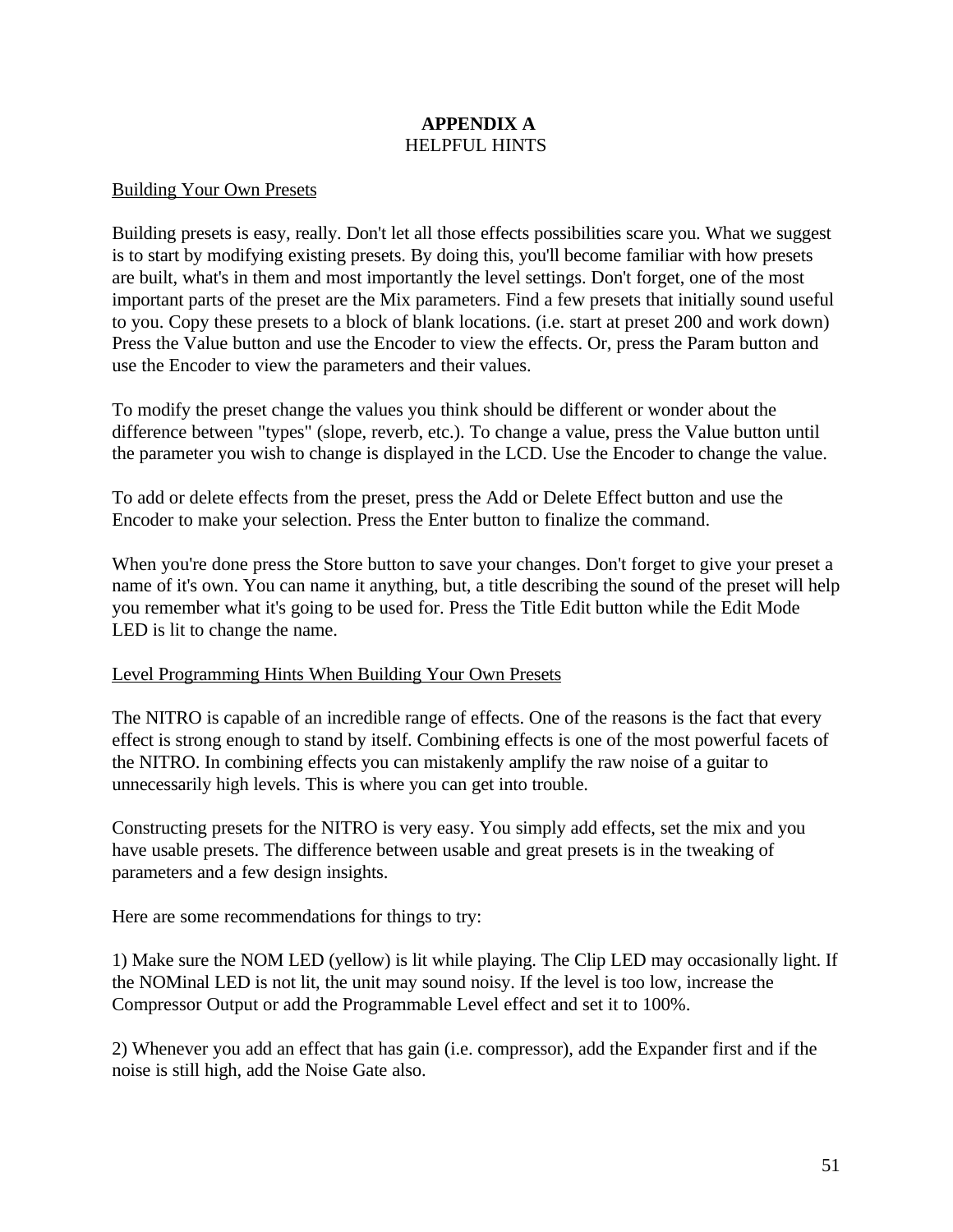3) Limit the maximum gain in a preset. If you add the compressor, you can have a considerable amount of gain! This could bring up the noise of the guitar to ear shattering levels.

4) Set the Programmable EQ ([EQL]) for the overall EQ curve for the preset. Keep the boost/cut below 6dB. Limit the use of 10KHz boost since this brings up noise, and not many harmonics are present here. If you can, trade off 10KHz boost for 4KHz boost. Reduce boost in the EQ sections. Instead of boosting level in bands, use cut in adjacent bands instead, it works just as well!

5) Reduce compressor drive when using the effect in a preset. Reduce the master output level if possible.

6) Add the expander to reduce the gain at low level.

7) Try keeping the MIX settings to 75% to reduce noise and leave you room for adding gain if required.

8) Use as little DIGITAL ([DGFX]) effects level in the MIX as possible. Keep the digital effects output levels to 100% and the MIX setting 75% or less.

### Using Your Head (Amplifier)

The SGX NITRO is a working preamp and it's an effects processor. Use it either before the head in your guitar rig or in its effects loop. Using the two together greatly expands your sound capability. Don't forget about the SGX NITRO's programmable Input Level utility. Refer to the section previously discussed.

#### Setup 1: Guitar/SGX NITRO/Amp

Guitar into the Left Input of the SGX NITRO, Left Output to either channel input of the head. Use the clean channel so you can use the SGX NITRO to modify your sound not your amp. Initially, keep your head's tone controls set the way they always have been. After the NITRO is set up, slight tonal modifications can then be done with your head's tone controls. Set the Mix parameters in each preset to control the signal level to your head. This will allow you to have your master volume set and all you have to do is change presets for louder or softer levels.

### Setup 2: Guitar/Amp/SGX NITRO in Amp Effects Loop

Guitar into either channel of the head, amp effect send to Left input of the NITRO, Left out to the amp effect return. When using this configuration, you will be using the drive characteristics of your head and accenting them with the SGX NITRO. Make sure your input level to the NITRO is "hot" enough.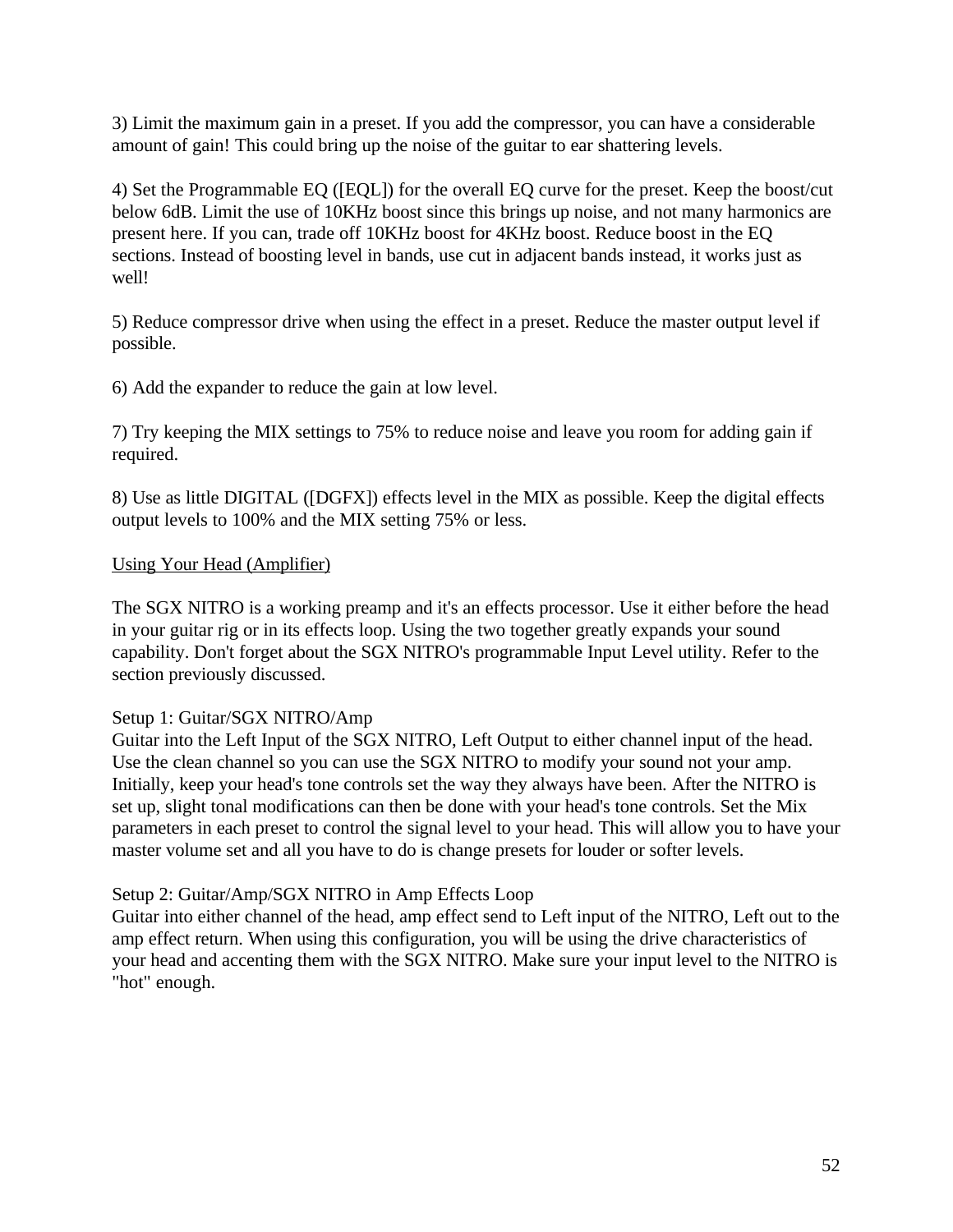### Miscellaneous Suggestions

It is not suggested to use a microphone plugged directly into the SGX NITRO. Even though the device will function properly with some types of microphones you may encounter level mismatch or other level problems. Some type of preamplifier is required since the input sensitivity of most microphones is less than -40dB.

For the effects that have a LEVEL control parameter, use this control to adjust for depth and apparent mix level for each preset.

To control the overall output level of the SGX NITRO via MIDI, assign an external MIDI controller to change the Master parameter in the Programmable Level algorithm.

Signal level required to trigger the AUTO Record of the Sampler is to input enough signal to light the GREEN LED.

Signal level required to trigger the AUDIO Play of the Sampler is to input enough signal to light the YELLOW LED. Use the front panel Digital Input slider to adjust the threshold level of the audio trigger.

If you have set the programmable Input Level to Line Low and you clip the SGX NITRO easily, change the value to Line High.

# **APPENDIX B**

## EXAMPLES

### **COPYING A PRESET**

You may copy a preset from any location into another easily. (If you want to copy a factory preset into another factory preset location, you must first Unlock the destination preset.) To copy a factory preset into one of the 85 user presets follow these steps.

-Enter EDIT Mode.

-Select the bank and preset you want copied.

-Press the RECALL button.

-Use the Encoder to select the preset location you are copying to i.e. Preset 200.

-Press the STORE button.

\*The preset has now been copied and stored to the new location.

### **FACTORY RESET**

There is a Factory Reset sequence which will reinitialize the SGX NITRO to ALL of its original values. Be sure that you have either downloaded or kept a written record of the Presets you want saved since they will be eliminated. To perform a Factory Reset you must press and hold the **PRESET, 0/ENTER and 4/MIDI** buttons simultaneously.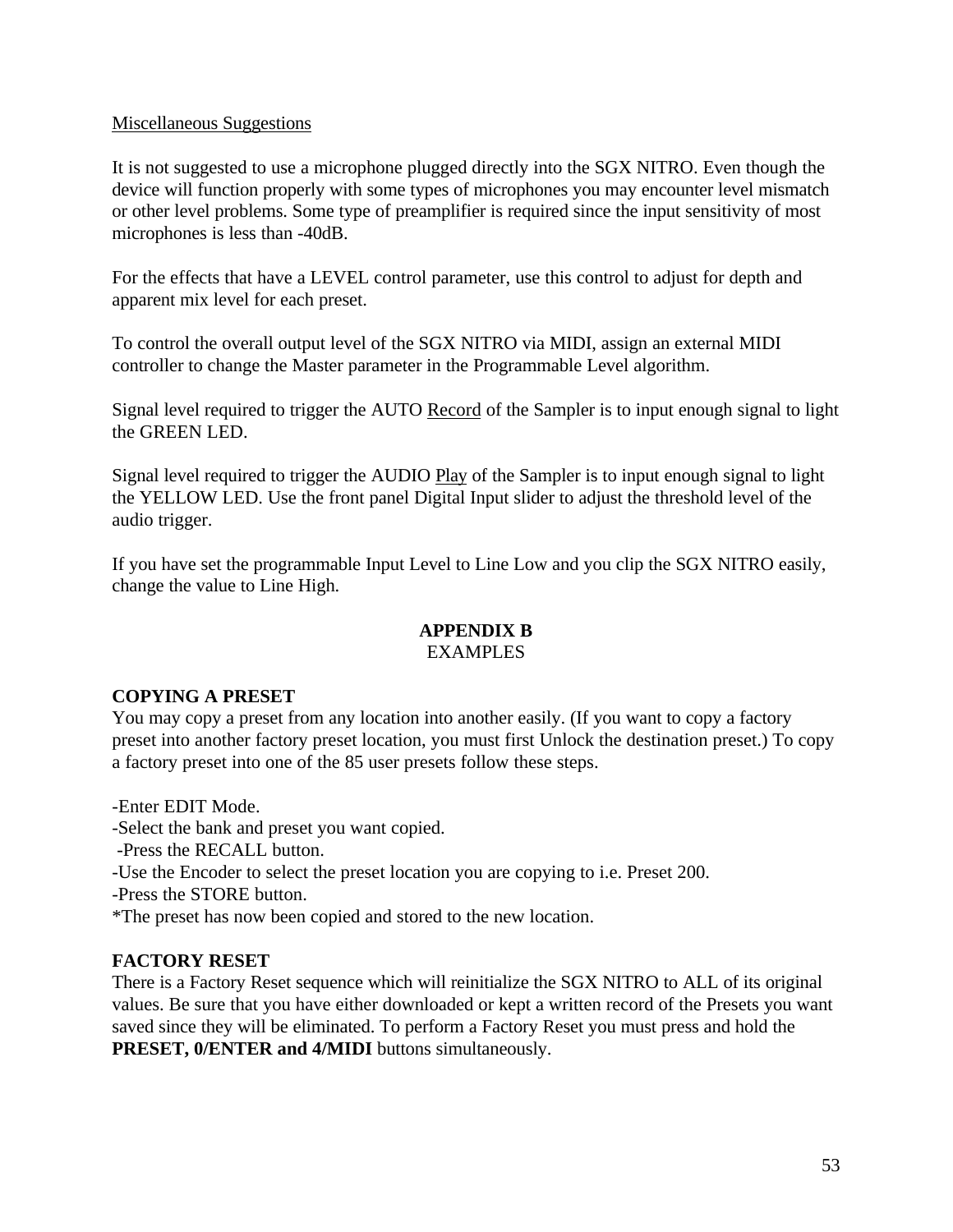### **EXAMPLE 1:**

Editing the MPT from the SGX NITRO front panel controls.

In this example, we will edit the MPT so when MIDI numbers 1 and 2 are received, SGX NITRO PRESETS 60 and 151 will be recalled. It is assumed that the SGX NITRO's MPT has not been edited.

-Make sure you are in the EDIT Mode. (Press EDIT button if not) -Press the MIDI button. -Press the Param button. -Turn the Encoder until you see in the LCD:

| MIDI PROG= $0$ | MIDI PROG $= 0$ |
|----------------|-----------------|
| PRESET= 1      | PRESET= $60$    |

-Press the Value button and use the Encoder to change the number to 60. -Press the param button twice, press the Value button and turn the Encoder 1 click. -Press the Value button twice and use the Encoder to change the number to 151.

| MIDI PROG= $1$ | MIDI PROG $=$ 1 |
|----------------|-----------------|
| $PRESET = 2$   | $PRESET = 151$  |

-Exit MIDI mode by pressing the MIDI button once.

You may assign any preset # to any program # including a preset to a multiple of program #'s. To test the reassigned numbers, use a MIDI device to recall the presets. Your reassigned presets should be recalled.

**NOTE:** Don't forget, many foot pedals are configured for their preset 1 to recall MIDI program 0. This example allows for this and preset 1 is recalled when the foot pedal preset 1 is recalled.

### **EXAMPLE 2:**

Editing the MPT with your foot pedal (or a keyboard)

Using this method of editing, you select the desired patch and then select the desired PRESET on the SGX NITRO for that sound. You can do this while you are listening to the SGX NITRO.

When used with a keyboard or other device which sends MIDI PROGRAM CHANGE messages such as your foot controller or X-11 MPT editing is simplified. We will edit the MPT for MIDI numbers 2 and 3, to recall presets 96 and 1. Once again it is assumed the SGX NITRO has not had its MPT edited.

The foot pedal MIDI OUT must be connected to the SGX NITRO's MIDI IN jack. The MIDI channel on the SGX NITRO must be set to the same channel of the sending device, or the SGX NITRO's OMNI mode must be ON.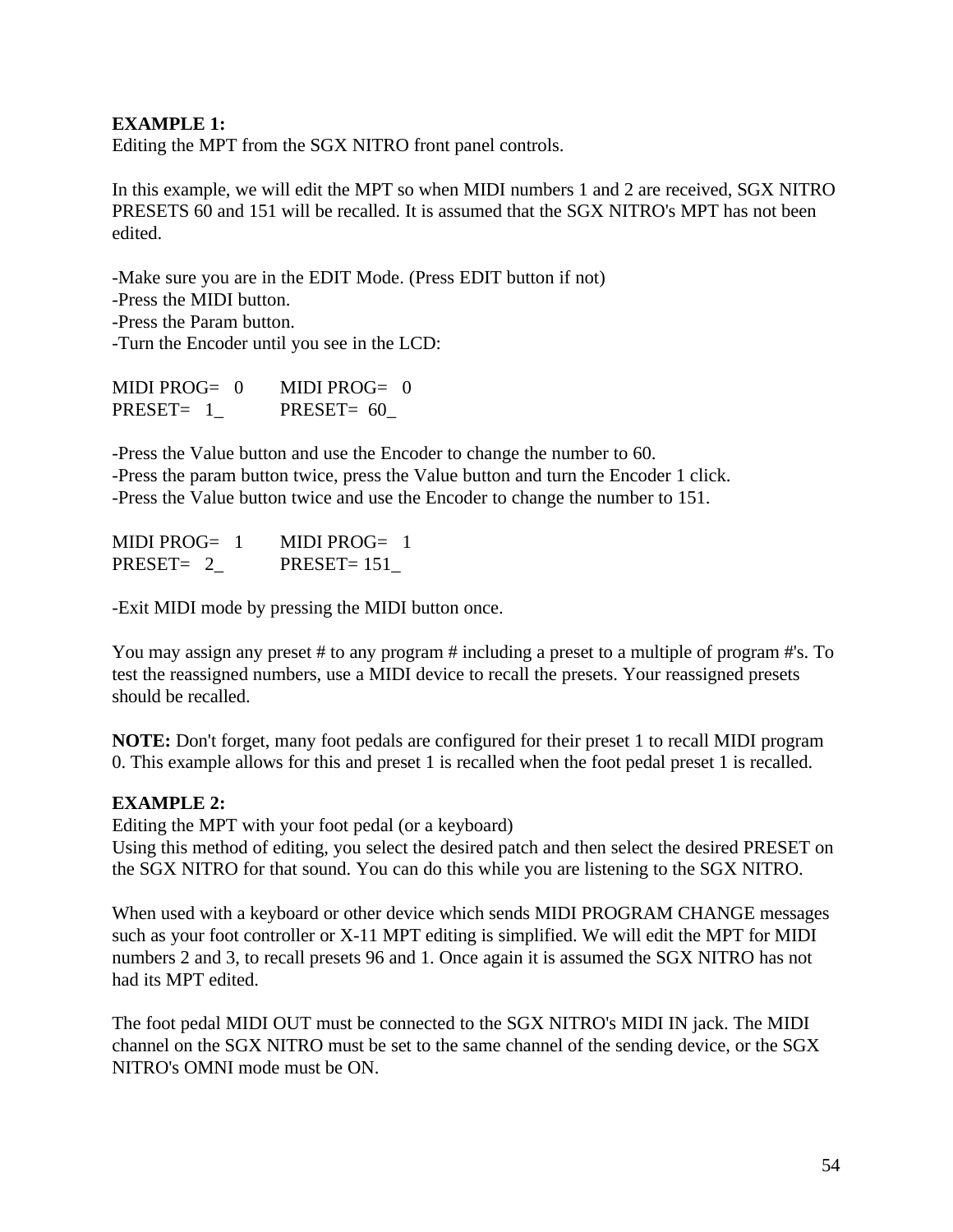-Make sure you are in EDIT Mode. (Press EDIT button if not) -Press the MIDI button. -Turn the Encoder until you see in the LCD:

| MIDI PROG $= 2$ | MIDI PROG $= 2$ |
|-----------------|-----------------|
| PRESET= 3       | PRESET= 96      |

 -Select a patch with your foot pedal so [MIDI PROG= 2] is displayed (select either preset #1, 2 or 3). If the MPT has never been edited, [PRESET= 3\_] should be in the lower half of the display. \*The patch that causes [MIDI PROG= 2] to appear in the display is usually the second or third patch of the lowest numbered bank if the keyboard has banks of patches.

-Use the Encoder to select preset 96.

-With the foot pedal change the MIDI PROGram number to 3. -Set the PRESET to  $= 1$ .

| MIDI PROG= $3$ | MIDI PROG= $3$ |
|----------------|----------------|
| PRESET= 4      | PRESET= 1      |

In the previous examples four of the MPT entries were edited. You may edit the entire MPT if desired.

### **INCREMENT PROGRAM**

If you wish to change between PRESETs without your foot pedal, you may want to edit the MPT for incrementing through a sequence of presets. Example 3 illustrates how this is done.

The sequence programmed in Example 3 may be accessed from the front panel. A more useful way of using a programmed sequence is to access the sequence using the REMOTE jack and a momentary footswitch. To access these presets we must program the REMOTE jack to increment through the programs. Example 4 describes how program the REMOTE jack to sequence through the ten presets set up in Example 3 with a footswitch. Example five shows how to program the REMOTE jack for normal bypass operation.

# **EXAMPLE 3**

Setting up a preset sequence including a bypass preset.

If you need to change between presets quickly without scanning or MIDI, this procedure will be to your advantage. As in the other examples, editing the MPT is the key. In this example we will edit the MPT to sequence through ten presets. Ten is not the limit. You may program a sequence of 127 presets if you wish. These presets will be in the order: 60, 151, 96, 1, 151, 35, 1, 69, 100 and 61. Notice that we repeated some presets and included preset 100 which is set up from the factory as a bypass preset (no effects stored in it). Remember you can assign any preset to a MIDI number including using a preset at multiple locations. Using an empty preset as a bypass enables you to select no effect eliminating the need to bypass the unit from the front panel and then continuing on with an effect preset next in the chain. NOTE: If your Mix is set for only 100% EFX, no signal will pass through the SGX NITRO.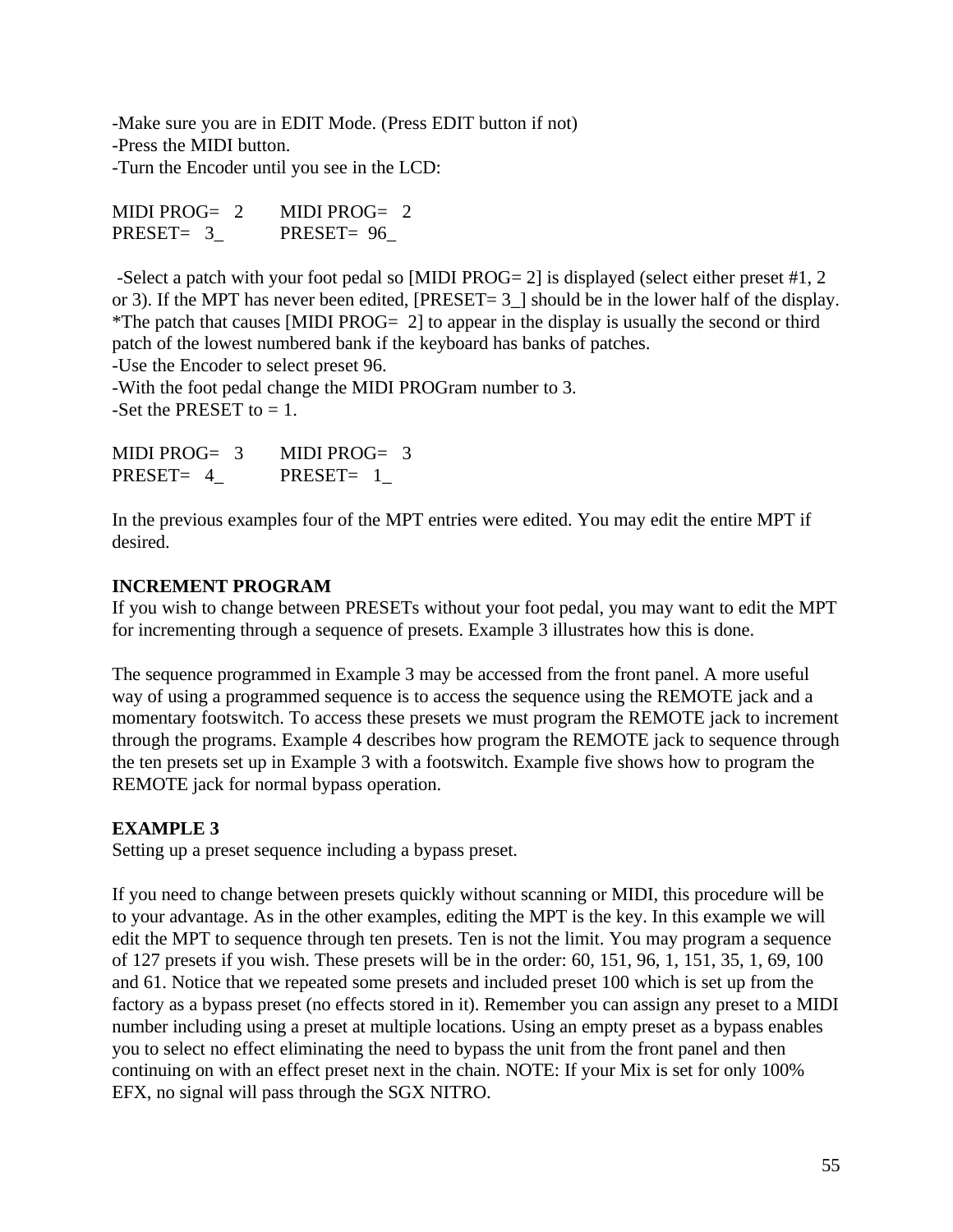-Make sure you are in EDIT Mode. (Press EDIT button if not) -Press the MIDI button. -Press the Value button, use the Encoder to change the display to: MIDI PROG= 0 MIDI PROG= 0 PRESET= 1 PRESET= 60

-change between the upper and lower lines, changing the values as needed. \*MIDI program #'s will be 0 thru 9. \*follow the procedure in Example 1 if you're stuck!

## **EXAMPLE 4**

Programming the REMOTE jack for Incrementing Programs

Program the REMOTE 1 jack on the rear panel so you may use a footswitch to increment through a desired set of presets, operate as a normal bypass jack, or trigger the Sampler. Remember, you may only increment up when using a footswitch and the sequence cycles through to the beginning.

-Make sure you are in EDIT Mode. (press EDIT button if not) -Press the UTILITY button. Change the display to read [REMOTE SWITCH 1] in the top half and [= BYPASS ON/OFF] in the bottom half. -Press the Value button. -Use the ENCODER to change the number to 9.

\*You have just programmed the SGX NITRO to sequence through the ten presets set in Example 3 when using a momentary footswitch plugged into the REMOTE 1 jack.

REMOTE SWITCH 1  $=$  INCR PROGS 9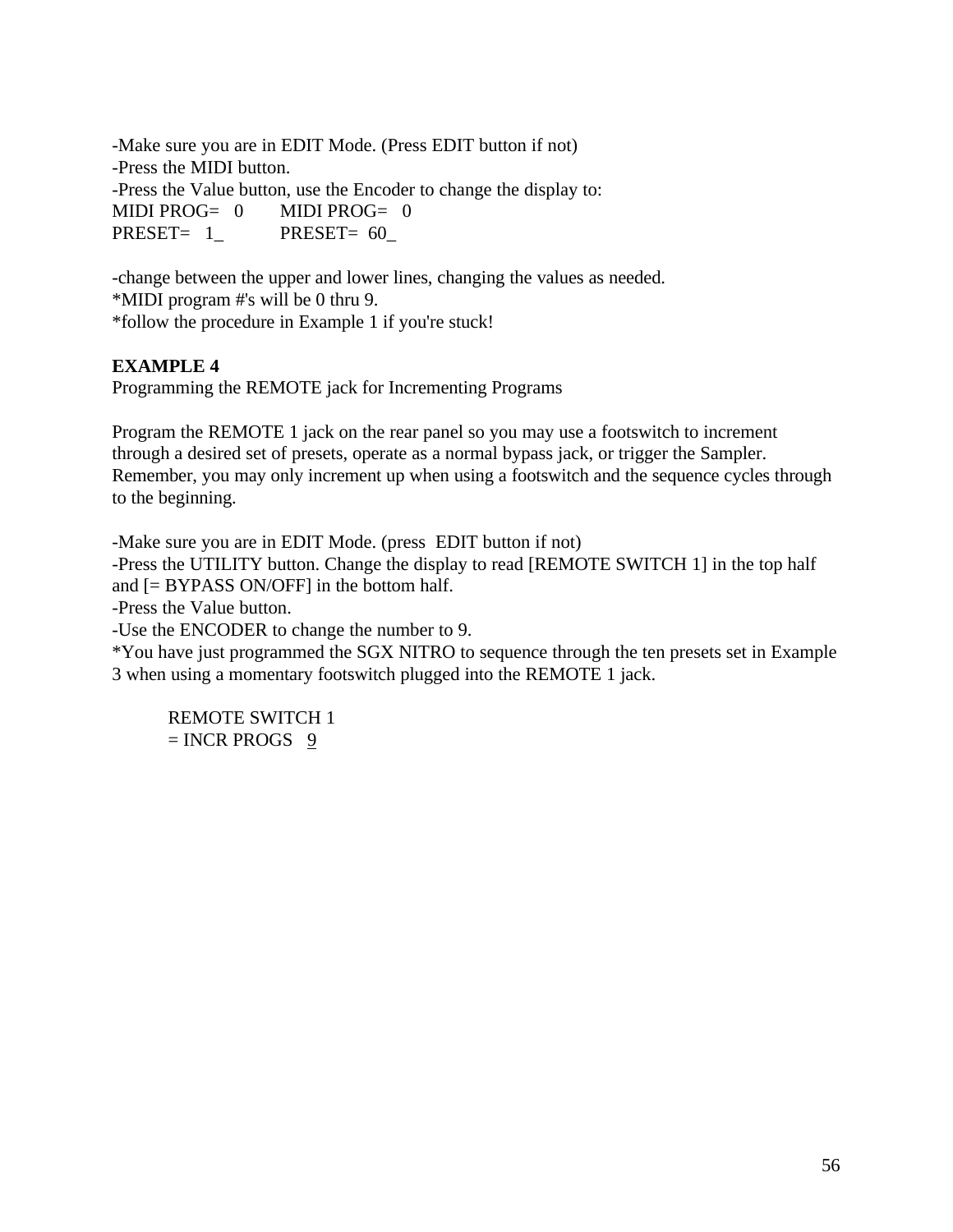#### **APPENDIX C** SGX NITRO MIDI MESSAGES

The SGX NITRO responds to the following messages:

Program change: Cxh ddh  $x =$ channel number 0h to Fh for channels 1 to 16  $dd = program$  number 0h to 7Fh or 0 to 127

If the channel the SGX NITRO is set to is not off and the channel matches (either it is the same number or OMNI is on), then the unit will look up the preset in the MIDI Program Table (MPT) and recall the corresponding preset.

Channel Mode message for OMNI on/off Bxh 7Ch 0h : OMNI Mode Off Bxh 7Dh 0h : OMNI Mode On  $x =$ channel number, 0h to Fh for channels 1 to 16

If the channel matches the unit's channel number, it will set the OMNI mode accordingly. The current OMNI mode does not affect this message, the channel must match regardless of current OMNI mode.

#### SYSTEM EXCLUSIVE MESSAGES

| message format:                                                     |                                     |
|---------------------------------------------------------------------|-------------------------------------|
| general: <system exclusive="" status=""> <art id=""></art></system> |                                     |
| $<$ channel $>$                                                     | F0h - System Exclusive status byte. |
| $<$ product ID> $<$ message ID> $<$ message>                        | 1Ah - ART manufacturer's ID number. |
| $<$ EOX $>$                                                         | $0xh$ - channel number, 0 to 0Fh.   |
|                                                                     | 15 - SGX NITRO product id code.     |
| in hex: F0h 1Ah 0xh 14h $\langle$ message ID $\rangle$              | F7h - End Of exclusive status byte. |
| $<$ message $>$ F7h                                                 |                                     |

Message ID values >= 40h are requests. A request is a message that when received by the SGX NITRO causes a message to be sent by the SGX NITRO. 0x is the channel number, 0 to 15 (00h to 0Fh). To the user, the channel number is displayed as 1 to 16. Internally, presets are numbered 0 to 199. When a preset number is displayed, it is shown as 1 to 200. Any messages that refer to the SGX NITRO preset number refer to the internal number, 0..199. Preset numbers are referenced in message with 2 data bytes, least significant 7 bits, then most significant bit in the lsb of the next byte. Example: preset 1 on the LCD is referenced with 00h 00h, and preset 200 is referenced with 47h, 01h. When channel number is OFF and a front panel command for a dump is processed, the SGX NITRO sends a message coded for channel 1 (the lowest channel number).

#### DETAILED DESCRIPTION OF MESSAGES

Set Bypass OFF: F0 1A 0x 15 03 00 00 F7

Set Bypass ON: F0 1A 0x 15 03 00 01 F7

This allows remotely setting the state of BYPASS in the SGX NITRO without affecting anything else in the unit. MIDI controller messages may also be used to turn Bypass ON/OFF. The default value is controller number 84.<br>Request DUMP all presets: F0 1A 0x 15 4B F7 LOAD all presets: F0 1A 0x 15 0B <many bytes> LOAD all presets: F0 1A 0x 15 0B  $\langle$  many bytes $>$  F7

Dumps all presets in preset number order. No compression of the data is done.

Request MPT table: F0 1A 0x 15 4C F7 Set MPT table: F0 1A 0x 15 0C <128  $*$  2 bytes F7 For each MIDI program number there is a corresponding SGX NITRO preset number. Each entry is 0..199 and is sent as 2 bytes. First the least significant 7 bits, then the msb. This is done for each of the 128 program numbers. When FX ON/OFF Enable is ON, you may use MIDI controller 84 to activate MIDI Bypass.

If you find you require additional MIDI technical information, please contact or Customer Service Department.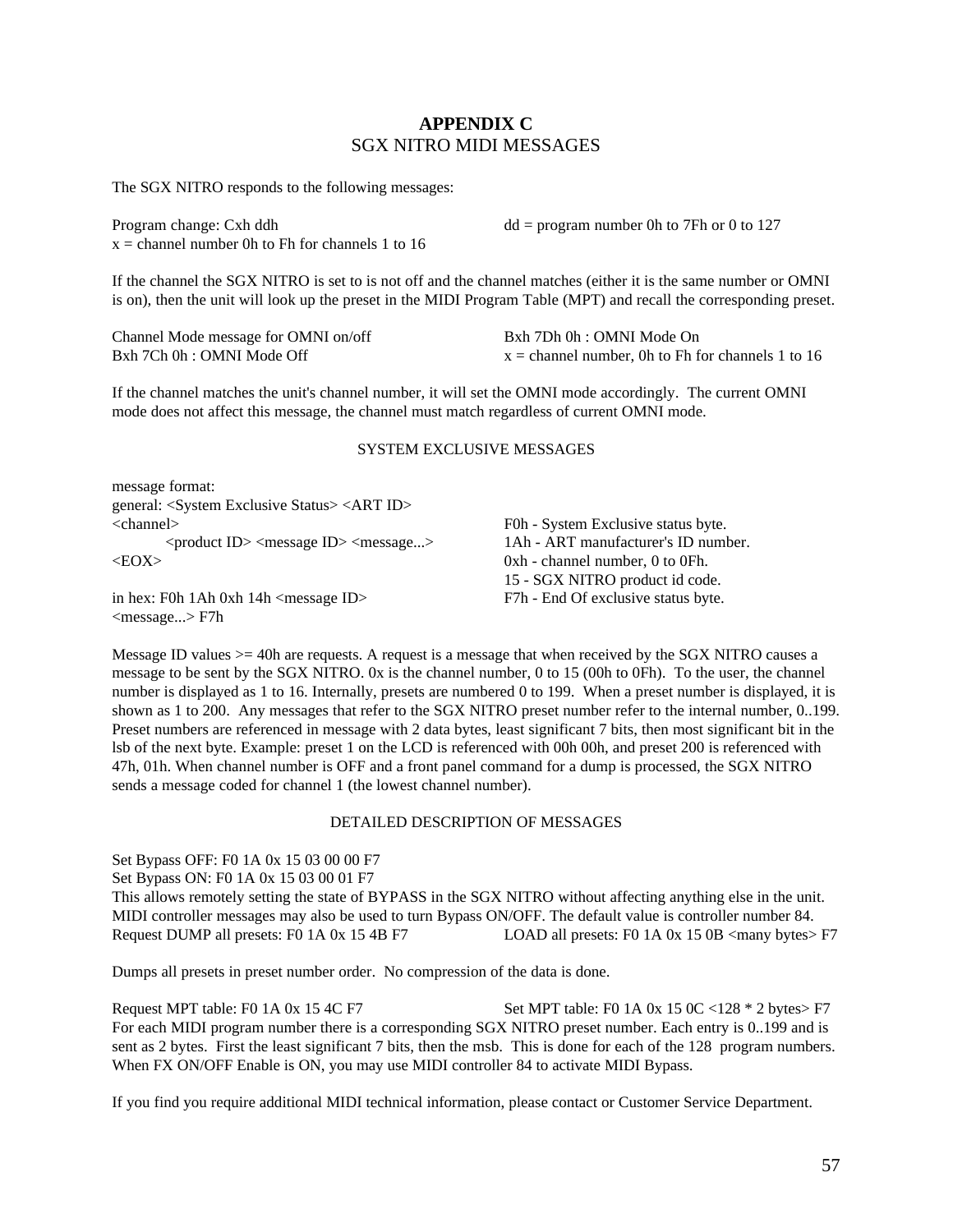# **APPENDIX D MIDI Implementation Chart**

|                         |                            | ART SGX NITRO model 452; Date: FEBRUARY 1993; VER 1.0 |             |                               |                    |                   |
|-------------------------|----------------------------|-------------------------------------------------------|-------------|-------------------------------|--------------------|-------------------|
| <b>Function</b>         |                            |                                                       |             | <b>Transmitted Recognized</b> | <b>Remarks</b>     |                   |
| <b>Basic</b>            |                            | <b>Default</b>                                        | X           | $1-16$                        | note 1             |                   |
| <b>Channel</b>          |                            | <b>Channel</b>                                        |             | X                             | $1 - 16$           |                   |
|                         |                            | <b>Default</b>                                        |             | $\mathbf X$                   | Mode $1,3$         | note 1            |
| <b>Mode</b>             |                            | <b>Messages</b>                                       |             | X                             | <b>OMNI ON/OFF</b> |                   |
|                         |                            | <b>Altered</b>                                        |             | $\boldsymbol{\mathrm{X}}$     | $\Omega$           |                   |
|                         |                            |                                                       |             |                               |                    |                   |
| <b>Note</b>             |                            |                                                       | X           | 0                             |                    |                   |
| <b>Number</b>           |                            | <b>True Voice</b>                                     |             | X                             | $\Omega$           |                   |
| <b>Velocity</b>         |                            | Note ON                                               |             | X                             | 0                  |                   |
|                         |                            | <b>Note OFF</b>                                       |             | X                             | $\Omega$           |                   |
| After                   | Key's                      |                                                       | X           | O                             |                    |                   |
| <b>Touch</b>            | Ch's                       |                                                       | X           | $\Omega$                      |                    |                   |
|                         |                            |                                                       |             |                               |                    |                   |
| <b>Pitch Bender</b>     |                            |                                                       | X           | $\mathcal{O}$                 |                    |                   |
|                         |                            |                                                       |             | $\Omega$                      | $\mathbf{O}$       | effects on/off    |
|                         |                            |                                                       |             |                               |                    | controllers send  |
| <b>Control</b>          |                            |                                                       |             |                               |                    | controller msgs   |
|                         |                            |                                                       |             |                               |                    | when presets are  |
| Change                  |                            |                                                       |             |                               |                    | recalled          |
|                         |                            |                                                       |             |                               |                    |                   |
| Prog                    |                            |                                                       | $\mathbf X$ | $0 - 127$                     |                    | assignable to any |
| Change                  | True #                     |                                                       |             | X                             |                    | preset            |
|                         |                            |                                                       |             |                               |                    |                   |
| <b>System Exclusive</b> |                            |                                                       |             | $\Omega$                      | $\Omega$           | See: manual       |
| <b>System</b>           | :Song Pos                  |                                                       | X           | X                             |                    |                   |
|                         |                            | :Song Sel                                             | X           | X                             |                    |                   |
|                         | Common :tune               |                                                       |             | $\mathbf X$                   | X                  |                   |
|                         |                            |                                                       |             |                               |                    |                   |
| <b>System</b>           | :Clock                     |                                                       |             | X                             | X                  |                   |
|                         | <b>Real Time: Commands</b> |                                                       | X           | $\boldsymbol{\mathrm{X}}$     |                    |                   |
| Aux                     |                            | :Local ON/OFF                                         | X           | X                             |                    |                   |
| Mes-                    |                            | :All Notes Off                                        |             | $\mathbf X$                   | $\mathbf X$        |                   |
| sages                   |                            | :Active Sense                                         |             | $\mathbf X$                   | $\mathbf X$        |                   |
|                         |                            |                                                       |             | $\Omega$                      |                    |                   |
|                         | :Reset                     |                                                       | X           |                               |                    |                   |

#### **Notes:**

| 1: Factory default is channel 1, OMNI ON. Current setting is |                        |        |  |  |
|--------------------------------------------------------------|------------------------|--------|--|--|
| maintained in non-volatile RAM and does not change when the  |                        |        |  |  |
| SGX NITRO is powered on.                                     |                        |        |  |  |
| Mode 1: OMNI ON, POLY                                        | Mode 2: OMNI ON, MONO  | O: Yes |  |  |
| Mode 3: OMNI OFF, POLY                                       | Mode 3: OMNI OFF, MONO | X: No  |  |  |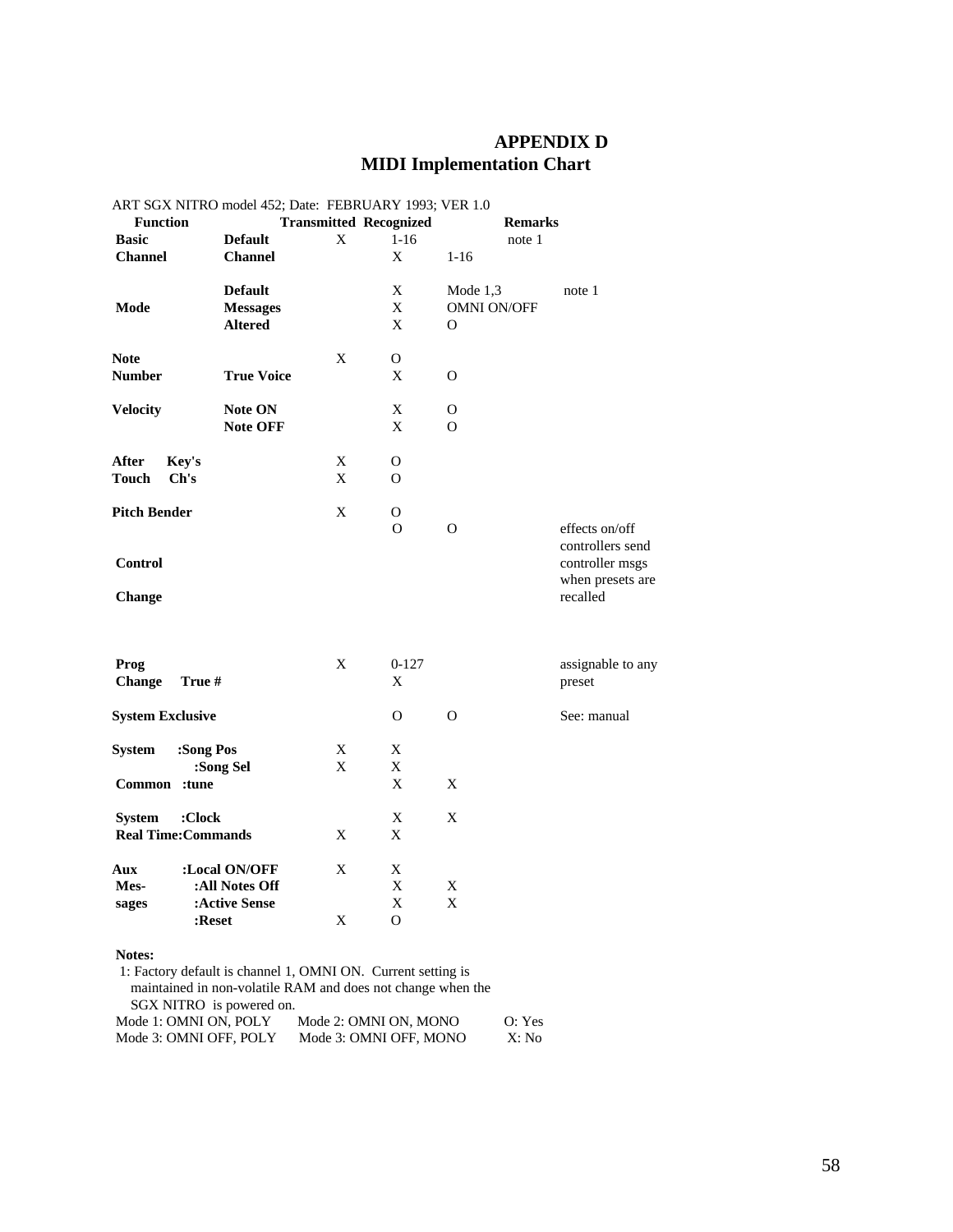# **APPENDIX E MIDI: CONTROLLERS & NUMBERS**

|               | CONTROLLER # CONTROLLER DESCRIPTION |                                     |                   |
|---------------|-------------------------------------|-------------------------------------|-------------------|
| 0             |                                     | UNDEFINED                           |                   |
| 1             |                                     | MOD WHEEL                           |                   |
| 2             |                                     | <b>BREATH CONTROLLER</b>            |                   |
| 3             |                                     | <b>UNDEFINED</b>                    |                   |
| 4             |                                     | <b>FOOT CONTROLLER</b>              |                   |
| 5             |                                     | PORTAMENTO TIME                     |                   |
| 6             |                                     | DATA ENTRY (msb)                    |                   |
| 7             |                                     | <b>MAIN VOLUME</b>                  |                   |
| 8             |                                     | <b>BALANCE</b>                      |                   |
| 9             |                                     | <b>UNDEFINED</b>                    |                   |
| 10            |                                     | PAN                                 |                   |
| 11            |                                     | <b>EXPRESSION CONTROLLER</b>        |                   |
| $12 - 15$     |                                     | <b>UNDEFINED</b>                    |                   |
| $16-19$       |                                     | <b>GENERAL PURPOSE #'S 1-4</b>      |                   |
| 20-31         |                                     | UNDEFINED                           |                   |
| $32 - 63$     |                                     | <b>LSB FOR VALUES 0-31</b>          |                   |
| 64            |                                     | DAMPER PEDAL (SUSTAIN)              |                   |
| 65            |                                     | <b>PORTAMENTO</b>                   |                   |
| 66            |                                     | <b>SOSTENUTO</b>                    |                   |
| 67            |                                     | <b>SOFT PEDAL</b>                   |                   |
| 68            |                                     | <b>UNDEFINED</b>                    |                   |
| 69            |                                     | HOLD <sub>2</sub>                   |                   |
| 70-79         |                                     | UNDEFINED (X-15 EFFECTS ON/OFF)     |                   |
| 80-83         |                                     | <b>GENERAL PURPOSE #'S 5-8</b>      |                   |
| 84-90         |                                     | <b>UNDEFINED *84 DEFAULT BYPASS</b> |                   |
| 91            |                                     | <b>EXTERNAL EFFECTS DEPTH</b>       |                   |
| 92            |                                     | TREMOLO DEPTH                       |                   |
| 93            |                                     | <b>CHORUS DEPTH</b>                 |                   |
| 94            |                                     | CELESTE (DETUNE) DEPTH              |                   |
| 95            |                                     | PHASER DEPTH                        |                   |
| 96            |                                     | DATA INCREMENT                      |                   |
| 97            |                                     | DATA DECREMENT                      |                   |
| 98            |                                     | NON-REGISTERED PARAMETER # LSB      |                   |
| 99            |                                     | NON-REGISTERED PARAMETER # MSB      |                   |
| 100           |                                     | REGISTERED PARAMETER # LSB          |                   |
| 101           |                                     | REGISTERED PARAMETER # MSB          |                   |
|               | 102-120                             | UNDEFINED                           |                   |
|               | 121-127                             | RESERVED FOR CHANNEL MODE MESSAGES  |                   |
|               |                                     |                                     |                   |
|               | <b>CONTINUOUS CONTROLLERS:</b>      |                                     |                   |
|               | PITCH BEND WHEEL                    | <b>CHANNEL PRESSURE</b>             | POLY AFTER TOUCH  |
|               | NOTE ON VELOCITY                    | NOTE ON KEY #                       | NOTE OFF VELOCITY |
|               | <b>NOTE OFF KEY#</b>                |                                     |                   |
|               |                                     |                                     |                   |
|               | DEFAULT MIDI CONTROLLER NUMBERS     |                                     |                   |
| X-15 PAD #    | <b>EFFECT</b>                       | <b>MIDI CONTROLLER#</b>             |                   |
| 1             | <b>EXCITER</b>                      |                                     | 70                |
| 2             | <b>COMPRESSOR</b>                   |                                     | 71                |
| 3             | <b>DISTORTION</b>                   |                                     | 72                |
| 4             | <b>EOUALIZER</b>                    |                                     | 73                |
| 5             | <b>EXPANDER/NOISE GATE</b>          |                                     | 74                |
| 6             | <b>REVERB</b>                       |                                     | 75                |
| 7             | DELAY                               |                                     | 76                |
| 8             | PITCH TRANSPOSER                    |                                     | 77                |
| 9             | <b>FLANGE/CHORUS</b>                |                                     | 78                |
| 10            | <b>SPECIAL EFFECTS</b>              |                                     | 79                |
| <b>BYPASS</b> | <b>BYPASS</b>                       |                                     | 84                |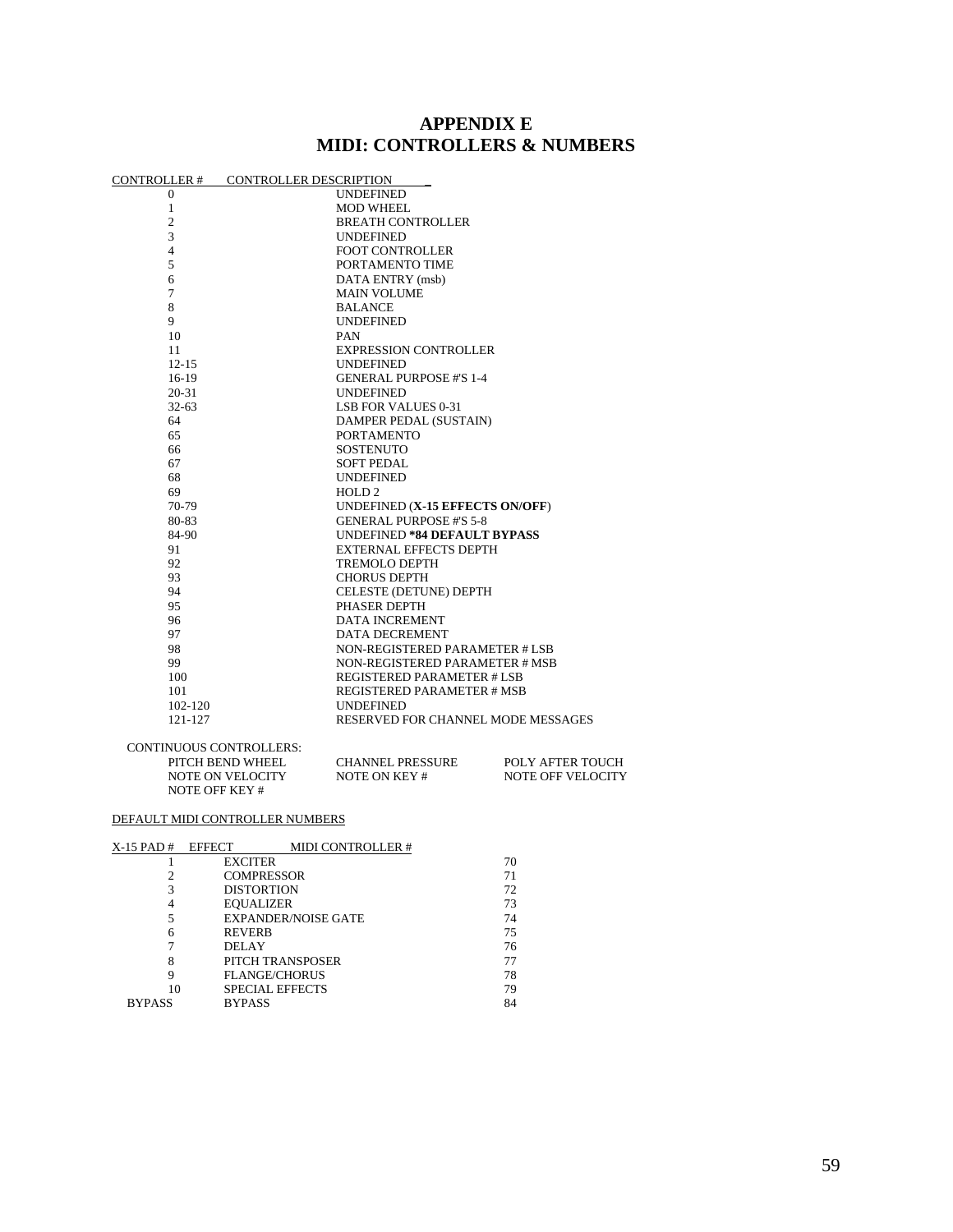### **APPENDIX F** USING THE SGX NITRO WITH THE X-15 FOOT PEDAL

When an ART X-15 ULTRAFOOT is used with the SGX NITRO, remote control of the parameters and the ability to turn on and off the effects themselves greatly extend the capabilities of the SGX NITRO.

**You do not need to reprogram the X-15 ULTRAFOOT for use with the SGX NITRO. All programming and setup is done within the SGX NITRO.** Add a MIDI Controller to the SGX NITRO preset and edit the parameters. The default settings allow for almost instantaneous use with both devices.

To correctly hook up the two devices, two MIDI cables should be used. Both the SGX NITRO and X-15 "talk" to each other keeping their status' up to date. When the X-15 is in Effect Mode, it will display which effects in the preset are active by lighting the associated pad's LED. If you add, delete, or change the status of an effect with the SGX NITRO, the X-15 will monitor and display (or not display if you remove or turn off an effect) the change.

All of the presets in the SGX NITRO with MIDI controllers assigned to them are set to be controlled by MIDI Controllers (MC) 4 and 11. On the X-15, the left expression controller is MC 4 and the right pedal is MC 11. When adding a MIDI controller to a preset in the SGX NITRO the default value for the MIDI controller (screen 2, CONTROLLER IS) is MC 4, Foot Controller. To select another MIDI controller, use the Encoder to change the Value while editing this screen.

Every time a message is sent from the X-15 to the SGX NITRO, the NITRO's LCD displays the message sent. Effects on and off messages and real time pedal values will be displayed, program change messages (preset changes) will not be displayed. For effects on and off messages to be displayed the X-15 must be in Effect Mode. Anytime either foot controller is moved, the SGX NITRO displays the parameter name and value.

### **NORMAL OPERATION OF THE FOOT PEDAL**

### **CONNECTIONS**

Only three connections made to the rear of the X-15 are needed for operation. The only accessories you will need to use your X-15 foot pedal is a power source and two MIDI cables.

### Power Input

Plug the power adapter into a proper power outlet then connect to the X-15.

#### MIDI OUT

The MIDI output jack is used to transmit all MIDI control information from the X-15 to the NITRO. Connect the MIDI cable to the 5 pin MIDI OUT jack on the X-15 and then to the MIDI IN jack of your NITRO.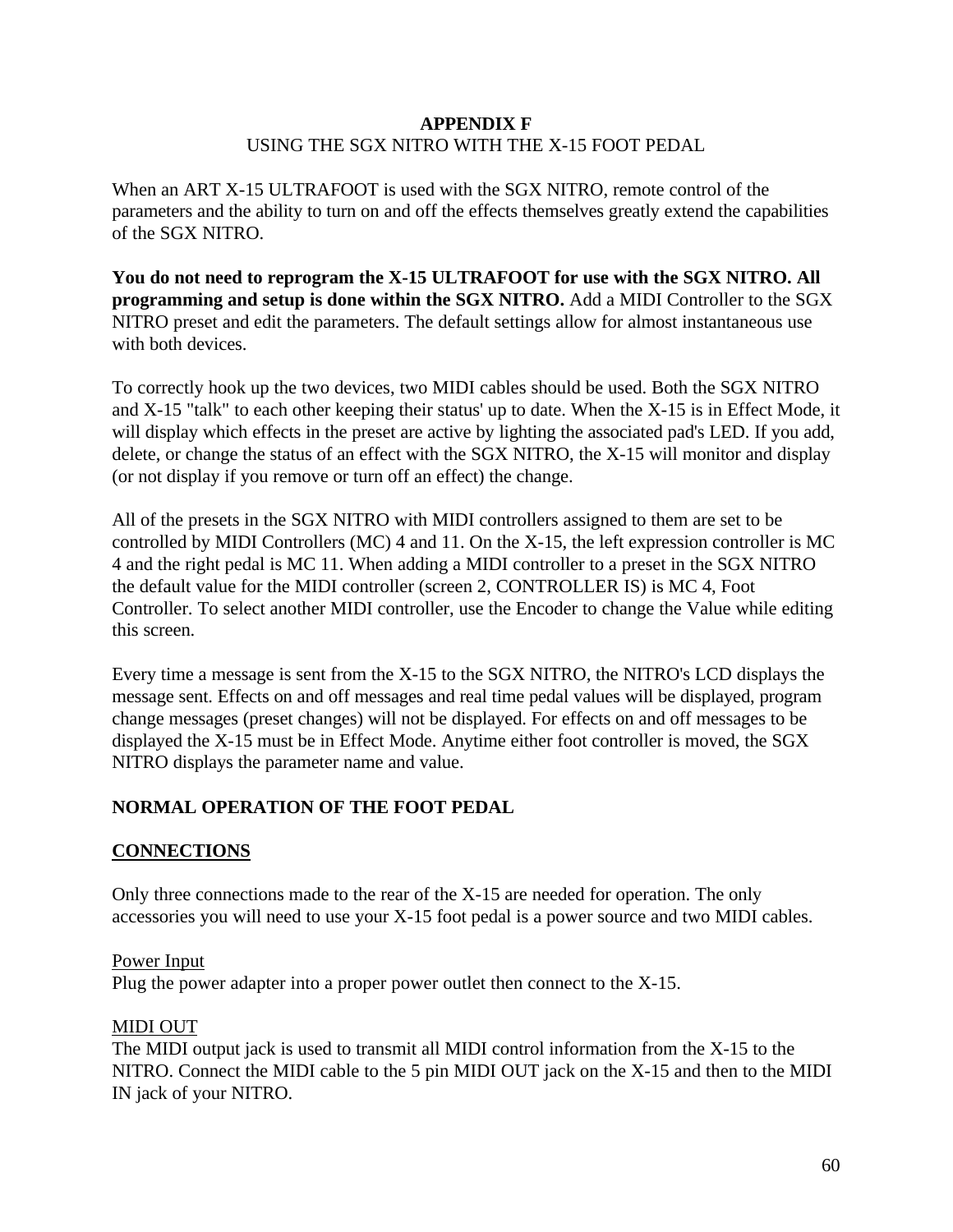### MIDI IN

This jack receives the MIDI signal containing the MIDI messages. It enables you to "talk" to the X-15 from your NITRO. Connect the MIDI cable to the 5 pin MIDI IN jack on the X-15 and then to the MIDI OUT jack of your NITRO. Any MIDI information sent to the MIDI In jack is echoed to the MIDI Thru jack.

### MIDI THRU

A MIDI Thru jack is provided on the X-15 allowing you to continue a chain of MIDI devices and let MIDI information pass "thru" the unit to the next one. Information leaving the Thru jack is a direct copy of the MIDI messages received at the MIDI In jack. The information is buffered so the integrity of the signal is not degraded when passing thru.

# **CONTROLS AND DISPLAYS**

### Numeric Display

The Seven Segment Numeric Display keeps you constantly informed of your Preset Number, Expression Pedal values, MIDI Channel, Programming Characters, and Error Messages. All information is displayed using decimal based numbers in most cases.

### Power Up

When power is first applied to the X-15, it runs through an auto-test sequence turning on everything that lights up for about a second, then it displays "Art" (in a digital kind of way!) Indicating everything is fine. This allows the user to be sure that all display elements are working and that displayed information will be accurate.

During power-up the X-15 performs a checksum of the ROM contents, if there is an error, an error message will appear in the display. If the ROM checksum is incorrect, "E-C" will display for ten seconds, press any pad to operate normally.

In the event power is interrupted for a brief period of time and the X-15 does not reset itself properly, just unplug and plug back in the power plug at the power in jack.

### LED Indicators

LEDs located in the upper left hand corner of the activator pads 1 through 10 indicate which pad is active. The MODE and BYPASS activator pads have their indicator LEDs located towards their upper right corner. These LEDs are also used to indicate the different programming modes you may be in.

#### Activator Pads

Pads on the pedal are labeled from left to right: Select Arrow UP and Arrow DOWN, MODE, BYPASS, 1/EXCITER, 2/COMPRESSOR, 3/DISTORTION, 4/EQUALIZER, 5/EXPANDER/NOISE GATE, 6/REVERB, 7/DELAY, 8/PITCH TRANSPOSER, 9/FLANGE/CHORUS and 10/SPECIAL EFFECTS. The black activator pads are what you use to activate or program the X-15's many functions.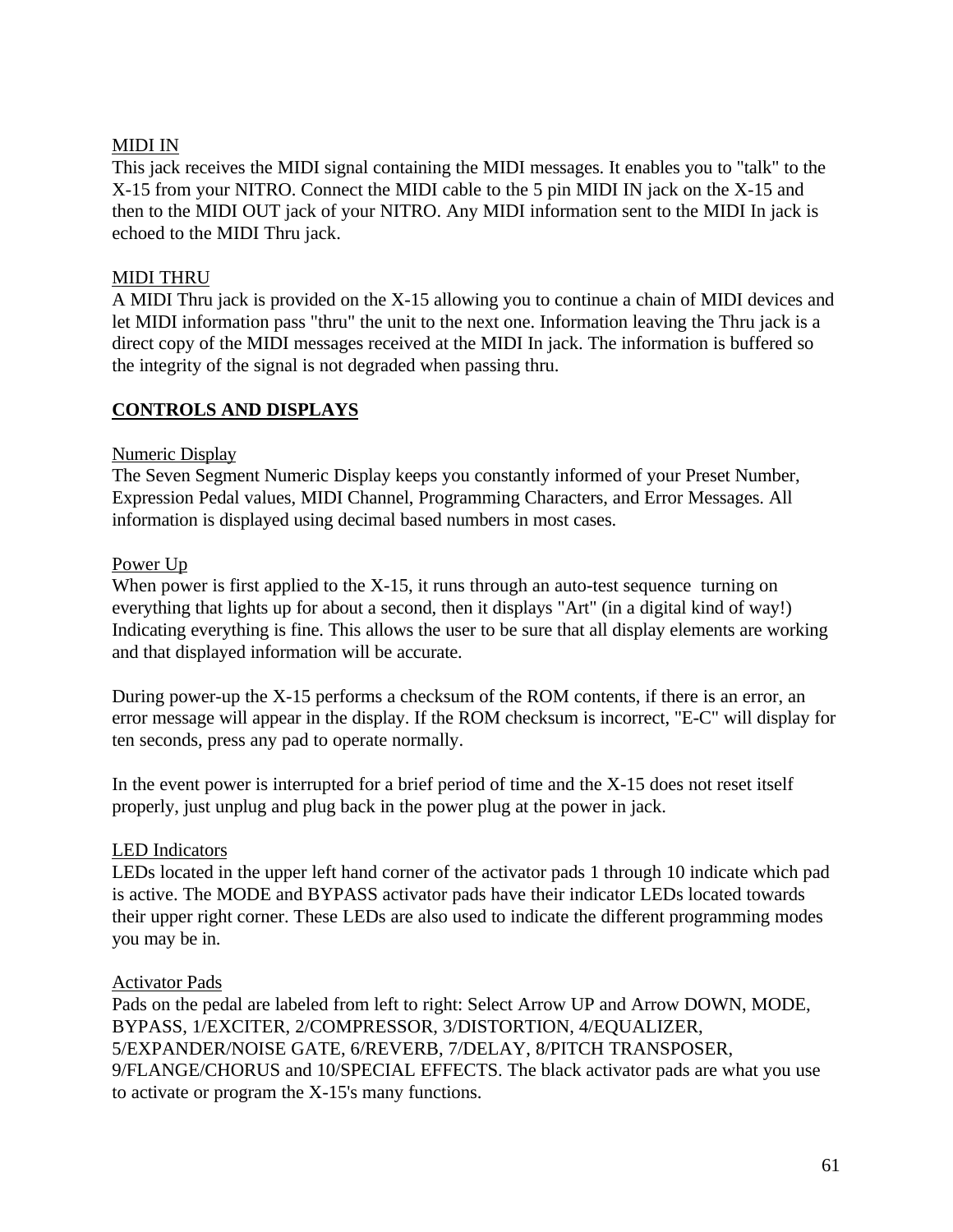### Expression Pedals

The two expression pedals may be programmed individually to control any MIDI controllable parameter in your SGX NITRO. These pedals produce a control voltage using an optical encoding device which is converted into MIDI information.

When the pedal is in the full up position, a minimum value is present and as the pedal is gradually pushed down, the value increases to its maximum value when all the way down.

# **OPERATION**

### Recalling Presets

When power is applied to the X-15, it automatically comes up in Preset Mode ready to recall a preset. A preset is recalled when an activator pad numbered from 1 to 10 is pressed. Bank selection is done by pressing either the UP or DOWN activator pads located next to the expression pedals.

### **As an example, if you want to select preset 77 while you are in Preset Mode, press and hold the UP pad until 71 is displayed by the seven segment display, then press pad 7. Preset 77 is active.**

### Changing Preset Banks

Pressing the UP or DOWN pads moves you into the next higher or lower group of 10 presets. The display will show the lowest numbered preset available in this bank and the footpad LED's do not light to indicate that the display has nothing to do with the last preset selected. The last preset selected remains active when these pads are being engaged. Pressing and holding the UP or DOWN pedals causes the display to automatically scan banks until the footpad is released. You can scroll up and down through the last bank allowing you to start at the beginning numbers.

NOTE: In preset mode, whenever the display is showing a preset, the numbered LED associated with that preset is lit. Whenever the display is showing a bank, none of the numbered LEDs are lit.

### Turning Effects On and Off

To turn effects on and off in a preset, first you must select the preset you're going to use. Now press the MODE pad. The effects active in the preset are now indicated by the LEDs next to an activator pad. To turn off an effect, step on the pad. To turn it back on, step on it again.

Each time you press one of the activator pads you toggle on or off the assigned effect in the preset. Effects are labeled next to the numbers associated with the activator pad. Each time you press the pad you send the controller change message. The state ( on or off) of the controller is indicated by the LED associated with the pad. When the LED is on, the effect is on, if the LED is off, the effect is turned off.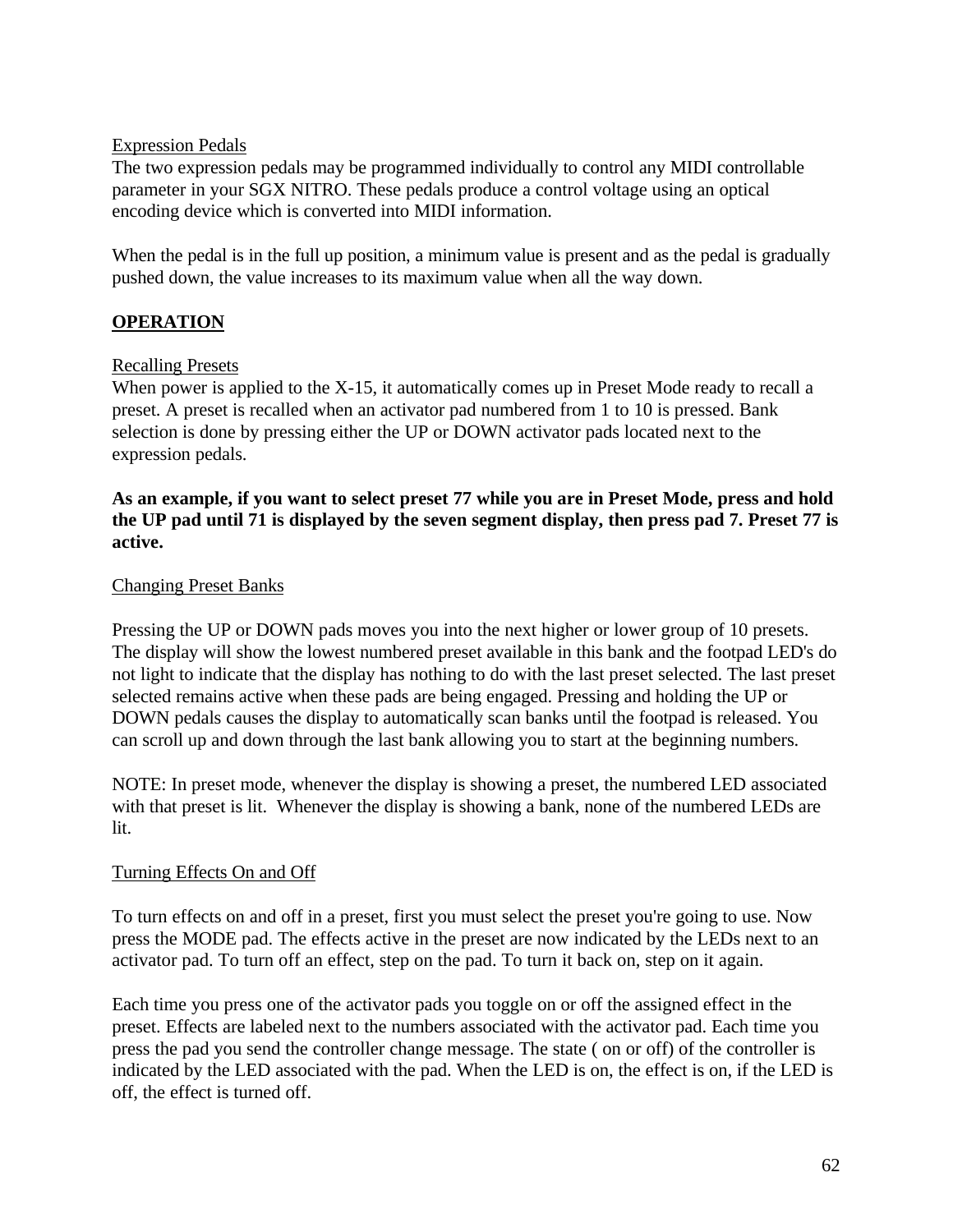### Using the BYPASS Pad

A standard 1/4" jack is the output port for a variety of footswitch configurations. This jack may be programmed to operate in conjunction with the BYPASS pad as a momentary open or closed switch or an on/off switch. Use a standard two conductor guitar cord to connect this jack to its intended termination. A standard two conductor speaker cable may also be used since no audio is being passed along the conductors.

You should connect a cable from this jack to your SGX NITRO's remote jack. When you do this, the pad will bypass the NITRO.

## **THE FOLLOWING INFORMATION IS TO BE USED IF YOU EVER WANT TO CHANGE THE DEFAULT SETTINGS OF YOUR FOOT PEDAL.**

### SETUP MODE

You may never need to use Setup Mode due to the pedal's complete pre-programming. Read this section for all information necessary to change settings and how Setup Mode works.

As mentioned earlier, when the MODE button is pressed together with the 1, 2, 3, 4, 5 or 6 buttons, Setup Mode is entered. You may change between the six different setup sub-modes at any time while you are in setup mode.

In each of the sub-modes, pressing the UP and DOWN pads increment and decrement the current value of the parameter being edited. These "wrap" when the minimum and maximum values are reached. Pressing DOWN while at the minimum value for a parameter yields the maximum value, and vice-versa.

Sub-modes 1, 2, and 3 are indicated by the MODE LED flashing, along with the 1, 2, or 3 LEDs flashing. Sub-mode 4 is indicated by only pad indicator number 1 flashing. Sub-mode 5 is indicated by just the MODE LED and the first character in the display flashing. Sub-mode 6 is not indicated by anything.

Each sub mode parameter has a factory default setting. These settings are present so the X-15 may be used immediately out of the box to your setup. The defaults are selected for average use. Of course, the parameters may be changed to meet your requirements. This section covers the programming of your X-15.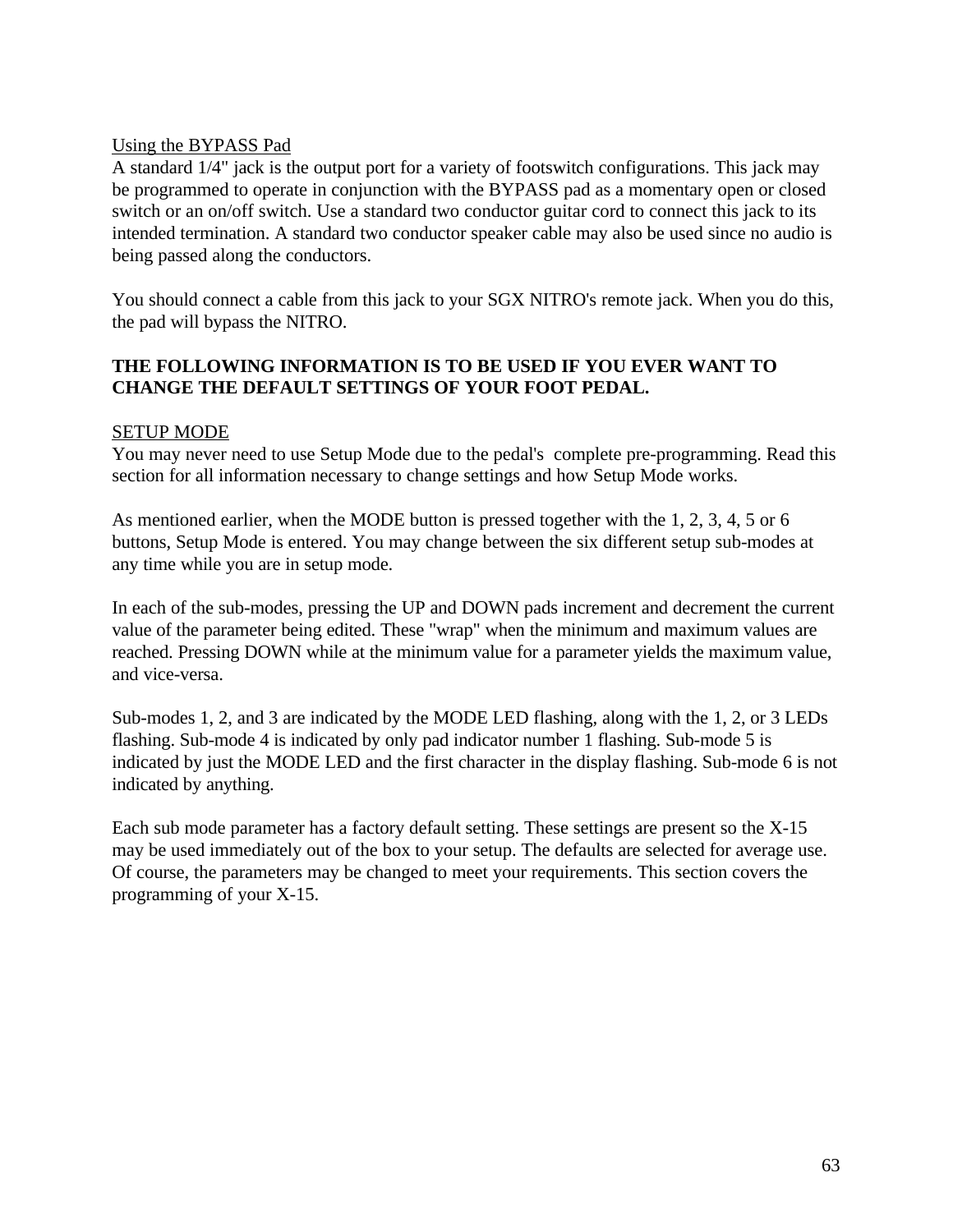| <b>SUB MODE#</b>            | <b>ACCESS</b> | <b>FUNCTION</b>               |
|-----------------------------|---------------|-------------------------------|
|                             | $MODE + 1$    | Set left pedal controller.    |
| $\mathcal{D}_{\mathcal{L}}$ | $MODE + 2$    | Set right pedal controller.   |
| 3                           | $MODE + 3$    | Set bypass controller.        |
|                             | $MODE + 4$    | Set effect controller.        |
| 5                           | $MODE + 5$    | Set miscellaneous parameters. |
| 6                           | $MODE + 6$    | Dump parameters               |
|                             | $MODE + 7$    | <b>Change Preset Range</b>    |

The seven sub-modes, what they do, how to change them and default settings are as listed below.

## **SUB-MODE 1:** Setting the Left Pedal Controller

In sub-mode 1, you determine what controller the left pedal becomes. See the list of MIDI controllers in Appendix D for the number corresponding with the MIDI controller. To set the pedal function, enter sub-mode 1 and select the proper controller number using the UP/DOWN buttons. The seven segment display shows the parameter value which is the MIDI controller number.

# **DEFAULT VALUE = 4 (FOOT CONTROLLER)**

SUB-MODE 2: Setting the Right Pedal Controller

In sub-mode 2, you determine what controller the right pedal

becomes. See the list of MIDI controllers in Appendix D for the

number corresponding with the MIDI controller. To set the pedal

function, enter sub-mode 2 and select the proper controller number

using the UP/DOWN buttons. The seven segment display shows the parameter value which is the MIDI controller number.

# **DEFAULT VALUE =** 11 (EXPRESSION CONTROLLER)

# SUB-MODE 3: Setting the Bypass Controller

Sub-Mode 3 allows you to program how the BYPASS switch operates when set for MIDI operation. See the list of MIDI controllers in Appendix D for the number corresponding with the MIDI controller. Enter sub-mode 3 and select the proper controller number using the UP/DOWN buttons. The seven segment display shows the parameter value which is the MIDI controller number.

# **DEFAULT VALUE = 84 (UNDEFINED)**

# **EXAMPLES:**

# **Setting the MIDI Bypass Function To Respond to Controller #7**

**Sub-mode three is an excellent way to induce extreme value settings via MIDI. For example, to affect the main volume of your keyboard remotely using your foot. Using the X-15 do this. Enter sub-mode 3. The MODE and #3 LED indicator will start to flash, and the display will show 1. Use the UP (or DOWN) pad to change the display to 7. Doing this sets the BYPASS button to send either a 0 or 7F (127) out the MIDI port when the BYPASS switch is pressed, if it is programmed to send a MIDI message. When the switch is pressed, the main volume of the keyboard is toggled either to minimum or maximum.**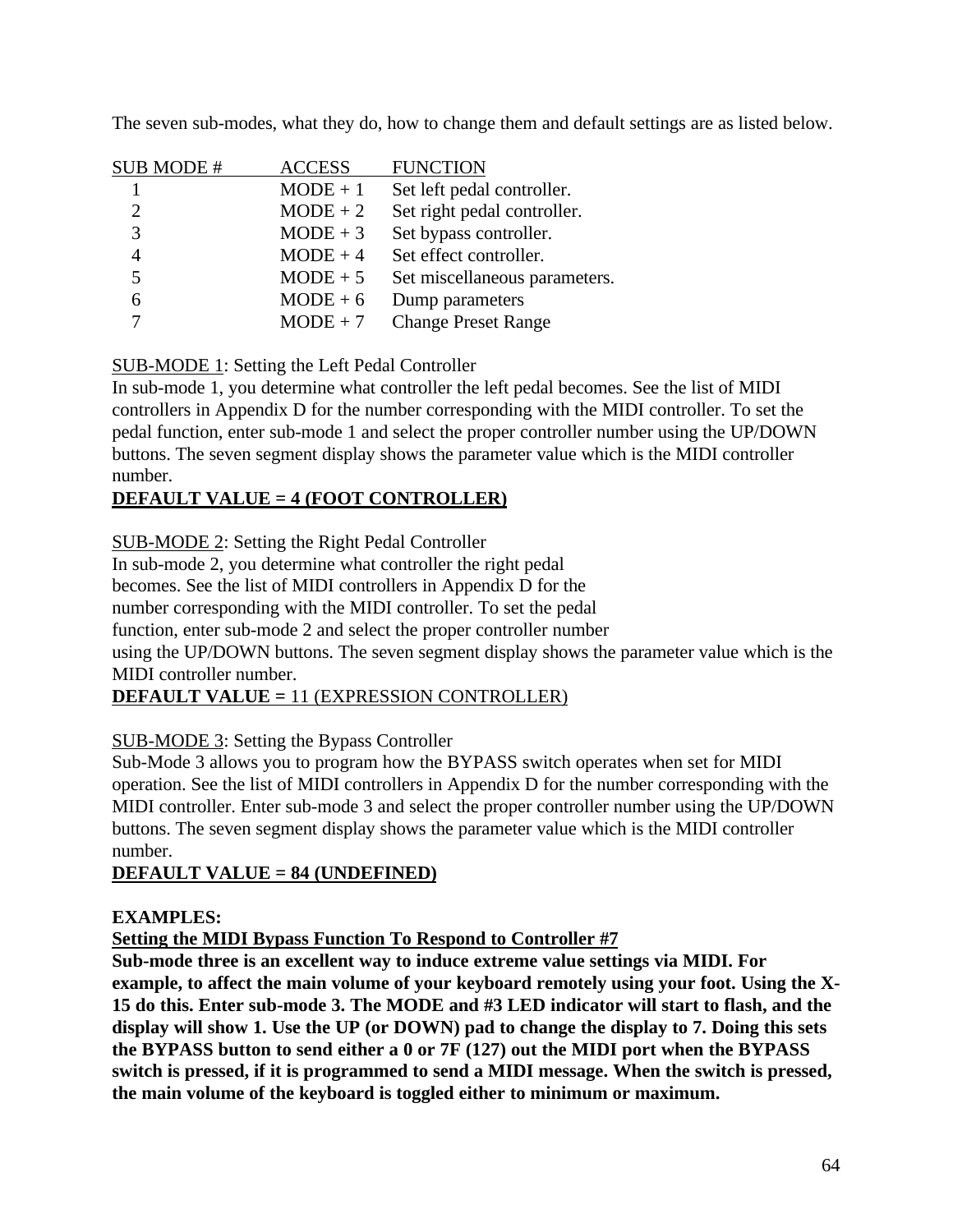## **Programming the BYPASS Function to Send a MIDI Bypass Command**

**In this example we will enter Setup Mode and select sub-mode 5 parameter 5, setting the BYPASS function for MIDI commands. First, enter Setup Mode by pressing and holding down the MODE pad and then pressing the #5 pad. The display will show a flashing an "S" 1 and the MODE LED will be flashing. To select parameter 5, press the BYPASS pad [3] times. The display now shows a flashing "b" 1(\*). Press the UP button [4] times, the number now changes to 5. The BYPASS function is now programmed to send MIDI commands.**

(\*)NOTE: If you programmed the BYPASS function in a previous example the numbers in the display will flash "b" 3, and you need only press the UP button [2] times.

### SUB-MODE 4 Setting the Effects Controllers

Sub-mode 4 allows you to assign the ten effect (number) activator pads to turn on and off MIDI controllable effects. The following chart shows the pad number, effect controlled and assigned controller #'s of the X-15's initial settings.

| PAD# | <b>EFFECT</b>     | <b>MIDI CONTROLLER#</b>    |    |
|------|-------------------|----------------------------|----|
|      | <b>EXCITER</b>    |                            | 70 |
| 2    | <b>COMPRESSOR</b> |                            | 71 |
| 3    | <b>DISTORTION</b> |                            | 72 |
| 4    | <b>EQUALIZER</b>  |                            | 73 |
| 5    |                   | <b>EXPANDER/NOISE GATE</b> | 74 |
| 6    | <b>REVERB</b>     |                            | 75 |
| -7   | <b>DELAY</b>      |                            | 76 |
| 8    |                   | PITCH TRANSPOSER           | 77 |
| 9    |                   | <b>FLANGE/CHORUS</b>       | 78 |
|      |                   | <b>SPECIAL EFFECTS</b>     | 79 |
|      |                   |                            |    |

The above assigned effects controlled directly relate to the NITRO. The effects controllers only operate in EFFECT Mode. You may edit the MIDI controller numbers while in Sub-mode 4.

### **DEFAULT VALUES = MIDI CONTROL NUMBERS SHOWN IN ABOVE CHART**

### **EXAMPLE:**

### **Editing the Activator Pad MIDI Controller Number**

**In this example we will enter Setup Mode and select sub-mode 4 and edit the controller number for pad number 1. First, enter Setup Mode by pressing and holding down the MODE pad and then pressing the #4 pad. The display will show the number 70, and the #1 pad LED will be flashing. To edit the value for pad #1, press the UP/DOWN pads until the desired # appears. The display will show the MIDI controller number. To exit Setup Mode press the MODE pad. This will store your change into memory and exit you to either Preset or Effect Mode, whatever mode you were in previous to editing. Read this section for detailed Setup Mode information.**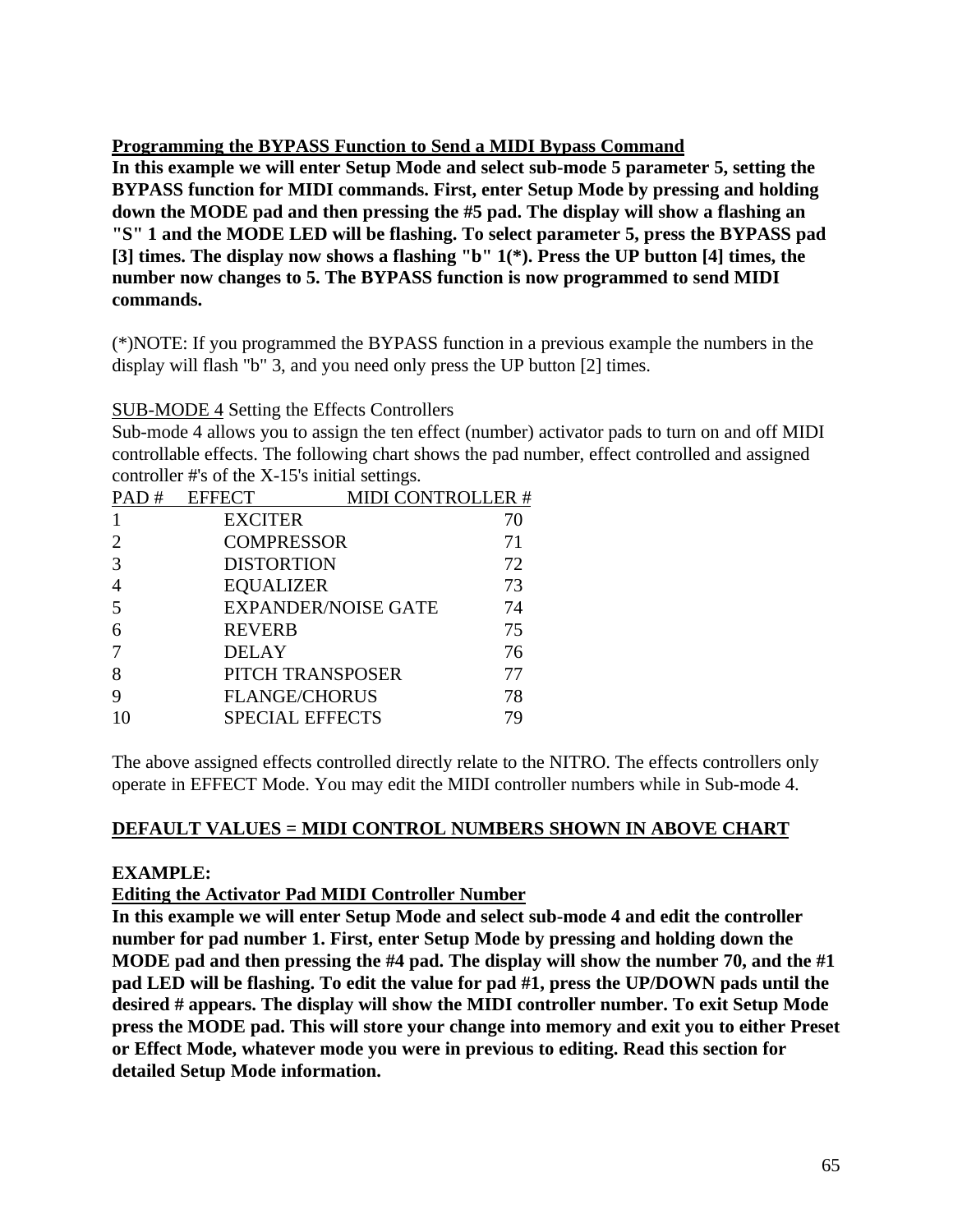### SUB-MODE 5

In sub-mode five, there are six parameters that can be edited. Sub-mode five flashes the first character of the display, and uses the other two digits to show the value. To edit the parameter, enter sub-mode 5, press the BYPASS button to cycle through the parameters, and use the UP and DOWN buttons to select the appropriate value. This table shows the display, parameter, description, and the available settings for the parameter.

|  | DISPLAY PARAMETER DESCRIPTION |           | RANGE DEFAULT VALUE |
|--|-------------------------------|-----------|---------------------|
|  | System MIDI channel           | $1 - 16$  |                     |
|  | Left pedal MIDI channel       | $1-16$    |                     |
|  | Right pedal MIDI channel      | $1-16$    |                     |
|  | Bypass mode                   | $1-6$     |                     |
|  | Merger mode                   | $() - 1$  |                     |
|  | Pedal inter-message delay     | $0 - 1.5$ |                     |

Parameter 1 Setting the System MIDI Channel

To set the MIDI channel for all your "system" data information both for sending and receiving, first, make sure there is a capital "S" flashing in the display and then use the UP/DOWN pads to select MIDI channel 1 through 16.

### **DEFAULT VALUE =**1 (CHANNEL 1)

### Parameter 2 Setting the Left Pedal MIDI Channel

To set the MIDI channel for sending information with the Left expression pedal, first, make sure there is a capital "L" flashing in the display and then use the UP/DOWN pads to select MIDI channel 1 through 16.

### **DEFAULT VALUE =**1 (CHANNEL 1)

### Parameter 3 Setting the Right Pedal MIDI Channel

To set the MIDI channel for sending information with the Right expression pedal, first, make sure there is a lower case "r" flashing in the display and then use the UP/DOWN pads to select MIDI channel 1 through 16.

# **DEFAULT VALUE =**1 (CHANNEL 1)

#### Parameter 4 Setting the Bypass Function

To set the function of the BYPASS pad, first make sure there is a lower case "b" flashing in the display. Select a value from 1 to 6 referring to the following chart and descriptions.

|              |   |   | Value Jack MIDI Momentary Toggle LED Polarity |
|--------------|---|---|-----------------------------------------------|
|              | X |   | normal                                        |
| $\mathbf{X}$ | X |   | reverse                                       |
| X            | X |   | normal                                        |
| X            |   | X | reverse                                       |
| X            |   | X | remote                                        |
|              |   |   | remote                                        |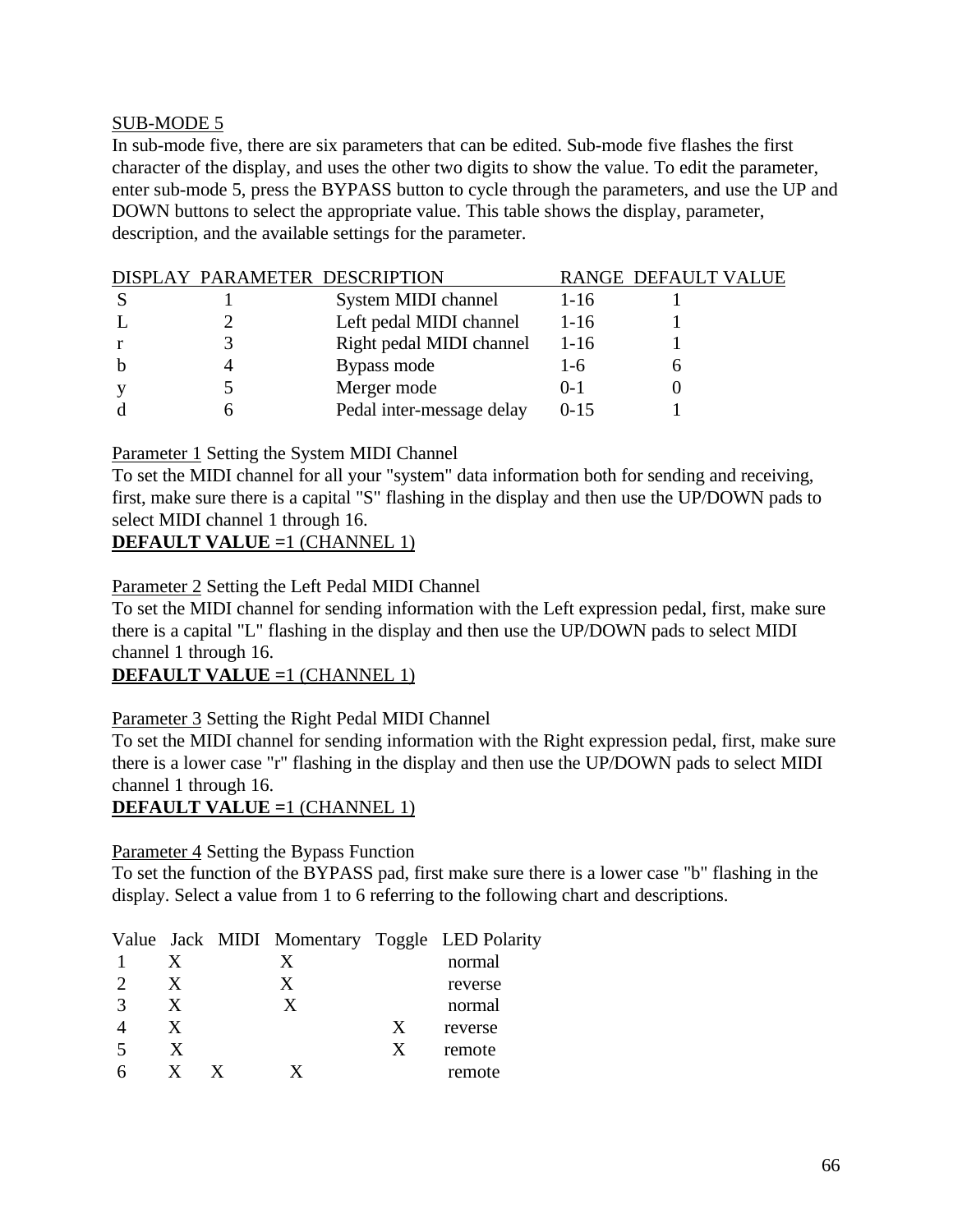There are two principal types of switch functions you can choose, momentary and toggle. In momentary mode, the state of the bypass output changes for as long as the BYPASS button is held down mimicking directly a momentary switch. Toggle mode allows for the state of the bypass jack to change every time the BYPASS button is initially pressed, just like an on/off switch.

When you set the value for 1 or 3, the state of the bypass LED is the state of the bypass jack when the bypass jack is "on" (closed), the bypass LED is lit. Values 2 or 4 reverse this, when the bypass jack is "off" (open), the bypass LED is lit.

Value 5 acts like value 3, except instead of the bypass jack, the MIDI port is used as the bypass output. The bypass LED is turned on and off as in mode three, but the bypass LED can also be remotely controlled via the MIDI port.

Mode six sends a bypass message two different ways. Both the MIDI Out port and the 1/4" jack are used to send a "Bypass" message. The 1/4" jack acts like it would in mode 1 and the MIDI port would act as it would in mode 5. Since both a MIDI message and the Bypass DC footswitch jack are active the LED remains lit. If you wish momentary function only, change the value to 1.

## **DEFAULT VALUE =** 6 (MIDI 84 and NORMALLY OPEN MOMENTARY SWITCH

Parameter 5 Setting the Merger On or Off

To set the function of the Merger, first make sure there is a lower case "y" flashing in the display. Select a value of 0 or 1

Merger mode is either on (1) or off (0). When on, the MIDI OUT acts as a software MIDI thru. When off, only messages generated by the X-15 are sent. **DEFAULT VALUE =**0 (MERGER OFF)

Parameter 6 Setting the MIDI Inter-Message Delay

To set the inter-message delay, first make sure there is a lower case "d" flashing in the display. Refer to the chart below and select a value from 0 to 15. Delay times are in milliseconds.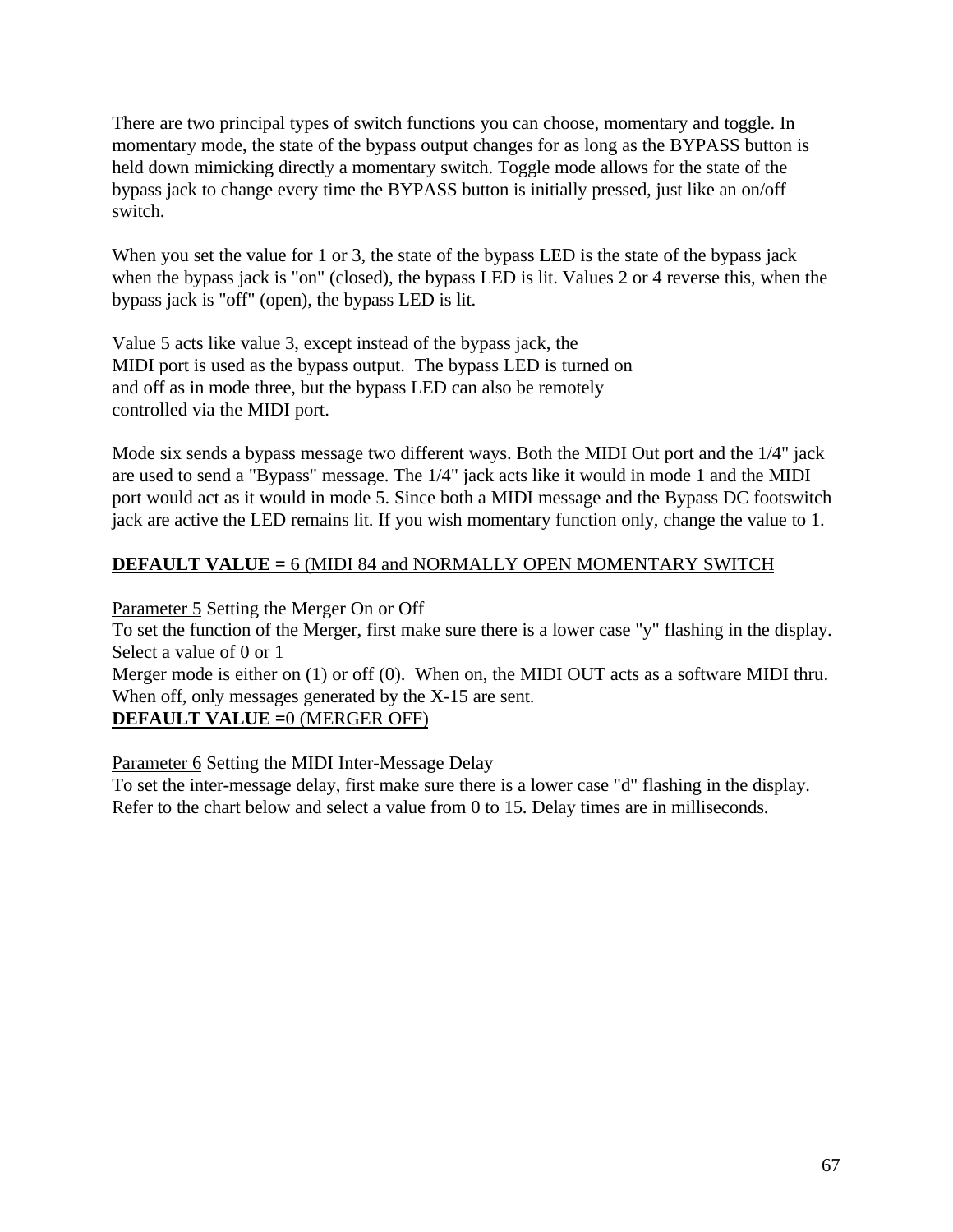The inter-message delay is provided so you may limit the amount of MIDI data sent. Limiting the amount of MIDI data avoids the possibility of overloading the MIDI buffers. This parameter only effects MIDI data sent by the expression pedals. If the receiving device informs you there is an overflow of data, increase the delay, otherwise, leave the value set at the default setting.

| <b>VALUE</b>   | <b>DELAY</b>   |                                         |
|----------------|----------------|-----------------------------------------|
| $\overline{0}$ | $\overline{0}$ |                                         |
| 1              | 40             |                                         |
| $\overline{c}$ | 80             |                                         |
| 3              | 120            |                                         |
| $\overline{4}$ | 160            |                                         |
| 5              | 200            |                                         |
| 6              | 240            |                                         |
| 7              | 280            |                                         |
| 8              | 320            |                                         |
| 9              | 360            |                                         |
| 10             | 400            |                                         |
| 11             | 440            |                                         |
| 12             | 480            |                                         |
| 13             | 520            |                                         |
| 14             | 560            |                                         |
| 15             | 600            |                                         |
|                |                | <b>DEFAULT VALUE</b> = $1$ (40ms DELAY) |

### SUB-MODE 6 Dumping Parameters

Sub-mode 6 allows you to dump all your MIDI parameters from the X-15 to a MIDI storage device. Make sure your MIDI out cable is connected to the storage device then press the MODE and #6 pad. Data will be dumped in less than five seconds.

### **MISCELLANEOUS INFORMATION ABOUT YOUR FOOT PEDAL**

#### Storing parameters of the foot pedal

To SAVE any parameter value you have changed, press and release the MODE button. By doing this you write any changed parameters to EEPROM (Electrically Erasable Read Only Memory), and returns to the last mode prior to entering setup mode. Information is held in the EEPROM until you change it again. You must be in Setup Mode to store changed parameters.

### Error Messages

All error messages take the form of a flashing "E-" followed by

a non-flashing letter. In some cases (such as the checksum error), the display is timed. If you select an impossible preset the display maintains the error message until something else is written to the display.

The following table lists all error messages the X-15 can display, and what they mean.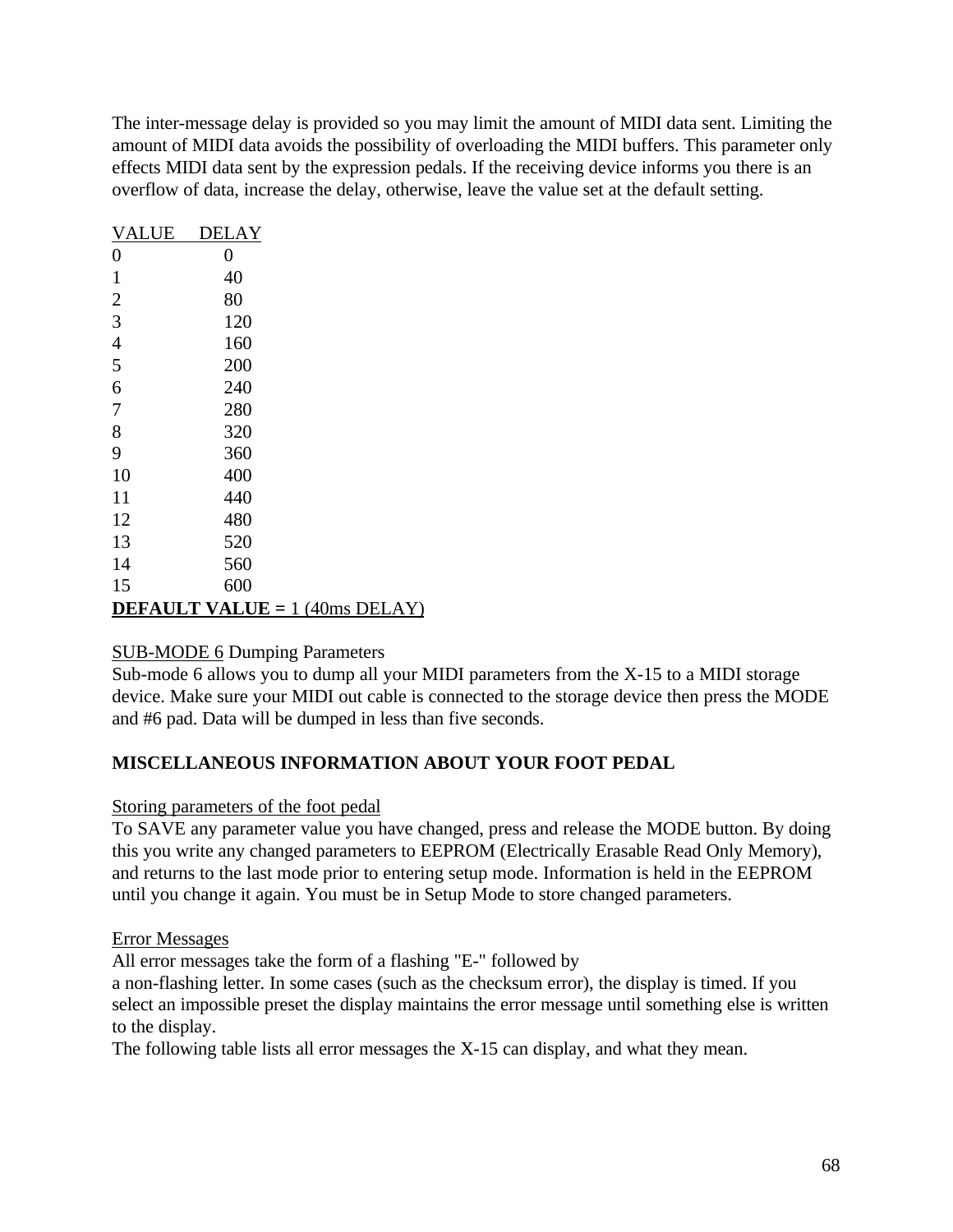### CODE ERROR MESSAGE DESCRIPTION

- E-C Error in ROM checksum.
- E-P Impossible preset error
- E-E Error while writing to EEPROM.
- E-r MIDI receive buffer overflow.
- E-t MIDI transmit buffer overflow.

### Power

If you find you must replace the power adapter, make sure the specifications meet or exceed the specifications of the original adapter. The ART X-15 was designed to work with just about any battery eliminator.

The Pedal will work with eliminators that produce a minimum 100 milliamperes (ma) of Alternating Current (AC or VAC) at 6.3 to 15 volts or Direct Current (DC or VDC) at 9 volts to 24 Volts.

### Life of the EEPROM

You may change and store parameters over ten thousand times before you wear out the EEPROM. So, to wear out the EEPROM, you would have to change and store parameter values six times every day for the next five years!

### Pedal Test Mode

You may set up the X-15 to display visually the "value" of the expression pedals. Directly after power-up and before the display shows Art, press simultaneously the BYPASS, 9 and 10 pads. You are now in pedal test mode. Moving either pedal will show the pedal's hexadecimal value in the numeric display (00 to 7F). The first digit of the display will show either an "L" or "r" indicating which pedal has most recently moved, and it's value. Exit by pressing the MODE button. When you are viewing the pedal value **no MIDI information is being sent out the MIDI Out port.**

While you are in this mode, press any activator pad except the MODE pad and the software version will be displayed.

### Factory Reset

To set all values of the X-15 back to factory settings you can perform a Factory Reset. Press simultaneously the UP, 2, and 5 buttons with the power on. You may find it much easier to perform this function with your hands! Factory defaults will be written to the EEPROM and the X-15 will respond as if has had power applied for the first time.

#### Preset Changes

The X-15 ULTRAFOOT is ready from the factory to be used instantly with any MIDI device. The MIDI channel is set to channel 1 which means the X-15 is sending information on only channel 1. You may change presets (programs, patches) right out of the box by hooking up a MIDI cable from the MIDI OUT jack of the X-15 to the MIDI IN jack on the device you wish to control. After the cable has been connected, press any activator pad numbers 1 through 10 to recall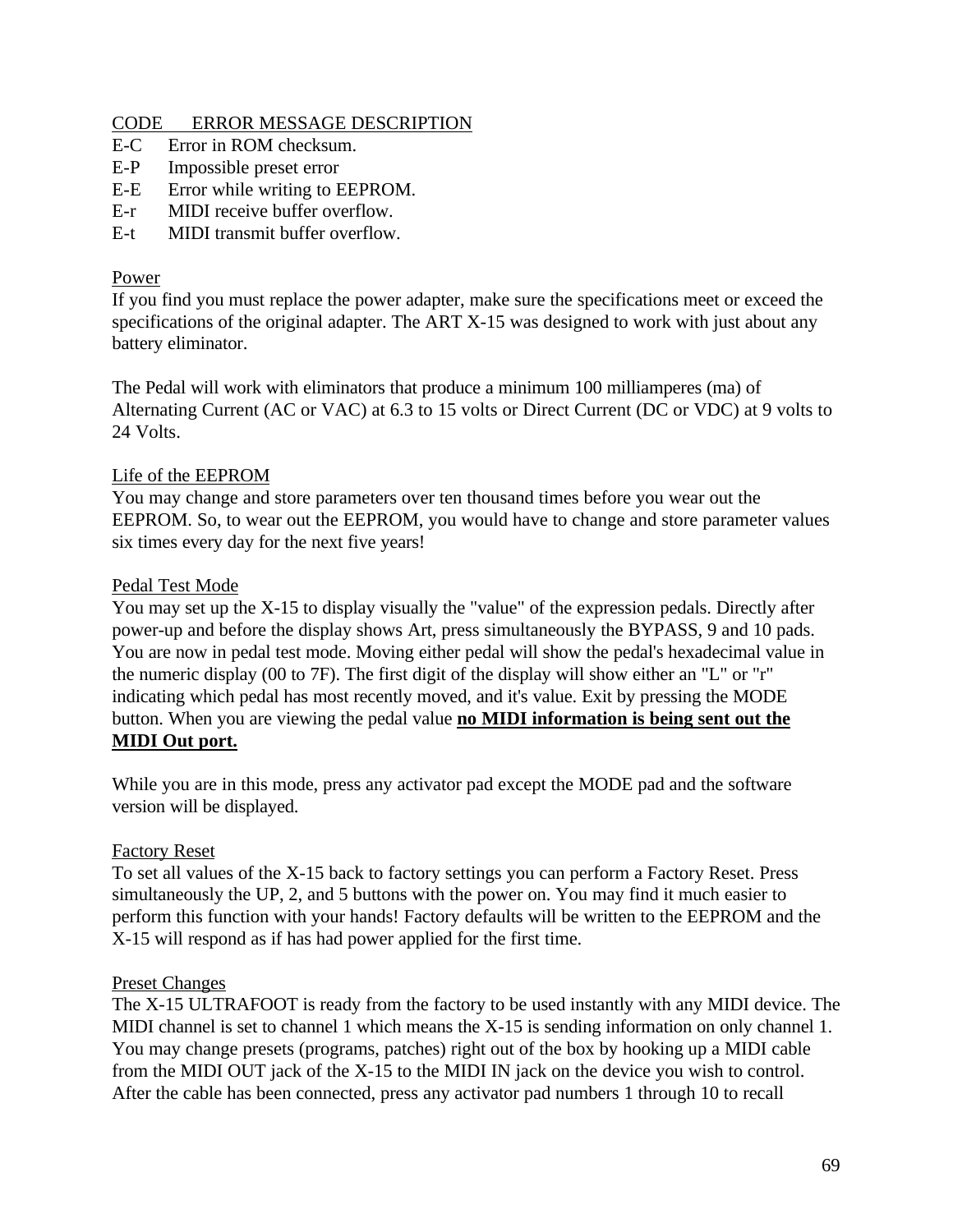presets. If nothing happens, check the receiving devices MIDI channel and set it to channel 1 or turn OMNI Mode on.

### Changing the MIDI Channel

You may send MIDI data on up to three channels. When the X-15 is first powered up, all information is assigned to be sent on channel 1. You may change the channel for the left and right expression pedal and the system channel. Enter Setup Mode, sub-mode 5 to change the MIDI channel for these parameters. To permanently store the new values, make sure you press the MODE pad before powering down the unit.

### Miscellaneous MIDI Information

When dumping parameter information, wait five seconds before sending any MIDI information to the X-15. Inbound MIDI information has priority over any X-15 MIDI data. When sending MIDI SYS-X data to the X-15, you must be on a designated channel.

### Troubleshooting

If you have difficulty with your X-15, check the following:

1. Make sure that the battery eliminator is working correctly.

2. Make sure that the connection between the eliminator and the pedal is snug.

3. Make sure that the MIDI connections between the devices are correct.

4. If you see the error message "E-r" in the display, don't become too alarmed, it means the MIDI receive buffer overflowed. Try sending the data again at a slower rate. If the problem keeps occurring contact the factory.

5. If the error message "E-t" appears in the display, phone home! (we mean contact the factory). It's unlikely this error will occur, it could happen if a large MIDI dump is passed thru the X-15 with the merger on and the sending device has a "fast" MIDI out.

6. If the error message "E-c" appears in the display, a checksum error has occurred, press any pad to continue operation. If the problem reoccurs at the next power up, contact the factory.

7. If the pedal is not controlling the intended device, check to make sure the MIDI channel is set correctly or OMNI Mode is on.

If none of these are the cause of your problem, you should contact the factory. Review the warranty and service section at the end of the manual for more information.

### **SGX NITRO PRESETS**

About the Presets

The first 30 presets in BANK A of the SGX NITRO show off some of the many capabilities of the device. These patches include multi purpose distortion, wah, compression, reverbs, reverb for mixdown, an automatic tuner, multiple pitch effects, vocal delay, enhancers, sampling, chorus, flange, phasing and other special effects. After that you will find variations for different type sounds and effects. Banks B, C, and D all include hundreds of possible guitar sounds. We encourage you to take the time to listen to all the presets in each bank just so you can get a feel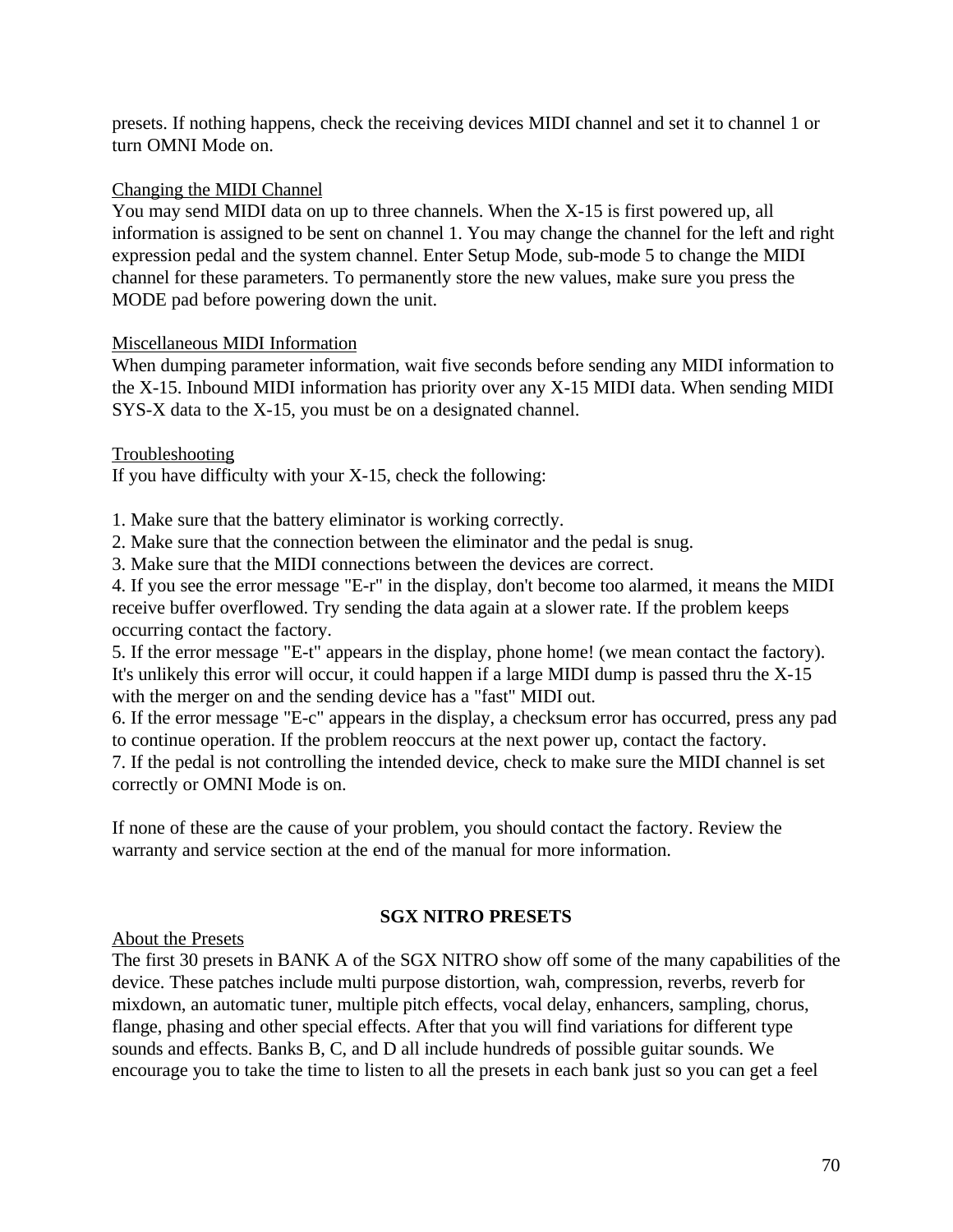for the sounds and effects your SGX NITRO is capable of producing. The presets were all configured with all front panel controls at center value.

How to Read the Preset Description

| Title Line                  |
|-----------------------------|
| Digital Effects Line        |
| Analog Effects Line         |
| <b>MIDI</b> Controller Line |
|                             |

The first line of the preset description tells you the name and location of each Factory Preset on the first line. On the next line, which digital effects present in the preset are shown. Analog effects used for the preset are listed on the third line. How many and which MIDI controllers are listed on the last line.

Table of Effect Abbreviations:

First is the abbreviation found in the preset list. Next is the actual effect algorithm name. In brackets, how the algorithm name is displayed in the LCD. For a description of the algorithms and parameters, refer to the section "Description of Algorithms".

```
AES = ACOUSTIC ENVIRONMENT SIMULATOR [ACU-ENV-SIM], [AES]
CHO = CHORUS [CHORUS], [CHO]
CMP = COMPRESSOR [COMPRESSOR], [CMP]
D-PTR = DUAL PITCH TRANSPOSER [DUAL PTr], [2PT]
DST = DISTORTION [DISTORTION], [DST]
EQL = EQUALIZER (SEVEN BAND EQUALIZER) [EQUALIZER],[EQL]
ENV = ENVELOPE FILTER [ENVLP FILTR], [ENV]
EXP = EXPANDER [EXPANDER], [EXP]
FLA = FLANGER [FLANGER], [FLA]
GAT-1 = GATED REVERB-1 [GATE-VERB-1], [GAT]
GAT-2 = GATED REVERB-2 [GATE-VERB-2], [GAT]
GAT-3 = GATED REVERB-3 [GATE-VERB-3], [GAT]
LPF = LOW PASS FILTER [LOW-PASS], [LPF]
LVL = PROGRAMMABLE LEVEL [PROGR LEVEL], [LVL]
MPN = MIDI-PAN [MPN]
NGT = NOISE GATE [NOISE GATE], [NGT]
PAN = PANNER [PANNER], [PAN]
PSR = PHASER [PHASER], [PSR]
PTR = PITCH TRANSPOSER [PITCH-TRANS], [PTr]
R-DDL-S = REGEN-DDL-SHORT [REGEN-DDL-S], [DDL]
R-DDL-L = REGEN-DDL-LONG [REGEN-DDL-L], [DDL]
REV-1 = REVERB-1 [REVERB-1], [REV]
REV-2 = REVERB-2 [REVERB-2], [REV]
REV-3 = REVERB-3 [REVERB-3], [REV]
S-DDL-S = STEREO-DDL-SHORT [STREO-DDL-S], [DDL]
S-DDL-L = STEREO-DDL-LONG [STREO-DDL-L], [DDL]
SMP-S = SAMPLER-SHORT [SAMPLER-S], [SMP]
SMP-L = SAMPLER-LONG [SAMPLER-L], [SMP]
SMP+PTR = SAMPLER+PITCH TRANSPOSER [SAMPLER+PTR], [SPT]
T-DDL-S = TAPPED-DDL-SHORT [TAP'D-DDL-S], [DDL]
T-DDL-L = TAPPED-DDL-LONG [TAP'D-DDL-L], [DDL]
TNR = GUITAR TUNER [TUNER], [TNR]
TRM = TREMOLO [TREMOLO], [TRM]
XOR = EFFECTS CROSSOVER [EFX CROSSVR], [XOR]
```